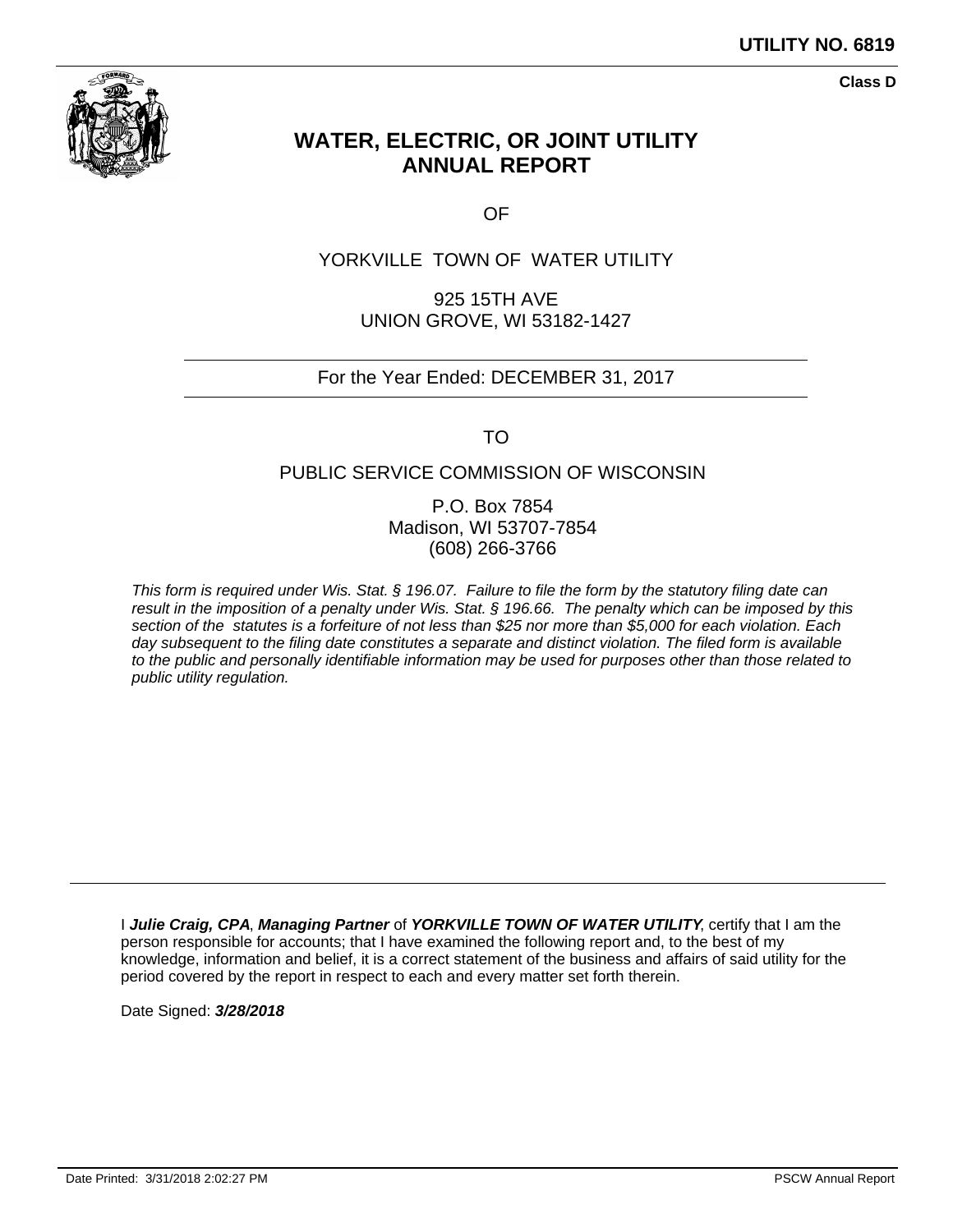# **Table of Contents**

| <b>Schedule Name</b>                                                                                                                            | Page   |
|-------------------------------------------------------------------------------------------------------------------------------------------------|--------|
| <b>INTRODUCTORY SECTION</b>                                                                                                                     |        |
| Signature Page                                                                                                                                  | ii.    |
| Identification and Ownership - Contacts                                                                                                         | iv     |
| Identification and Ownership - Governing Authority and Audit Information                                                                        | v      |
| Identification and Ownership - Contract Operations                                                                                              | vi     |
| <b>FINANCIAL SECTION</b>                                                                                                                        |        |
| <b>Income Statement</b>                                                                                                                         | $F-01$ |
| Income Statement Account Details                                                                                                                | $F-02$ |
| Income from Merchandising, Jobbing & Contract Work (Accts. 415-416)                                                                             | $F-03$ |
| Revenues Subject to Wisconsin Remainder Assessment                                                                                              | $F-04$ |
| Full-Time Employees (FTE)                                                                                                                       | $F-06$ |
| <b>Balance Sheet</b>                                                                                                                            | $F-07$ |
| <b>Net Utility Plant</b>                                                                                                                        | $F-08$ |
| Accumulated Provision for Depreciation of Utility Plant on Utility Plant Financed by Utility Operations or by the Municipality<br>(Acct. 111.1) | $F-09$ |
| Accumulated Provision for Depreciation of Utility Plant on Contributed Plant in Service (Acct. 111.2)                                           | $F-10$ |
| Net Nonutility Property (Accts. 121 & 122)                                                                                                      | $F-11$ |
| Accumulated Provision for Uncollectible Accounts-Cr. (Acct. 144)                                                                                | $F-12$ |
| <b>Materials and Supplies</b>                                                                                                                   | $F-13$ |
| Unamortized Debt Discount & Expense & Premium on Debt (Accts. 181 and 251)                                                                      | $F-14$ |
| Capital Paid in by Municipality (Acct. 200)                                                                                                     | $F-15$ |
| Bonds (Acct. 221)                                                                                                                               | $F-17$ |
| Notes Payable & Miscellaneous Long-Term Debt                                                                                                    | $F-18$ |
| Taxes Accrued (Acct. 236)                                                                                                                       | $F-19$ |
| Interest Accrued (Acct. 237)                                                                                                                    | $F-20$ |
| <b>Balance Sheet Detail - Other Accounts</b>                                                                                                    | $F-22$ |
| Return on Rate Base Computation                                                                                                                 | $F-23$ |
| Requlatory Liability - Pre-2003 Historical Accumulated Depreciation on Contributed Utility Plant (253)                                          | $F-25$ |
| Important Changes During the Year                                                                                                               | $F-26$ |
| <b>WATER SECTION</b>                                                                                                                            |        |
| Water Operating Revenues & Expenses                                                                                                             | $W-01$ |
| Water Operating Revenues - Sales of Water                                                                                                       | $W-02$ |
| Sales for Resale (Acct. 466)                                                                                                                    | $W-03$ |
| Other Operating Revenues (Water)                                                                                                                | W-04   |
| Water Operation & Maintenance Expenses                                                                                                          | $W-05$ |
| Taxes (Acct. 408 - Water)                                                                                                                       | W-06   |
| Water Property Tax Equivalent - Detail                                                                                                          | W-07   |
| Water Utility Plant in Service - Plant Financed by Utility or Municipality                                                                      | W-08   |
| Water Utility Plant in Service - Plant Financed by Contributions                                                                                | W-09   |
| Age of Water Mains                                                                                                                              | $W-13$ |
| Sources of Water Supply - Statistics                                                                                                            | $W-14$ |
| <b>Water Audit and Other Statistics</b>                                                                                                         | $W-15$ |
| Sources of Water Supply - Well Information                                                                                                      | $W-16$ |
| Sources of Water Supply - Intake Information                                                                                                    | $W-17$ |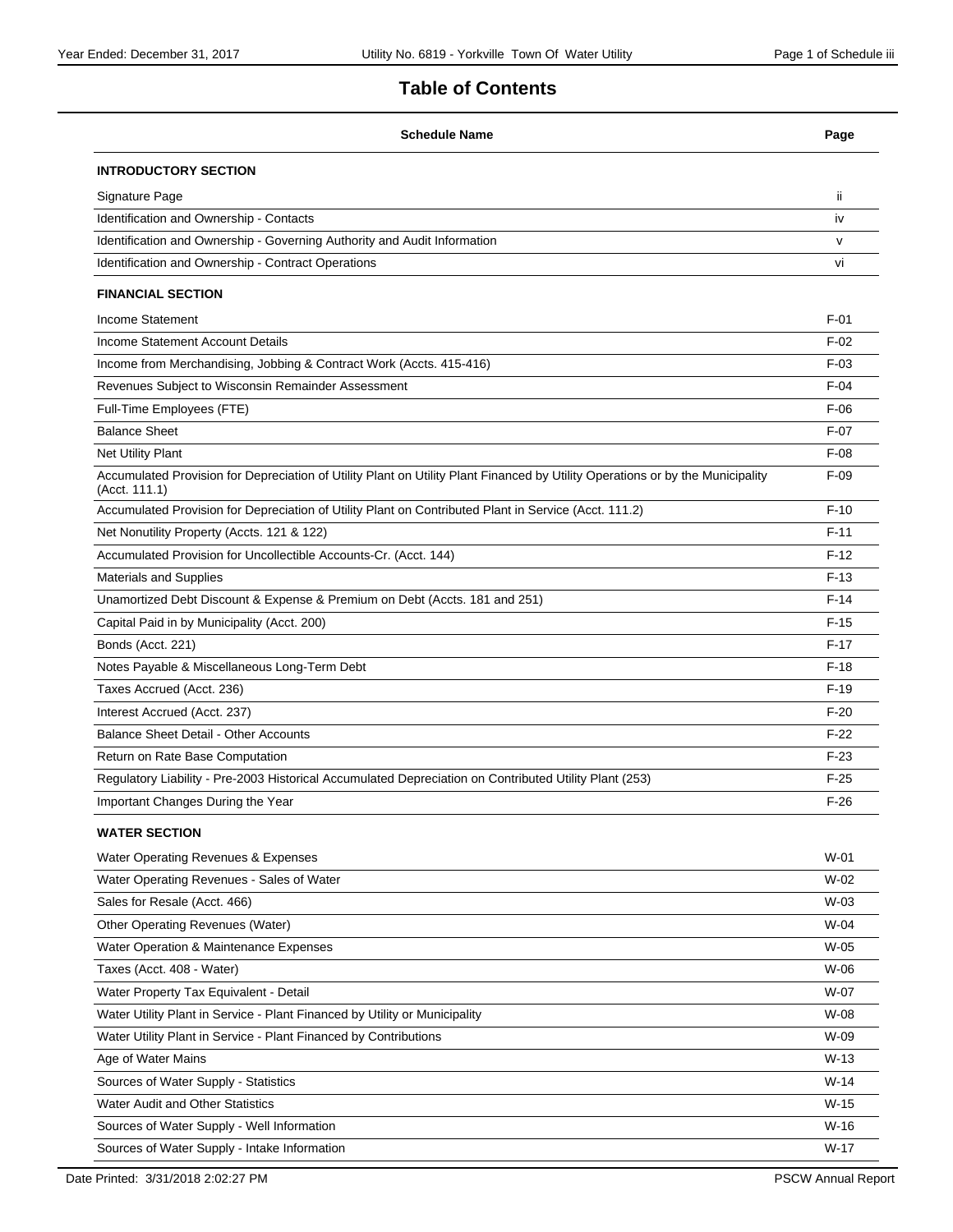# **Table of Contents**

#### **WATER SECTION**

| <b>Pumping &amp; Power Equipment</b>           | $W-18$ |
|------------------------------------------------|--------|
| Reservoirs, Standpipes and Elevated Tanks      | $W-19$ |
| <b>Water Treatment Plant</b>                   | $W-20$ |
| <b>Water Mains</b>                             | $W-21$ |
| Utility-Owned Water Service Lines              | $W-22$ |
| Meters                                         | $W-23$ |
| <b>Hydrants and Distribution System Valves</b> | $W-25$ |
| List of All Station and Wholesale Meters       | $W-26$ |
| <b>Water Conservation Programs</b>             | $W-27$ |
| <b>Water Customers Served</b>                  | W-28   |
| Privately-Owned Water Service Lines            | $W-29$ |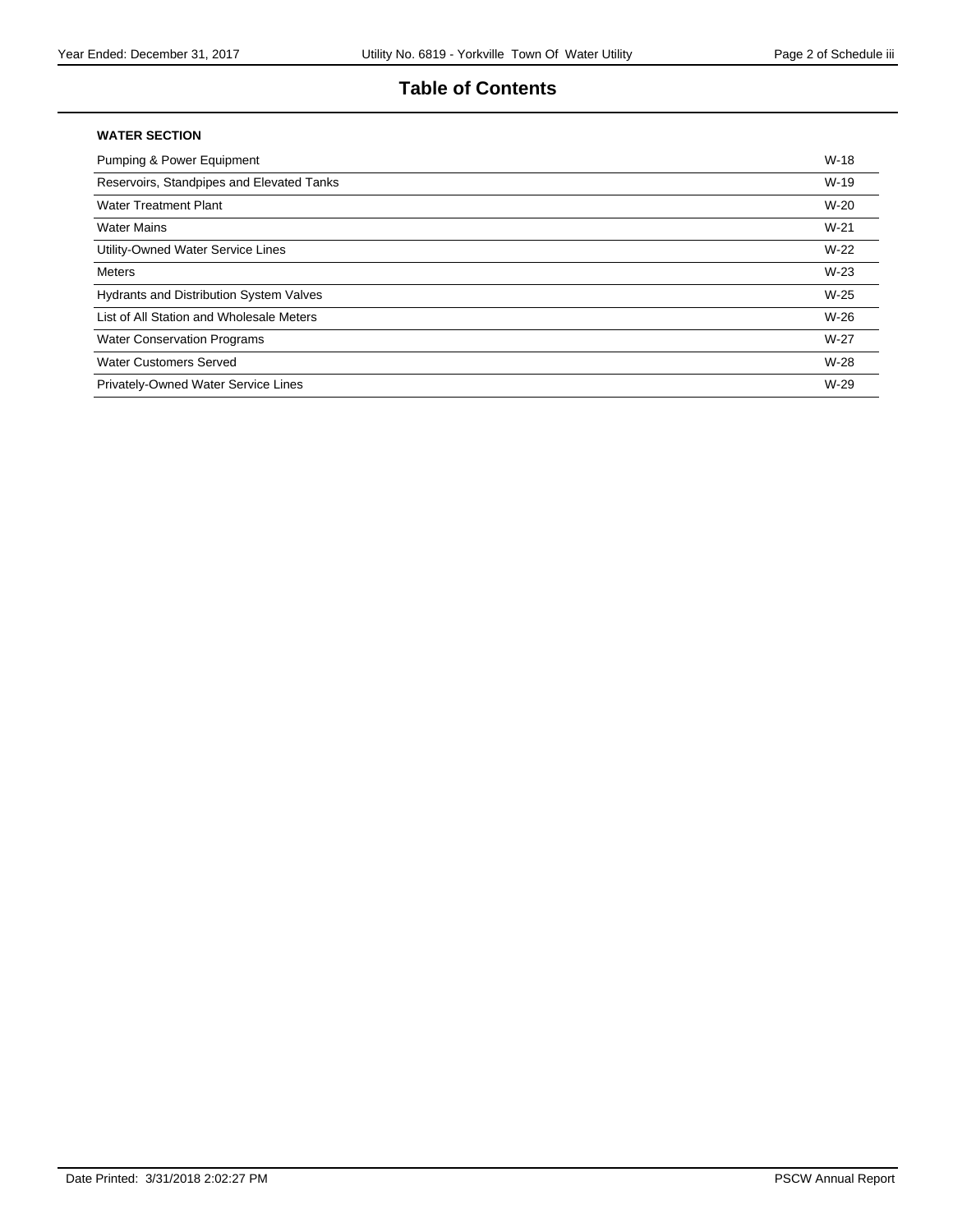### **Identification and Ownership - Contacts**

#### **Utility employee in charge of correspondence concerning this report**

Name: Michael McKinney

Title: Clerk/Treasurer

Mailing Address: 925 15th Avenue Union Grove, WI 53182

Phone: (262) 878-2123

Email Address: michael@townofyorkville.com

#### **Accounting firm or consultant preparing this report (if applicable)**

Name: Julie Craig, CPA

Title: Managing Partner

Mailing Address: Gordon J. Maier & Company, LLP 845 Wisconsin Avenue Racine, Wi 53403 Phone: (262) 634-7108

Email Address: julie@gjmllp.com

#### **Name and title of utility General Manager (or equivalent)**

Name: Gary W. Hanson Title: Utilities Manager

Mailing Address: 925 15th Avenue Union Grove, WI 53182 Phone: (262) 878-2123 Email Address: ghanson@sehinc.com

#### **President, chairman, or head of utility commission/board or committee**

Name: Peter L. Hansen Title: Chairman Mailing Address: 925 15th Avenue Union Grove, WI 53182 Phone: (262) 878-2123

Email Address: chairman@townofyorkville.com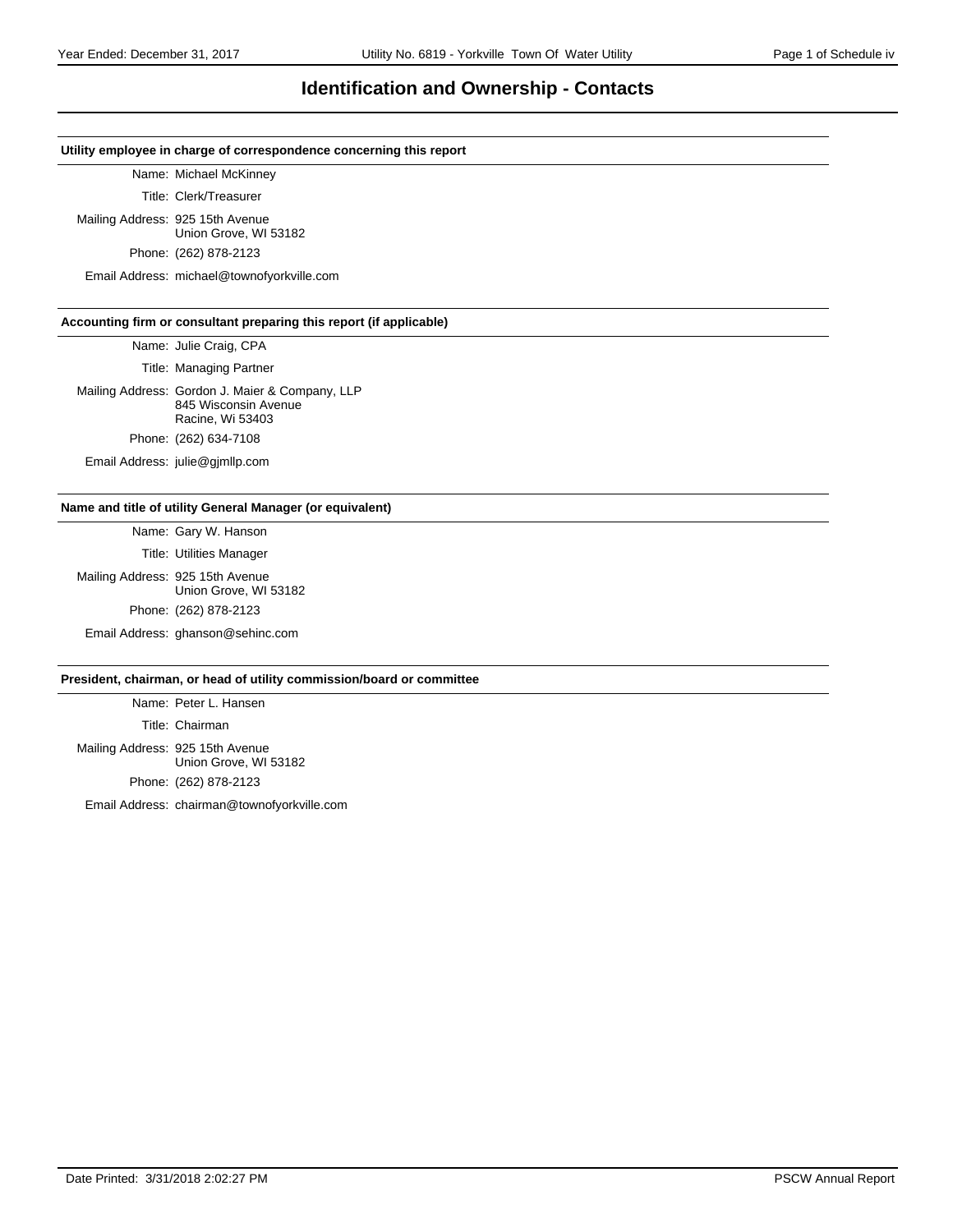### **Identification and Ownership - Governing Authority and Audit Information**

#### **Utility Governing Authority**

Select the governing authority for this utility.

\_x\_Reports to utility board/commission

\_\_\_Reports directly to city/village council

#### **Audit Information**

Are utility records audited by individulas or firms other than utility employees? \_x\_Yes \_No

Date of most recent audit report: 04/20/2017

Period covered by most recent audit: 1/1/16 thru 12/31/16

#### **Individual or firm, if other than utility employee, auditing utility records**

Name: Patrick W. Romenesko

Title: CPA/Owner

Organization Name: Patrick W. Reomensko, S.C.

USPS Address: PO Box 508

City State Zip Lake Geneva, WI 53147

Telephone: (262) 248-0220

Email Address: pwrome@sbcglobal.net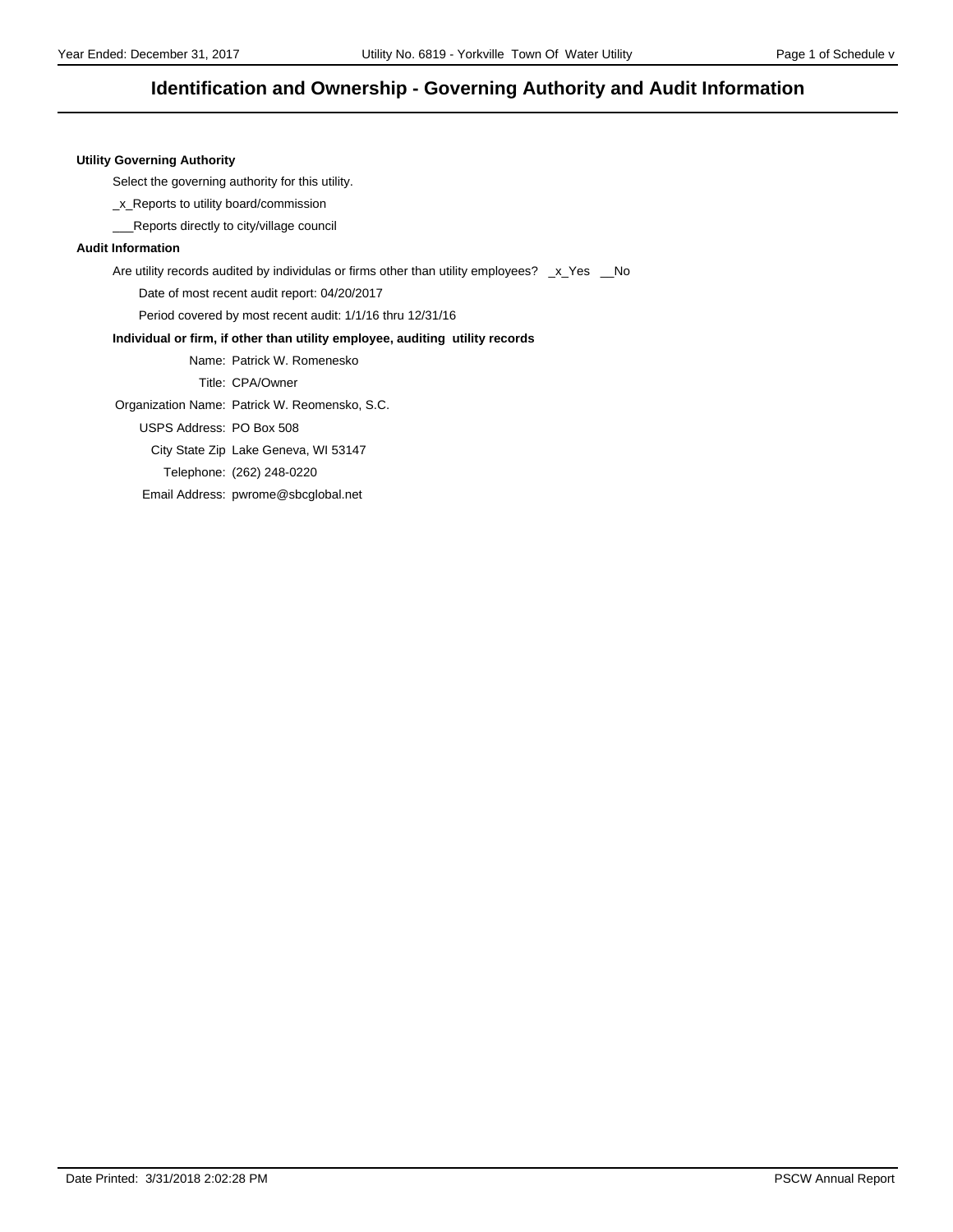## **Identification and Ownership - Contract Operations**

#### **Do you have any contracts?**

Are any the utility administrative or operational functions under contract or agreement with an outside provider for the year covered by this annual report and/or current year (i.e., operation of water or sewer treatment plant)? **NO**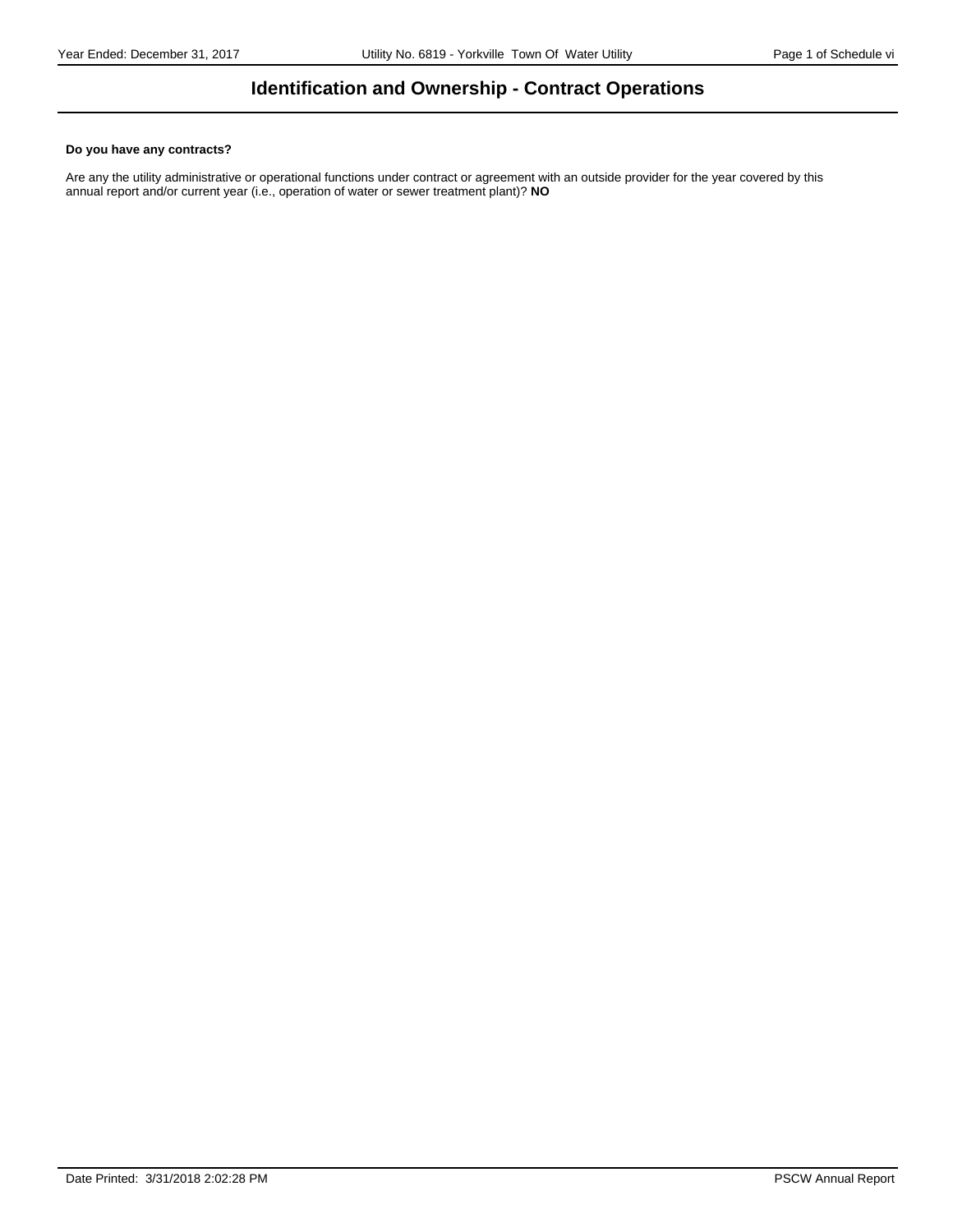### **Income Statement**

| <b>Particulars</b><br>(a)                                      | <b>This Year</b><br>(b) | <b>Last Year</b><br>(c) |
|----------------------------------------------------------------|-------------------------|-------------------------|
| UTILITY OPERATING INCOME                                       |                         |                         |
| Operating Revenues (400)                                       | 232,175                 | 236,218                 |
| <b>Operating Expenses:</b>                                     |                         |                         |
| Operation and Maintenance Expense (401)                        |                         |                         |
| Operation and Maintenance Expense (401-402)                    | 80,784                  | 121,466                 |
| Depreciation Expense (403)                                     | 30,362                  | 30,065                  |
| Amortization Expense (404)                                     |                         |                         |
| Amortization Expense (404-407)                                 | 0                       | 0                       |
| <b>Taxes (408)</b>                                             | 19,770                  | 19,983                  |
| <b>Total Operating Expenses</b>                                | 130,916                 | 171,514                 |
| <b>Net Operating Income</b>                                    | 101,259                 | 64,704                  |
| Income from Utility Plant Leased to Others (412-413)           |                         |                         |
| <b>Utility Operating Income</b>                                | 101,259                 | 64,704                  |
| <b>OTHER INCOME</b>                                            |                         |                         |
| Income from Merchandising, Jobbing and Contract Work (415-416) | $\Omega$                | $\Omega$                |
| Income from Nonutility Operations (417)                        |                         |                         |
| Nonoperating Rental Income (418)                               |                         |                         |
| Interest and Dividend Income (419)                             | 6,416                   | 2,772                   |
| Miscellaneous Nonoperating Income (421)                        | 0                       | 0                       |
| <b>Total Other Income</b>                                      | 6,416                   | 2,772                   |
| <b>Total Income</b>                                            | 107,675                 | 67,476                  |
| <b>MISCELLANEOUS INCOME DEDUCTIONS</b>                         |                         |                         |
| Miscellaneous Amortization (425)                               | (8,613)                 | (8,613)                 |
| Other Income Deductions (426)                                  | 26,088                  | 26,087                  |
| <b>Total Miscellaneous Income Deductions</b>                   | 17,475                  | 17,474                  |
| <b>Income Before Interest Charges</b>                          | 90,200                  | 50,002                  |
| <b>INTEREST CHARGES</b>                                        |                         |                         |
| Interest on Long-Term Debt (427)                               | 0                       | 0                       |
| Amortization of Debt Discount and Expense (428)                |                         |                         |
| Amortization of Premium on Debt--Cr. (429)                     |                         |                         |
| Interest on Debt to Municipality (430)                         | 0                       | 0                       |
| Other Interest Expense (431)                                   | 0                       | 0                       |
| Interest Charged to Construction--Cr. (432)                    |                         |                         |
| <b>Total Interest Charges</b>                                  | 0                       | 0                       |
| Net Income                                                     | 90,200                  | 50,002                  |
| <b>EARNED SURPLUS</b>                                          |                         |                         |
| Unappropriated Earned Surplus (Beginning of Year) (216)        | 2,755,910               | 2,705,908               |
| Balance Transferred from Income (433)                          | 90,200                  | 50,002                  |
| Miscellaneous Credits to Surplus (434)                         |                         |                         |
| Miscellaneous Debits to Surplus--Debit (435)                   |                         |                         |
| Appropriations of Surplus--Debit (436)                         | 1                       |                         |
| Appropriations of Income to Municipal Funds--Debit (439)       |                         |                         |
| <b>Total Unappropriated Earned Surplus End of Year (216)</b>   | 2,846,109               | 2,755,910               |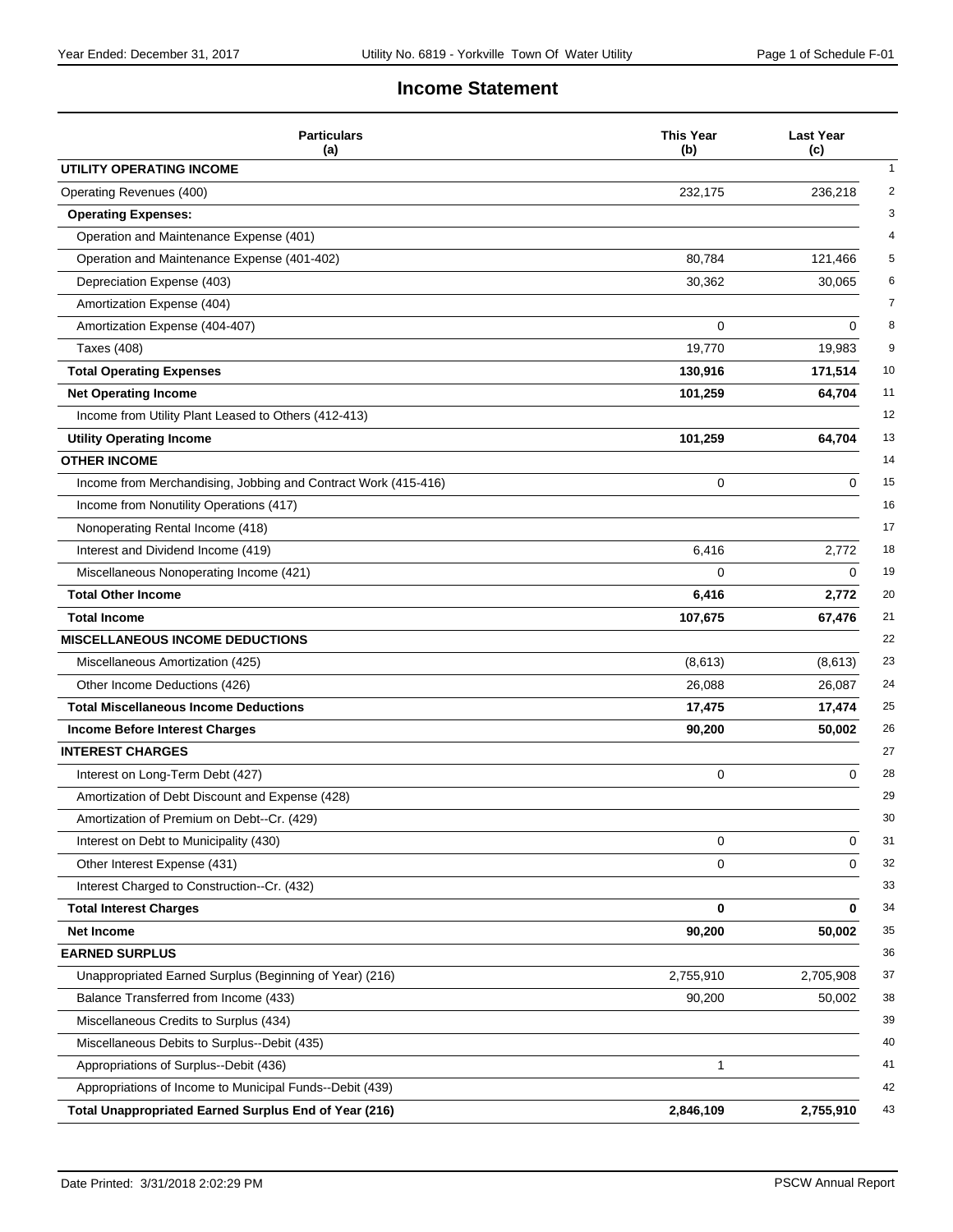### **Income Statement Account Details**

- Report each item (when individually or when like items are combined) greater than \$10,000 (class AB), \$5,000 (class C) and \$2,000 (class D) and all other lesser amounts grouped as Miscellaneous. Describe fully using other than account titles.
- Nonregulated sewer income should be reported as Miscellaneous Nonoperating Income, Account 421.

| <b>Description</b><br>(a)                                      | <b>Earnings</b><br>(216.1)<br>(b) | <b>Contributions</b><br>(216.2)<br>(c) | <b>Total</b><br><b>This Year</b><br>(d) |                |
|----------------------------------------------------------------|-----------------------------------|----------------------------------------|-----------------------------------------|----------------|
| UTILITY OPERATING INCOME                                       | 0                                 | $\mathbf 0$                            | $\pmb{0}$                               | $\mathbf{1}$   |
| <b>Operating Revenues (400)</b>                                | $\Omega$                          | 0                                      | $\Omega$                                | $\overline{2}$ |
| Derived                                                        | 232,175                           |                                        | 232,175                                 | 3              |
| Total (Acct. 400)                                              | 232,175                           | 0                                      | 232,175                                 | 4              |
| <b>Operation and Maintenance Expense (401-402)</b>             | 0                                 | 0                                      | 0                                       | 5              |
| Derived                                                        | 80,784                            |                                        | 80,784                                  | 6              |
| <b>Total (Acct. 401-402)</b>                                   | 80,784                            | $\mathbf 0$                            | 80,784                                  | 7              |
| <b>Depreciation Expense (403)</b>                              | 0                                 | 0                                      | 0                                       | 8              |
| Derived                                                        | 30,362                            |                                        | 30,362                                  | 9              |
| Total (Acct. 403)                                              | 30,362                            | 0                                      | 30,362                                  | 10             |
| Amortization Expense (404-407)                                 | 0                                 | 0                                      | 0                                       | 11             |
| Derived                                                        | 0                                 |                                        | 0                                       | 12             |
| <b>Total (Acct. 404-407)</b>                                   | $\mathbf 0$                       | 0                                      | 0                                       | 13             |
| <b>Taxes (408)</b>                                             | $\Omega$                          | 0                                      | $\Omega$                                | 14             |
| Derived                                                        | 19,770                            |                                        | 19,770                                  | 15             |
| Total (Acct. 408)                                              | 19,770                            | 0                                      | 19,770                                  | 16             |
| TOTAL UTILITY OPERATING INCOME                                 | 101,259                           | $\mathbf 0$                            | 101,259                                 | 17             |
| <b>OTHER INCOME</b>                                            | 0                                 | 0                                      | 0                                       | 18             |
| Income from Merchandising, Jobbing and Contract Work (415-416) | $\mathbf 0$                       | 0                                      | 0                                       | 19             |
| Derived                                                        | $\mathbf 0$                       | 0                                      | 0                                       | 20             |
| <b>Total (Acct. 415-416)</b>                                   | $\mathbf 0$                       | 0                                      | 0                                       | 21             |
| Interest and Dividend Income (419)                             | $\Omega$                          | $\mathbf 0$                            | $\Omega$                                | 22             |
| <b>INTEREST INCOME</b>                                         | 6,416                             |                                        | 6,416                                   | 23             |
| Total (Acct. 419)                                              | 6,416                             | 0                                      | 6,416                                   | 24             |
| <b>Miscellaneous Nonoperating Income (421)</b>                 | 0                                 | $\mathbf 0$                            | 0                                       | 25             |
| Contributed Plant - Water                                      |                                   |                                        | 0                                       | 26             |
| Impact Fees - Water                                            |                                   |                                        | $\Omega$                                | 27             |
| Total (Acct. 421)                                              | 0                                 | 0                                      | 0                                       | 28             |
| <b>TOTAL OTHER INCOME</b>                                      | 6,416                             | 0                                      | 6,416                                   | 29             |
| MISCELLANEOUS INCOME DEDUCTIONS                                | 0                                 | 0                                      | 0                                       | 30             |
| <b>Miscellaneous Amortization (425)</b>                        | 0                                 | 0                                      | 0                                       | 31             |
| Regulatory Liability (253) Amortization                        | (8,613)                           |                                        | (8,613)                                 | 32             |
| Total (Acct. 425)                                              | (8,613)                           | 0                                      | (8,613)                                 | 33             |
| <b>Other Income Deductions (426)</b>                           | 0                                 | $\mathbf 0$                            | 0                                       | 34             |
| Depreciation Expense on Contributed Plant - Water              |                                   | 26,088                                 | 26,088                                  | 35             |
| Total (Acct. 426)                                              | 0                                 | 26,088                                 | 26,088                                  | 36             |
| TOTAL MISCELLANEOUS INCOME DEDUCTIONS                          | (8,613)                           | 26,088                                 | 17,475                                  | 37             |
| <b>INTEREST CHARGES</b>                                        | 0                                 | 0                                      | 0                                       | 38             |
| Interest on Long-Term Debt (427)                               | 0                                 | 0                                      | 0                                       | 39             |
| Derived                                                        | 0                                 |                                        | 0                                       | 40             |
|                                                                |                                   |                                        |                                         |                |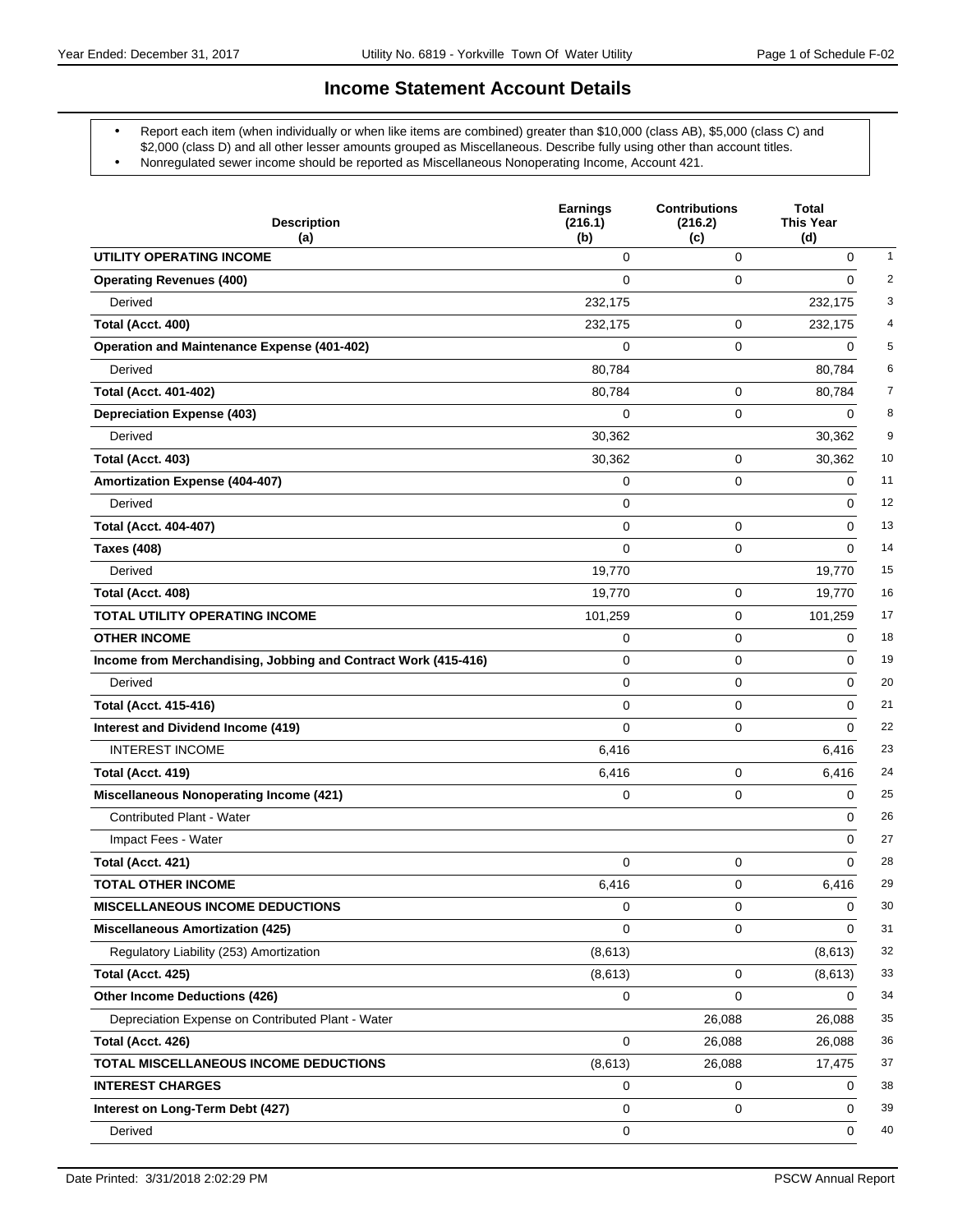### **Income Statement Account Details**

- Report each item (when individually or when like items are combined) greater than \$10,000 (class AB), \$5,000 (class C) and \$2,000 (class D) and all other lesser amounts grouped as Miscellaneous. Describe fully using other than account titles.
- Nonregulated sewer income should be reported as Miscellaneous Nonoperating Income, Account 421.

| <b>Description</b><br>(a)                               | <b>Earnings</b><br>(216.1)<br>(b) | <b>Contributions</b><br>(216.2)<br>(c) | <b>Total</b><br><b>This Year</b><br>(d) |    |
|---------------------------------------------------------|-----------------------------------|----------------------------------------|-----------------------------------------|----|
| Total (Acct. 427)                                       | $\Omega$                          | $\Omega$                               | $\Omega$                                | 41 |
| Interest on Debt to Municipality (430)                  | $\Omega$                          | 0                                      | $\Omega$                                | 42 |
| Derived                                                 | $\mathbf 0$                       |                                        | $\mathbf 0$                             | 43 |
| Total (Acct. 430)                                       | $\Omega$                          | 0                                      | $\Omega$                                | 44 |
| Other Interest Expense (431)                            | $\Omega$                          | 0                                      | $\Omega$                                | 45 |
| Derived                                                 | $\Omega$                          |                                        | $\Omega$                                | 46 |
| Total (Acct. 431)                                       | $\Omega$                          | 0                                      | $\Omega$                                | 47 |
| <b>TOTAL INTEREST CHARGES</b>                           | $\Omega$                          | $\Omega$                               | $\Omega$                                | 48 |
| <b>NET INCOME</b>                                       | 116,288                           | (26,088)                               | 90,200                                  | 49 |
| <b>EARNED SURPLUS</b>                                   | 0                                 | 0                                      | $\Omega$                                | 50 |
| Unappropriated Earned Surplus (Beginning of Year) (216) | $\Omega$                          | 0                                      | $\Omega$                                | 51 |
| Derived                                                 | 1,549,858                         | 1,206,052                              | 2,755,910                               | 52 |
| Total (Acct. 216)                                       | 1,549,858                         | 1,206,052                              | 2,755,910                               | 53 |
| <b>Balance Transferred from Income (433)</b>            | $\Omega$                          | 0                                      | $\Omega$                                | 54 |
| Derived                                                 | 116,288                           | (26,088)                               | 90,200                                  | 55 |
| Total (Acct. 433)                                       | 116,288                           | (26,088)                               | 90,200                                  | 56 |
| Appropriations of Surplus--Debit (436)                  | $\Omega$                          | 0                                      | $\Omega$                                | 57 |
| Detail appropriations to (from) account 215             |                                   |                                        |                                         | 58 |
| Total (Acct. 436)                                       |                                   | 0                                      |                                         | 59 |
| <b>UNAPPROPRIATED EARNED SURPLUS (END OF YEAR)</b>      | 1,666,145                         | 1,179,964                              | 2,846,109                               | 60 |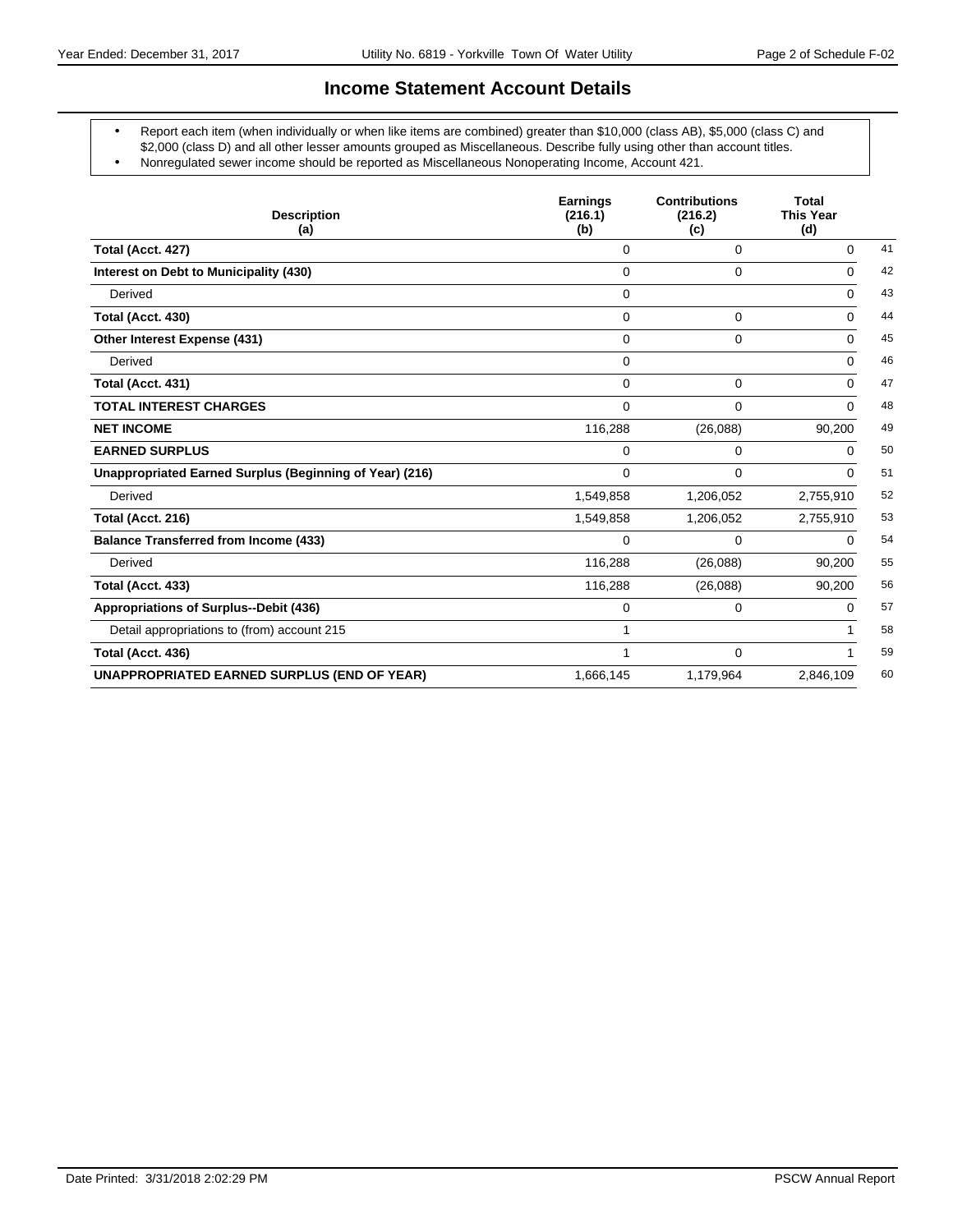# **Income from Merchandising, Jobbing & Contract Work (Accts. 415-416)**

| <b>Particulars</b><br>(a)                                                     | Water<br>(b) | <b>Electric</b><br>(c) | Gas<br>(d) | <b>Sewer</b><br>(e) | Total<br>(f) |
|-------------------------------------------------------------------------------|--------------|------------------------|------------|---------------------|--------------|
| <b>Revenues</b>                                                               |              |                        |            |                     |              |
| Revenues (account 415)                                                        |              |                        |            |                     |              |
| Cost and Expenses of Merchandising,<br><b>Jobbing and Contract Work (416)</b> |              |                        |            |                     |              |
| Cost of merchandise sold                                                      |              |                        |            |                     |              |
| Payroll                                                                       |              |                        |            |                     |              |
| <b>Materials</b>                                                              |              |                        |            |                     |              |
| Taxes                                                                         |              |                        |            |                     |              |
| <b>Total costs and expenses</b>                                               |              |                        |            |                     |              |
| Net Income (or loss)                                                          |              |                        |            |                     |              |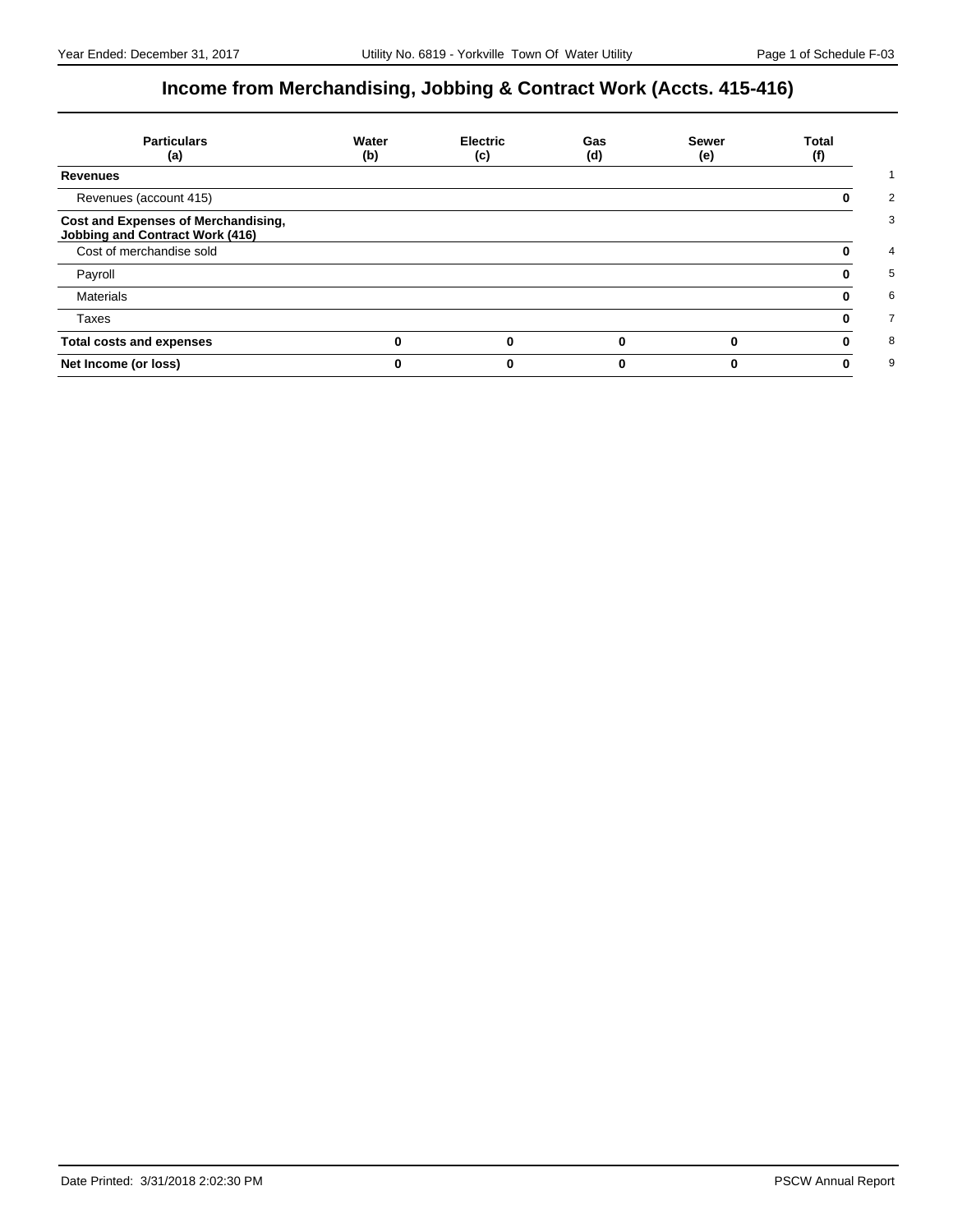### **Revenues Subject to Wisconsin Remainder Assessment**

- Report data necessary to calculate revenue subject to Wisconsin remainder assessment pursuant to Wis. Stat § 196.85(2) and Wis. Admin. Code Ch. PSC 5.
- If the sewer department is not regulated by the PSC, do not report sewer department in data column (d).

| <b>Description</b><br>(a)                                                                                                                                                                                                                       | Water<br>Utility<br>(b) | <b>Electric</b><br>Utility<br>(c) | Gas<br><b>Utility</b><br>(d) | <b>Sewer</b><br>Utility<br>(Regulated<br>Only<br>(e) | Total<br>(f) |   |
|-------------------------------------------------------------------------------------------------------------------------------------------------------------------------------------------------------------------------------------------------|-------------------------|-----------------------------------|------------------------------|------------------------------------------------------|--------------|---|
| Total operating revenues                                                                                                                                                                                                                        | 232,175                 |                                   |                              |                                                      | 232,175      |   |
| Less: interdepartmental sales                                                                                                                                                                                                                   | 0                       |                                   |                              |                                                      | 0            | 2 |
| Less: interdepartmental rents                                                                                                                                                                                                                   | 0                       |                                   |                              |                                                      | 0            | 3 |
| Less: return on net investment in meters<br>charged to regulated sewer department.<br>(Do not report if nonregulated sewer.)                                                                                                                    |                         |                                   |                              |                                                      | 0            | 4 |
| Less: uncollectibles directly expensed as<br>reported in water acct. 904 (690 class D),<br>sewer acct. 843, and electric acct. 904 -or-<br>Net write-offs when Accumulated Provision<br>for Uncollectible Accounts (acct. 144) is<br>maintained |                         |                                   |                              |                                                      | 0            | 5 |
| <b>Revenues subject to Wisconsin</b><br><b>Remainder Assessment</b>                                                                                                                                                                             | 232,175                 | 0                                 | 0                            | 0                                                    | 232,175      | 6 |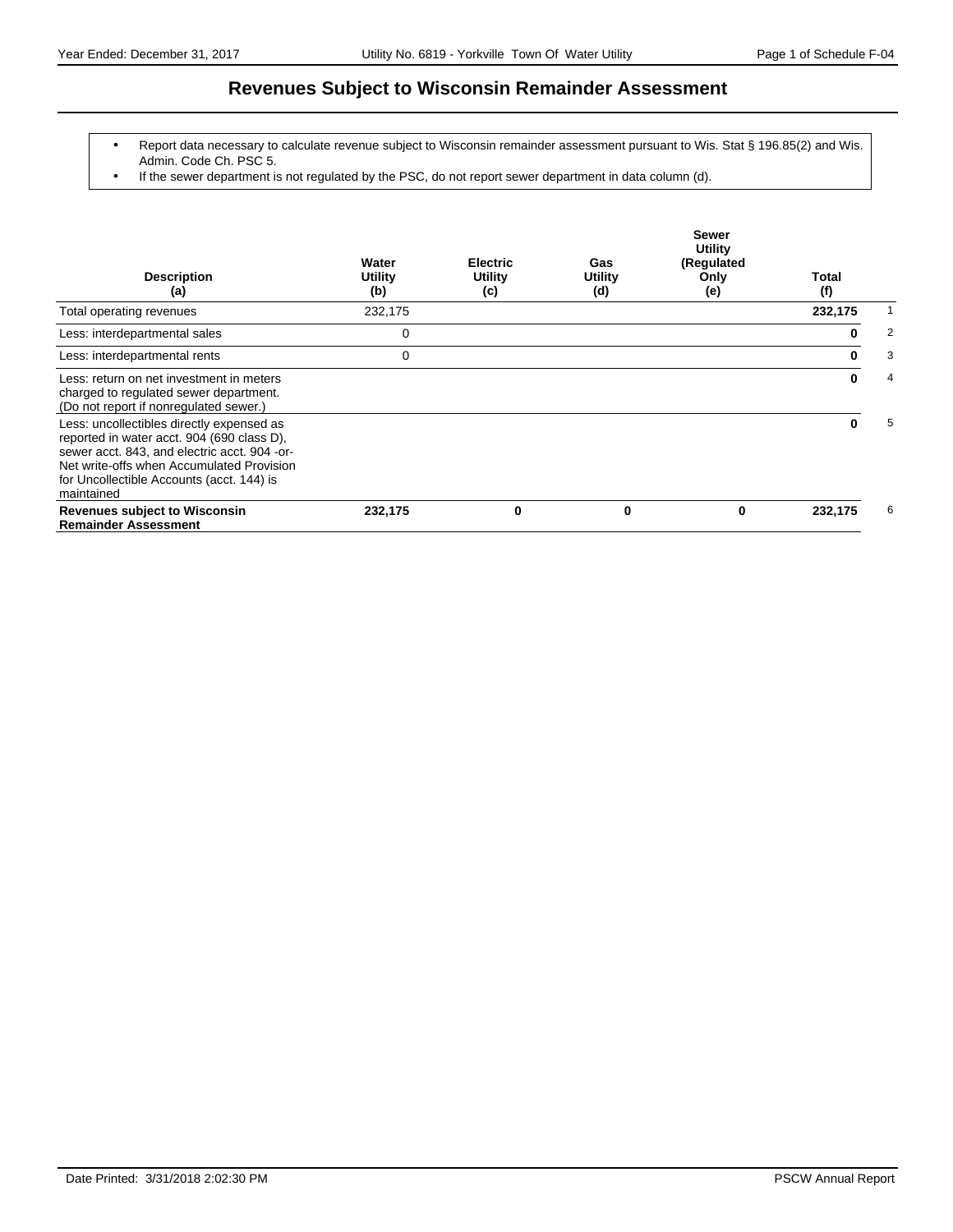# **Full-Time Employees (FTE)**

- Use FTE numbers where FTE stands for Full-Time Employees or Full-Time Equivalency. FTE can be computed by using total hours worked/2080 hours for a fiscal year. Estimate to the nearest hundredth. If an employee works part time for more than one industry then determine FTE based on estimate of hours worked per industry.
- Example: An employee worked 35% of their time on electric jobs, 30% on water jobs, 20% on sewer jobs and 15% on municipal nonutility jobs. The FTE by industry would be .35 for electric, .30 for water and .20 for sewer.

| Industry<br><u>(a)</u><br>Water | FTE.<br>(b) |
|---------------------------------|-------------|
|                                 | 0.5         |
| Electric                        |             |
| Gas                             |             |
| Sewer                           |             |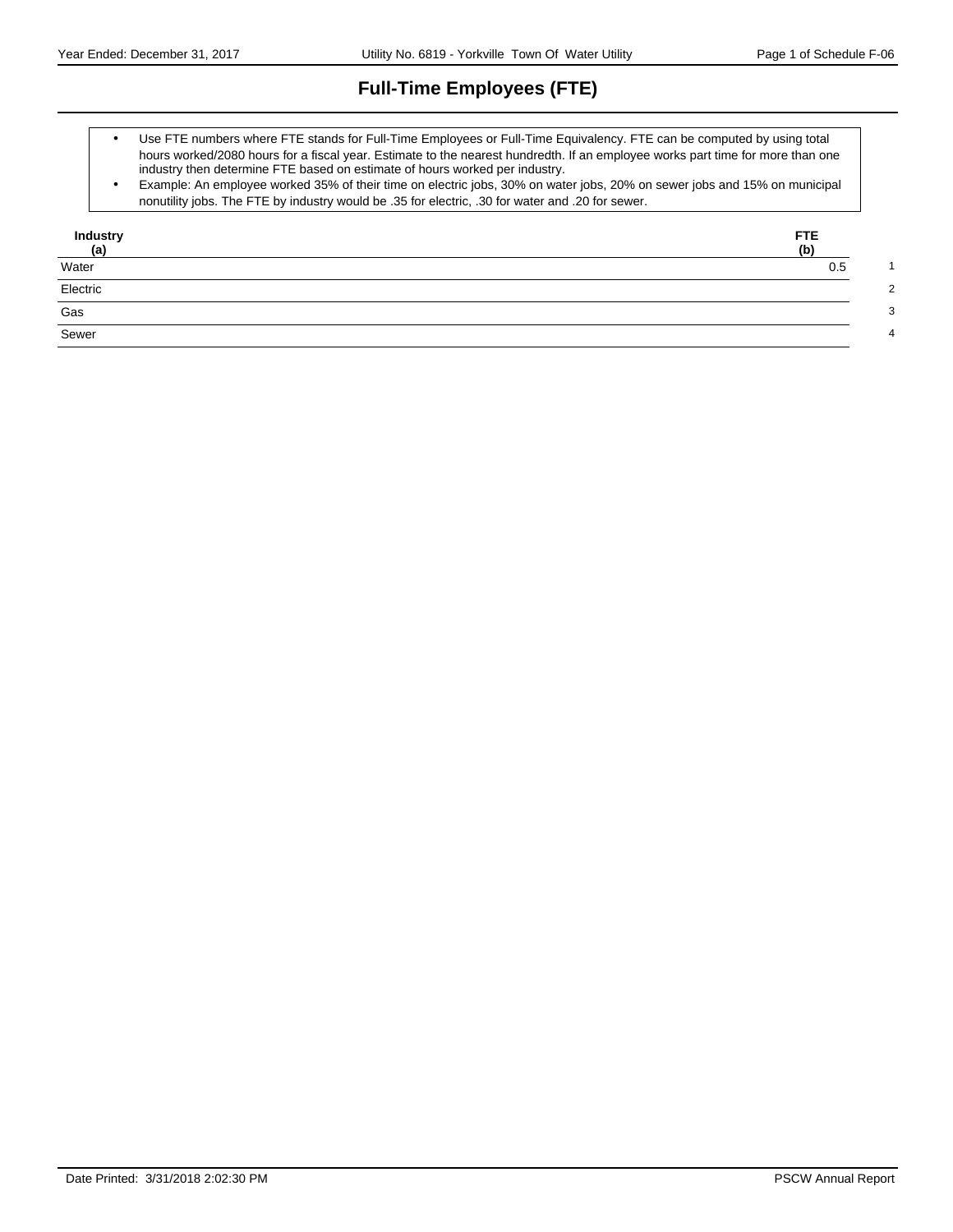# **Balance Sheet**

| <b>Assets and Othe Debits</b><br>(a)                                                       | <b>Balance</b><br><b>End of Year</b><br>(b) | <b>Balance</b><br><b>First of Year</b><br>(c) |
|--------------------------------------------------------------------------------------------|---------------------------------------------|-----------------------------------------------|
| <b>ASSESTS AND OTHER DEBITS</b>                                                            |                                             |                                               |
| <b>UTILITY PLANT</b>                                                                       |                                             |                                               |
| Utility Plant (101)                                                                        | 2,749,404                                   | 2,741,836                                     |
| Less: Accumulated Provision for Depreciation and Amortization of Utility Plant (111)       | 755,248                                     | 698,798                                       |
| Utility Plant Acquisition Adjustments (117-118)                                            | 0                                           | 0                                             |
| Other Utility Plant Adjustments (119)                                                      | $\Omega$                                    | $\Omega$                                      |
| <b>Net Utility Plant</b>                                                                   | 1,994,156                                   | 2,043,038                                     |
| OTHER PROPERTY AND INVESTMENTS                                                             |                                             |                                               |
| Nonutility Property (121)                                                                  | 0                                           | 0                                             |
| Less: Accumulated Provision for Depreciation and Amortization of Nonutility Property (122) | 0                                           | 0                                             |
| Investment in Municipality (123)                                                           | 0                                           | 0                                             |
| Other Investments (124)                                                                    | 0                                           | 0                                             |
| Sinking Funds (125)                                                                        | 0                                           | 0                                             |
| Depreciation Fund (126)                                                                    | $\Omega$                                    | $\Omega$                                      |
| Other Special Funds (128)                                                                  | 154,103                                     | 132,896                                       |
| <b>Total Other Property and Investments</b>                                                | 154,103                                     | 132,896                                       |
| <b>CURRENT AND ACCRUED ASSETS</b>                                                          |                                             |                                               |
| Cash (131)                                                                                 | 1,168                                       | 5,693                                         |
| Special Deposits (134)                                                                     | 0                                           | $\Omega$                                      |
| Working Funds (135)                                                                        | 0                                           | $\Omega$                                      |
| Temporary Cash Investments (136)                                                           | 714,323                                     | 604,155                                       |
| Notes Receivable (141)                                                                     | $\Omega$                                    | $\Omega$                                      |
| Customer Accounts Receivable (142)                                                         | 25,611                                      | 23,937                                        |
| Other Accounts Receivable (143)                                                            | 0                                           | 0                                             |
| Accumulated Provision for Uncollectible Accounts- -Cr. (144)                               | 0                                           | $\Omega$                                      |
| Receivables from Municipality (145)                                                        | 91,950                                      | 91,950                                        |
| Plant Materials and Operating Supplies (154)                                               | 4,986                                       | 4,986                                         |
| Merchandise (155)                                                                          | 0                                           | 0                                             |
| Other Materials and Supplies (156)                                                         | 0                                           | $\Omega$                                      |
| Stores Expense (163)                                                                       | 0                                           | 0                                             |
| Prepayments (165)                                                                          | 0                                           | 0                                             |
| Interest and Dividends Receivable (171)                                                    | 0                                           | 0                                             |
| Accrued Utility Revenues (173)                                                             | 0                                           | 0                                             |
| Miscellaneous Current and Accrued Assets (174)                                             | 0                                           | $\Omega$                                      |
| <b>Total Current and Accrued Assets</b>                                                    | 838,038                                     | 730,721                                       |
| <b>DEFERRED DEBITS</b>                                                                     |                                             |                                               |
| Unamortized Debt Discount and Expense (181)                                                | 0                                           | 0                                             |
| Extraordinary Property Losses (182)                                                        | 0                                           | 0                                             |
| Preliminary Survey and Investigation Charges (183)                                         | 0                                           | 0                                             |
| Clearing Accounts (184)                                                                    | 0                                           | 0                                             |
| Temporary Facilities (185)                                                                 | 0                                           | 0                                             |
| Miscellaneous Deferred Debits (186)                                                        | 0                                           | 0                                             |
| <b>Total Deferred Debits</b>                                                               | 0                                           | 0                                             |
| TOTAL ASSETS AND OTHER DEBITS                                                              | 2,986,297                                   | 2,906,655                                     |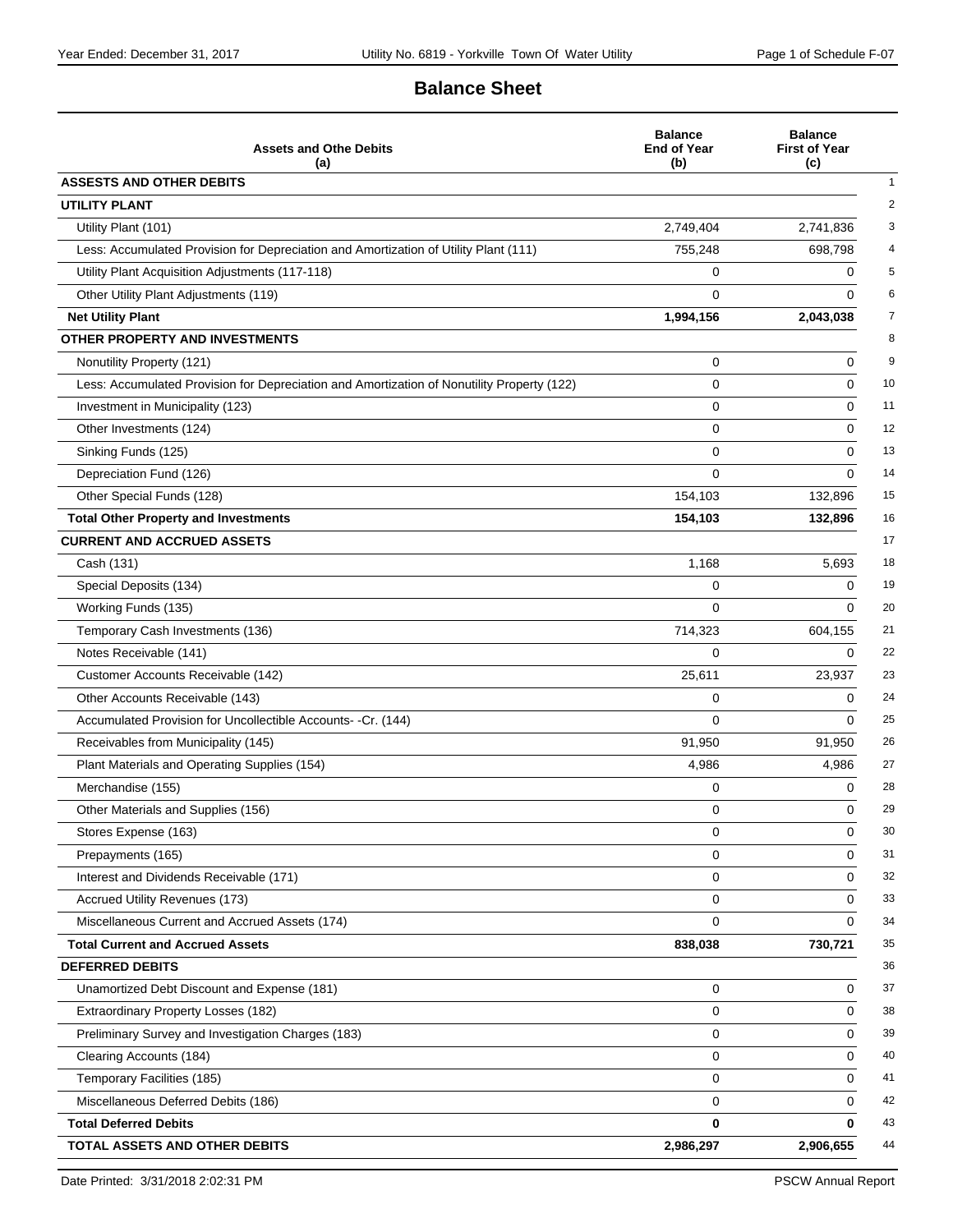# **Balance Sheet**

| <b>Liabilities and Othe Credits</b><br>(a)          | <b>Balance</b><br><b>End of Year</b><br>(b) | <b>Balance</b><br><b>First of Year</b><br>(c) |
|-----------------------------------------------------|---------------------------------------------|-----------------------------------------------|
| <b>LIABILITIES AND OTHER CREDITS</b>                |                                             |                                               |
| <b>PROPRIETARY CAPITAL</b>                          |                                             |                                               |
| Capital Paid in by Municipality (200)               | 51,987                                      | 51,987                                        |
| Appropriated Earned Surplus (215)                   | 0                                           | $\Omega$                                      |
| Unappropriated Earned Surplus (216)                 | 2,846,109                                   | 2,755,910                                     |
| <b>Total Proprietary Capital</b>                    | 2,898,096                                   | 2,807,897                                     |
| <b>LONG-TERM DEBT</b>                               |                                             |                                               |
| <b>Bonds (221)</b>                                  | 0                                           | $\mathbf 0$                                   |
| Advances from Municipality (223)                    | $\Omega$                                    | $\Omega$                                      |
| Other long-Term Debt (224)                          | 0                                           | 0                                             |
| <b>Total Long-Term Debt</b>                         | 0                                           | $\bf{0}$                                      |
| <b>CURRENT AND ACCRUED LIABILITIES</b>              |                                             |                                               |
| Notes Payable (231)                                 | $\Omega$                                    | $\Omega$                                      |
| Accounts Payable (232)                              | 4,085                                       | 3,854                                         |
| Payables to Municipality (233)                      | 0                                           | 0                                             |
| Customer Deposits (235)                             | $\Omega$                                    | $\Omega$                                      |
| Taxes Accrued (236)                                 | 17,715                                      | 17,715                                        |
| Interest Accrued (237)                              | 0                                           | $\Omega$                                      |
| Tax Collections Payable (241)                       | 0                                           | $\mathbf 0$                                   |
| Miscellaneous Current and Accrued Liabilities (242) | 2,781                                       | 2,250                                         |
| <b>Total Current and Accrued Liabilities</b>        | 24,581                                      | 23,819                                        |
| <b>DEFERRED CREDITS</b>                             |                                             |                                               |
| Unamortized Premium on Debt (251)                   | 0                                           | $\Omega$                                      |
| Customer Advances for Construction (252)            | $\Omega$                                    | 0                                             |
| Other Deferred Credits (253)                        | 63,619                                      | 74,939                                        |
| <b>Total Deferred Credits</b>                       | 63,619                                      | 74,939                                        |
| <b>OPERATING RESERVES</b>                           |                                             |                                               |
| Property Insurance Reserve (261)                    | 0                                           | $\Omega$                                      |
| Injuries and Damages Reserve (262)                  | 0                                           | 0                                             |
| Pensions and Benefits Reserve (263)                 | 0                                           | 0                                             |
| Miscellaneous Operating Reserves (265)              | 0                                           | $\Omega$                                      |
| <b>Total Operating Reserves</b>                     | $\mathbf{0}$                                | 0                                             |
| TOTAL LIABILITIES AND OTHER CREDITS                 | 2,986,296                                   | 2,906,655                                     |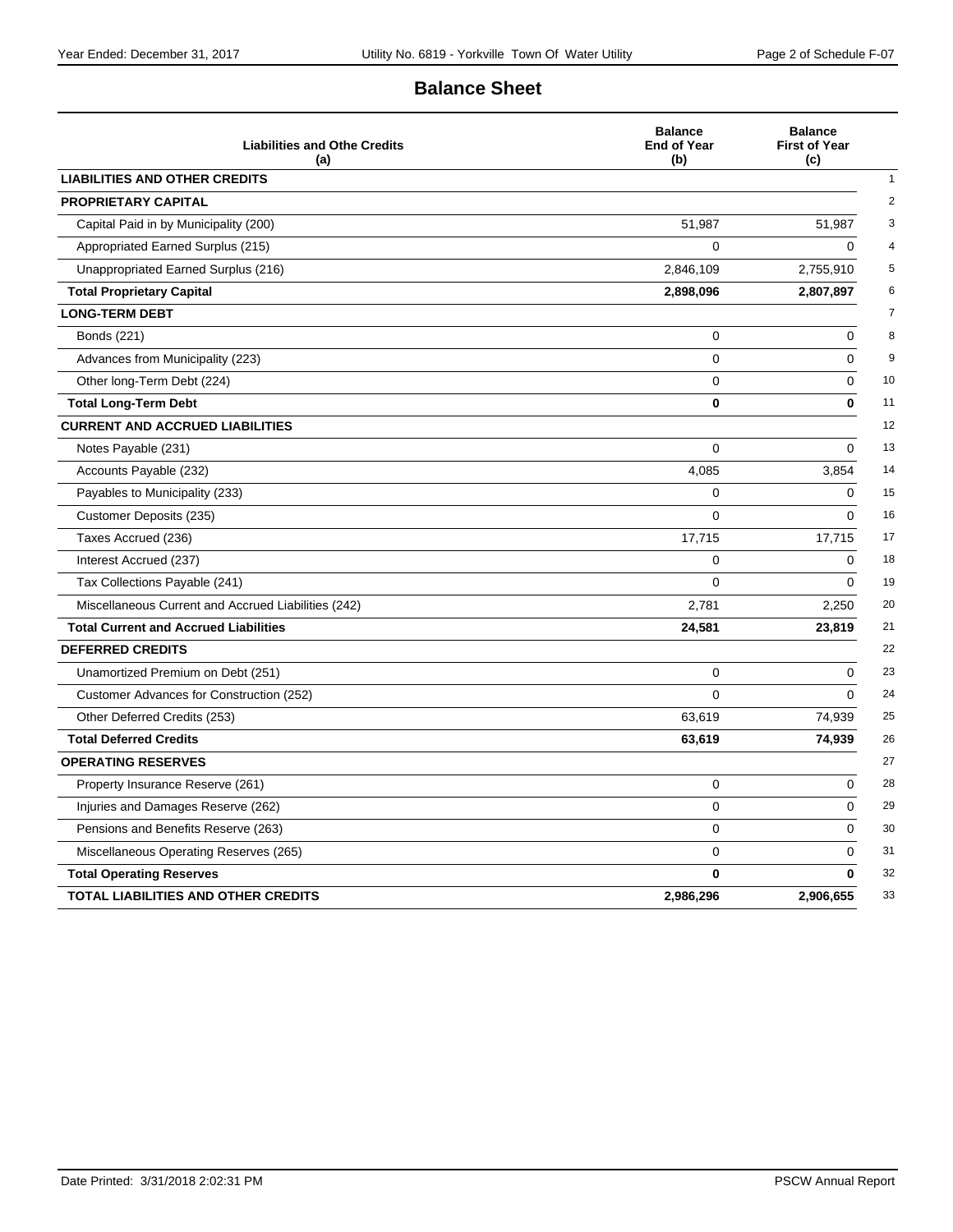# **Net Utility Plant**

 Report utility plant accounts and related accumulated provisions for depreciation and amortization after allocation of common plant accounts and related provisions for depreciation and amortization to utility departments as of December 31.

| <b>Particulars</b><br>(a)                                                                                                             | Water<br>(b) | <b>Electric</b><br>(c) | Gas<br>(d) | <b>Sewer</b><br>(e) |
|---------------------------------------------------------------------------------------------------------------------------------------|--------------|------------------------|------------|---------------------|
| <b>First of Year</b>                                                                                                                  |              |                        |            |                     |
| Total Utility Plant - First of Year                                                                                                   | 2,741,836    | 0                      | 0          | $\Omega$            |
|                                                                                                                                       | 2,741,836    | 0                      | 0          | $\bf{0}$            |
| <b>Plant Accounts</b>                                                                                                                 |              |                        |            |                     |
| Utility Plant in Service - Financed by Utility Operations or by the Municipality<br>(101.1)                                           | 1,041,654    |                        |            |                     |
| Utility Plant in Service - Contributed Plant (101.2)                                                                                  | 1,707,750    |                        |            |                     |
| Utility Plant Purchased or Sold (102)                                                                                                 |              |                        |            |                     |
| Utility Plant Leased to Others (104)                                                                                                  |              |                        |            |                     |
| Property Held for Future Use (105)                                                                                                    |              |                        |            |                     |
| Completed Construction not Classified (106)                                                                                           |              |                        |            |                     |
| Construction Work in Progress (107)                                                                                                   |              |                        |            |                     |
| <b>Total Utility Plant</b>                                                                                                            | 2,749,404    | 0                      | 0          | 0                   |
| <b>Accumulated Provision for Depreciation and Amortization</b>                                                                        |              |                        |            |                     |
| Accumulated Provision for Depreciation of Utility Plant in Service - Financed by<br>Utility Operations or by the Municipality (111.1) | 227,462      |                        |            |                     |
| Accumulated Provision for Depreciation of Utility Plant in Service - Contributed<br>Plant (111.2)                                     | 527,786      |                        |            |                     |
| Accumulated Provision for Depreciation of Utility Plant Leased to Others (112)                                                        |              |                        |            |                     |
| Accumulated Provision for Depreciation of Property Held for Future Use (113)                                                          |              |                        |            |                     |
| Accumulated Provision for Amortization of Utility Plant in Service (114)                                                              |              |                        |            |                     |
| Accumulated Provision for Amortization of Utility Plant Leased to Others (115)                                                        |              |                        |            |                     |
| Accumulated Provision for Amortization of Property Held for Future Use (116)                                                          |              |                        |            |                     |
| <b>Total Accumulated Provision</b>                                                                                                    | 755,248      | 0                      | 0          | $\bf{0}$            |
| <b>Accumulated Provision for Depreciation and Amortization</b>                                                                        |              |                        |            |                     |
| Utility Plant Acquisition Adjustments (117)                                                                                           |              |                        |            |                     |
| Accumulated Provision for Amortization of Utility Plant Acquisition Adjustments<br>(118)                                              |              |                        |            |                     |
| Other Utility Plant Adjustments (119)                                                                                                 |              |                        |            |                     |
| <b>Total Other Utility Plant Accounts</b>                                                                                             | 0            | 0                      | 0          | 0                   |
| <b>Net Utility Plant</b>                                                                                                              | 1,994,156    | 0                      | 0          | 0                   |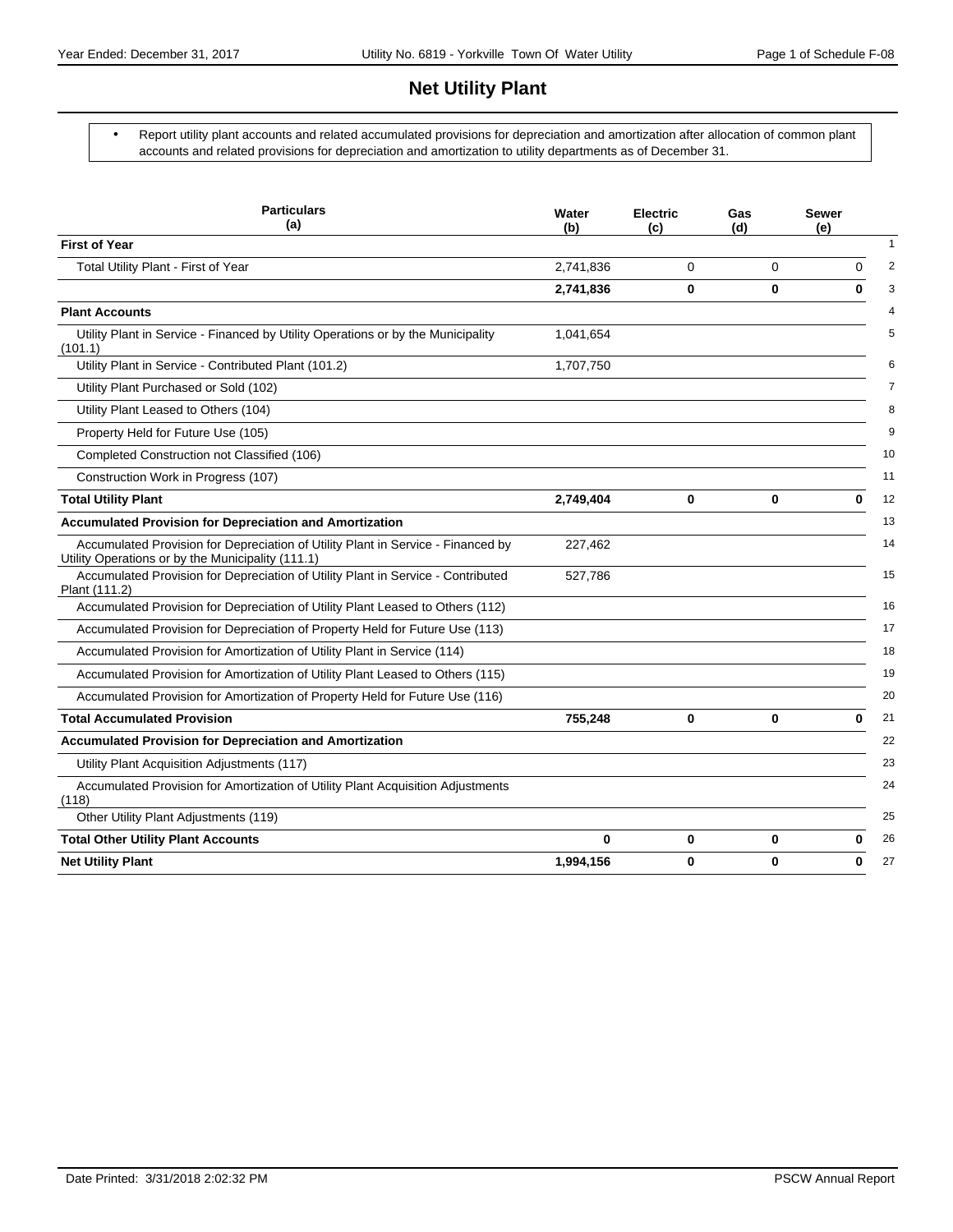### **Accumulated Provision for Depreciation of Utility Plant on Utility Plant Financed by Utility Operations or by the Municipality (Acct. 111.1)**

Depreciation Accruals (Credits) during the year (111.1):

- Report the amounts charged in the operating sections to Depreciation Expense (403).
- If sewer operations are nonregulated, do not report sewer depreciation on this schedule.
- Report the Depreciation Expense on Meters charged to sewer operations as an addition in the Water Column. If the sewer is also a regulated utility by the PSC, report an equal amount as a reduction in the Sewer column.
- Report all other accruals charged to other accounts, such as to clearing accounts.

| <b>Description</b><br>(a)                       | Water<br>(b) | <b>Electric</b><br>(c) | Gas<br>(d) | <b>Sewer</b><br>(e) | Total<br>(f) |
|-------------------------------------------------|--------------|------------------------|------------|---------------------|--------------|
| Balance First of Year (111.1)                   | 197,100      | 0                      | 0          | 0                   | 197,100      |
| <b>Credits during year</b>                      |              |                        |            |                     |              |
| Charged Depreciation Expense (403)              | 30,362       |                        |            |                     | 30,362       |
| Depreciation Expense on Meters Charged to Sewer |              |                        |            |                     | 0            |
| Salvage                                         |              |                        |            |                     | 0            |
| <b>Total credits</b>                            | 30,362       | 0                      | 0          | 0                   | 30,362       |
| Debits during year                              |              |                        |            |                     |              |
| Book Cost of Plant Retired                      | 0            |                        |            |                     | 0            |
| Cost of Removal                                 |              |                        |            |                     | 0            |
| <b>Total debits</b>                             | 0            | 0                      | 0          | 0                   | $\mathbf{0}$ |
| Balance end of year (111.1)                     | 227,462      | 0                      | 0          | 0                   | 227,462      |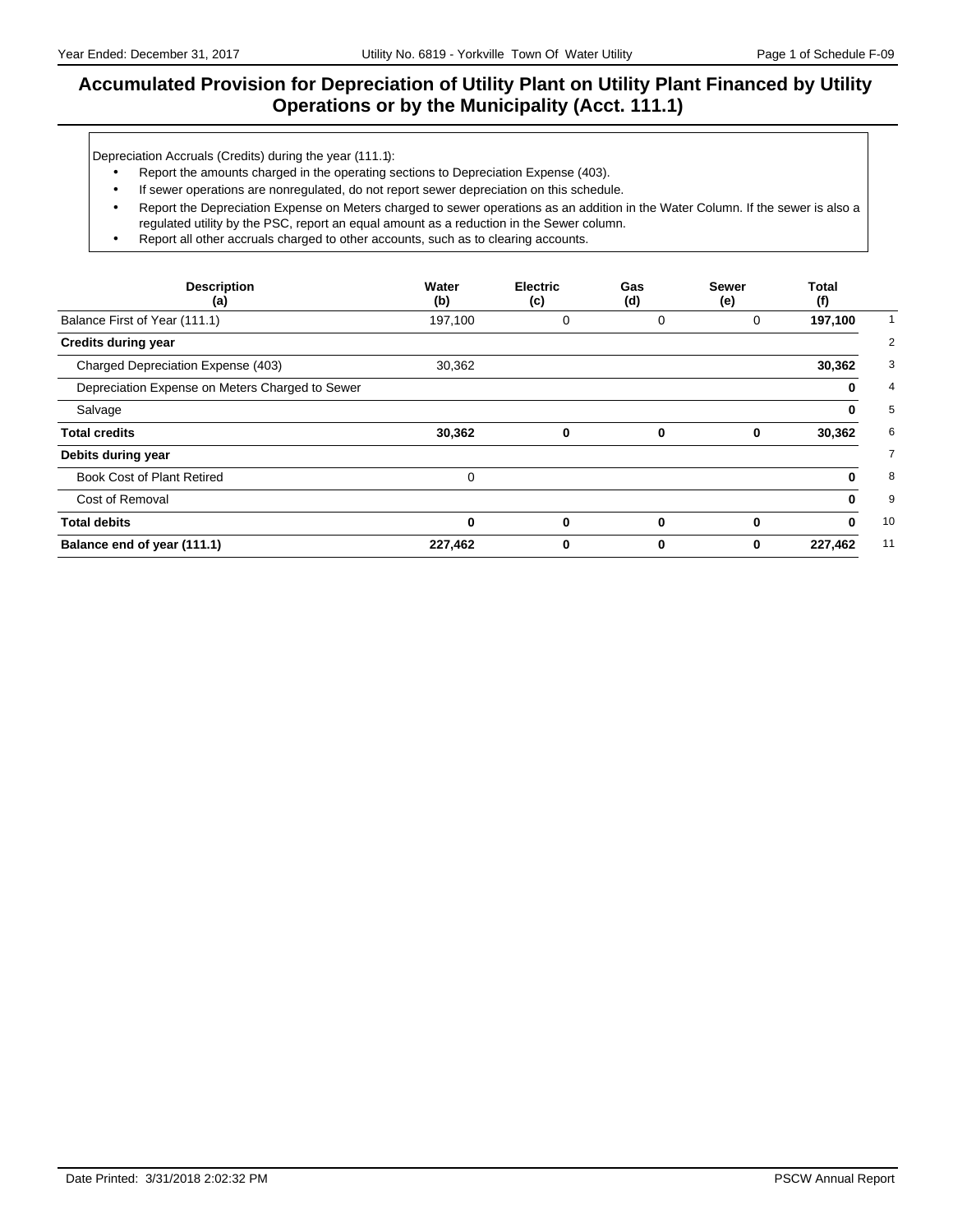### **Accumulated Provision for Depreciation of Utility Plant on Contributed Plant in Service (Acct. 111.2)**

Depreciation Accruals (Credits) during the year (111.2):

- Report the amounts charged in the operating sections to Other Income Deductions (426).
- If sewer operations are nonregulated, do not report sewer depreciation on this schedule.
- Report the Depreciation Expense on Meters charged to sewer operations as an addition in the Water Column. If the sewer is also a regulated utility by the PSC, report an equal amount as a reduction in the Sewer column.
- Report all other accruals charged to other accounts, such as to clearing accounts.

| <b>Description</b><br>(a)                       | Water<br>(b) | <b>Electric</b><br>(c) | Gas<br>(d) | Sewer<br>(e) | Total<br>(f) |
|-------------------------------------------------|--------------|------------------------|------------|--------------|--------------|
| Balance First of Year (111.2)                   | 501,698      | 0                      | 0          | 0            | 501,698      |
| <b>Credits during year</b>                      |              |                        |            |              |              |
| Charged Other Income Deductions (426)           | 26,088       |                        |            |              | 26,088       |
| Depreciation Expense on Meters Charged to Sewer |              |                        |            |              | 0            |
| Salvage                                         |              |                        |            |              | 0            |
| <b>Total credits</b>                            | 26,088       | 0                      | 0          | 0            | 26,088       |
| Debits during year                              |              |                        |            |              |              |
| Book Cost of Plant Retired                      | 0            |                        |            |              | 0            |
| Cost of Removal                                 |              |                        |            |              | 0            |
| <b>Total debits</b>                             | $\bf{0}$     | 0                      | 0          | 0            | 0            |
| Balance end of year (111.2)                     | 527,786      | 0                      | 0          | 0            | 527,786      |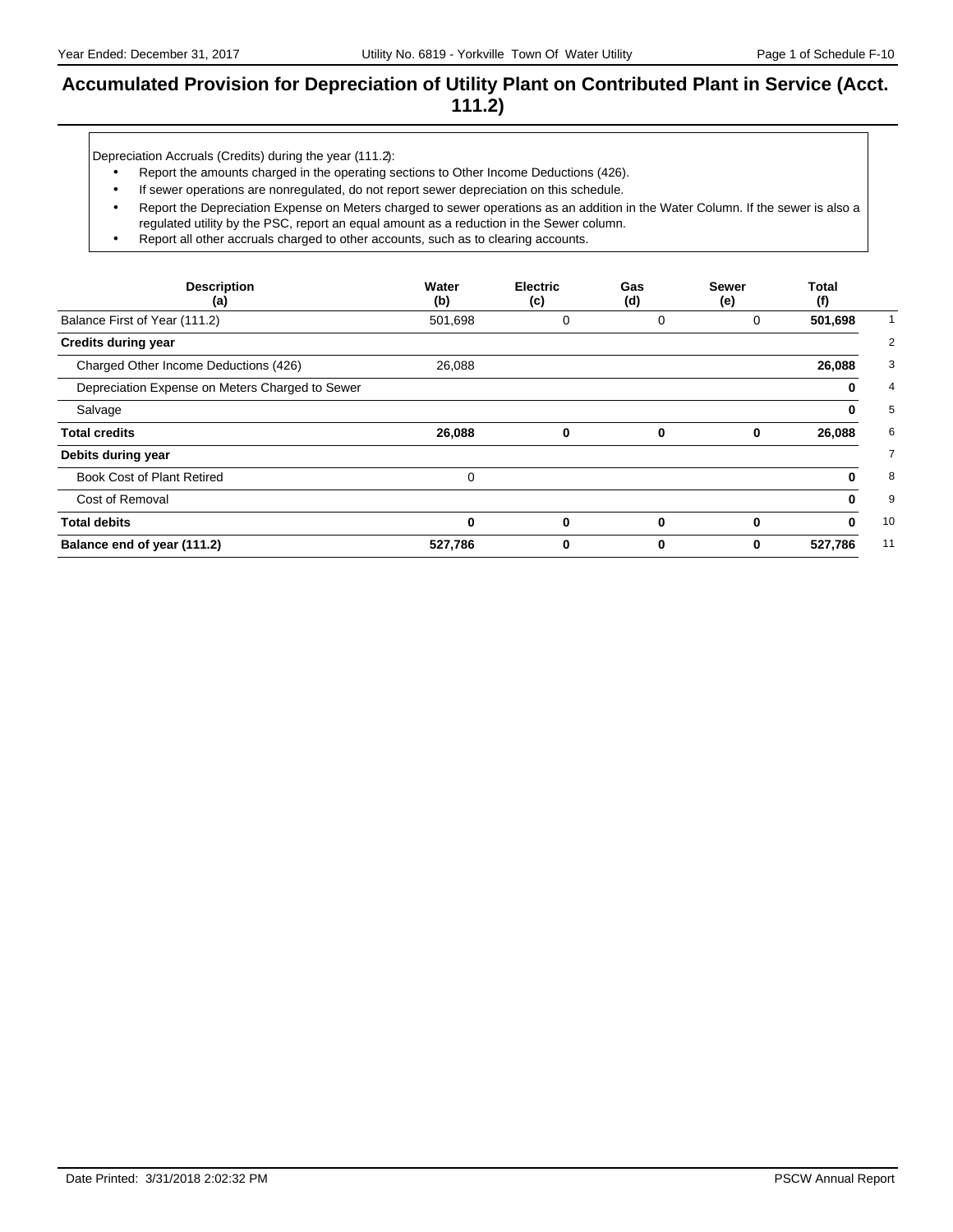# **Net Nonutility Property (Accts. 121 & 122)**

- Report separately each item of property with a book cost of \$5,000 or more included in account 121.
- Other items may be grouped by classes of property.
- Describe in detail any investment in sewer department carried in this account.

| <b>Description</b><br>(a)              | <b>Balance</b><br><b>First of Year</b><br>(b) | <b>Additions</b><br><b>During Year</b><br>(c) | <b>Deductions</b><br><b>During Year</b><br>(d) | <b>Balance</b><br><b>End of Year</b><br>(e) |
|----------------------------------------|-----------------------------------------------|-----------------------------------------------|------------------------------------------------|---------------------------------------------|
| Nonregulated sewer plant               |                                               |                                               |                                                |                                             |
| <b>Total Nonutility Property (121)</b> |                                               |                                               |                                                | 2                                           |
| Less accum. prov. depr. & amort. (122) |                                               |                                               |                                                | 3                                           |
| <b>Net Nonutility Property</b>         |                                               |                                               |                                                | 4                                           |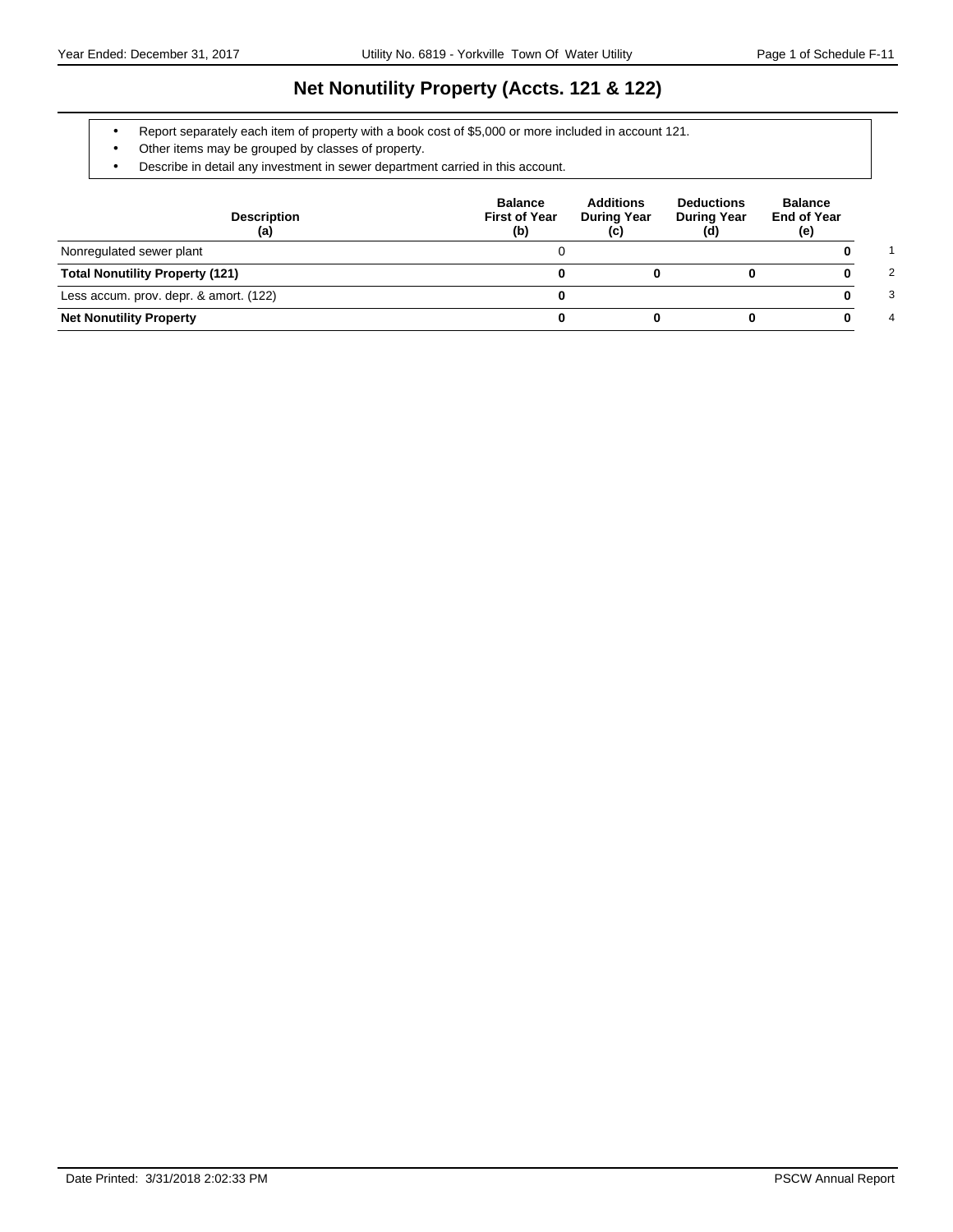# **Accumulated Provision for Uncollectible Accounts-Cr. (Acct. 144)**

| <b>Description</b><br>(a)                                        | Amount<br>(b) |
|------------------------------------------------------------------|---------------|
| Balance first of year                                            | 0             |
| <b>Additions</b>                                                 |               |
| Provision for uncollectibles during year                         | 0             |
| Collection of accounts previously written off: Utility Customers | 0             |
| Collection of accounts previously written off: Others            | 0             |
| <b>Total Additions</b>                                           | 0             |
| <b>Accounts Written Off</b>                                      |               |
| Accounts written off during the year: Utility Customers          | 0             |
| Accounts written off during the year: Others                     | 0             |
| <b>Total Accounts Written Off</b>                                | 0             |
| <b>Balance End of Year</b>                                       | 0             |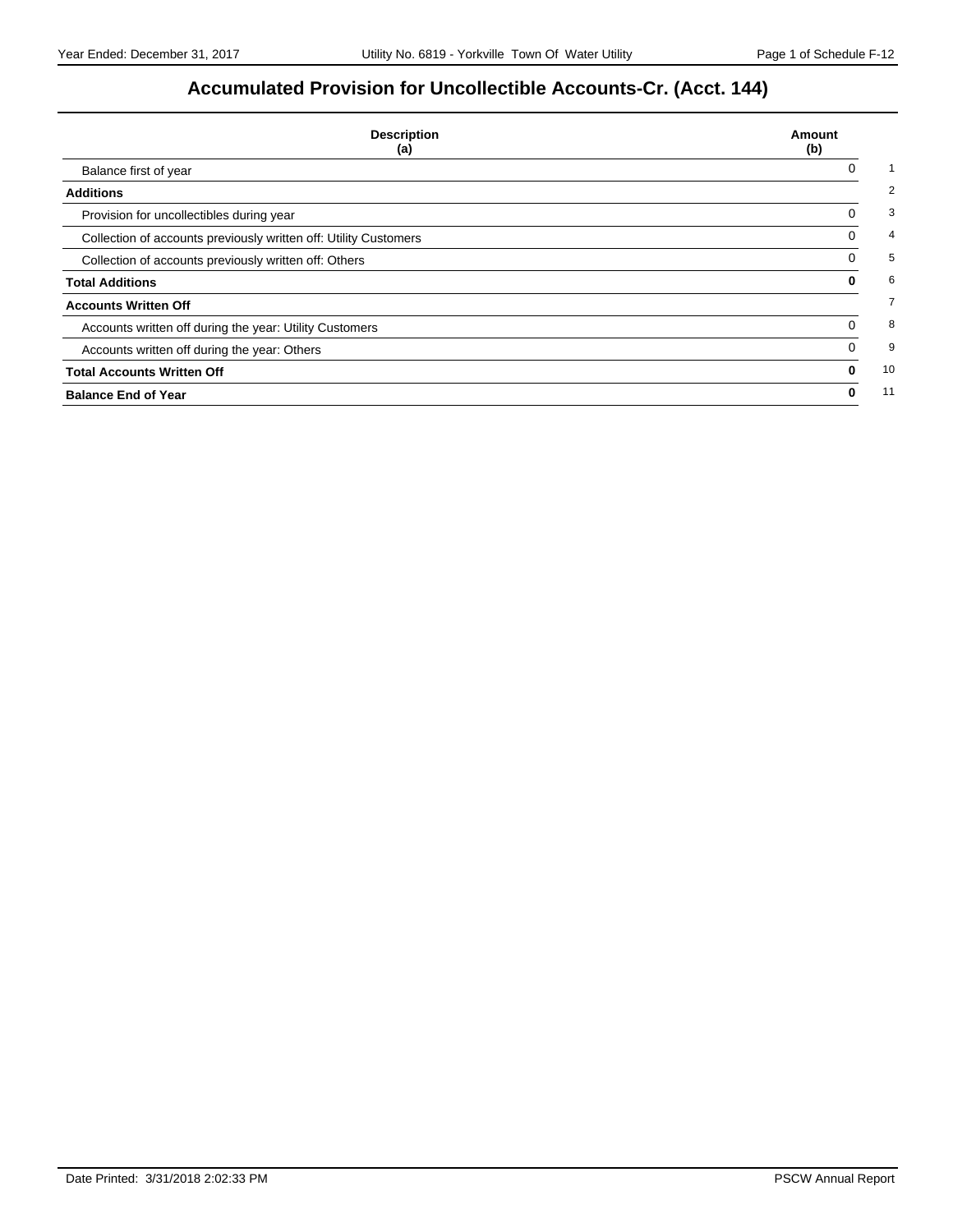# **Materials and Supplies**

| <b>Account</b><br>(a)         | Generation<br>(b) | Transmission<br>(d) | <b>Distribution</b><br>(d) | Other<br>(e) | Total<br>End of Year<br>(f) | Amount<br><b>Prior Year</b><br>(g) |
|-------------------------------|-------------------|---------------------|----------------------------|--------------|-----------------------------|------------------------------------|
| <b>Electric Utility</b>       |                   |                     |                            |              |                             |                                    |
| Fuel (151)                    |                   |                     |                            |              |                             |                                    |
| Fuel stock expenses (152)     |                   |                     |                            |              |                             |                                    |
| Plant mat. & oper. sup. (154) |                   |                     |                            |              |                             |                                    |
| <b>Total Electric Utility</b> |                   |                     |                            |              |                             | ŋ                                  |

| Account                            | <b>Total</b><br><b>End of Year</b> | Amount<br><b>Prior Year</b> |
|------------------------------------|------------------------------------|-----------------------------|
| Electric utility total             | 0                                  | 0                           |
| Water utility (154)                | 4,986                              | 4,986                       |
| Sewer utility (154)                |                                    |                             |
| Heating utility (154)              |                                    |                             |
| Gas utility (154)                  |                                    |                             |
| Merchandise (155)                  |                                    |                             |
| Other materials & supplies (156)   |                                    |                             |
| Stores expense (163)               |                                    |                             |
| <b>Total Material and Supplies</b> | 4,986                              | 4,986                       |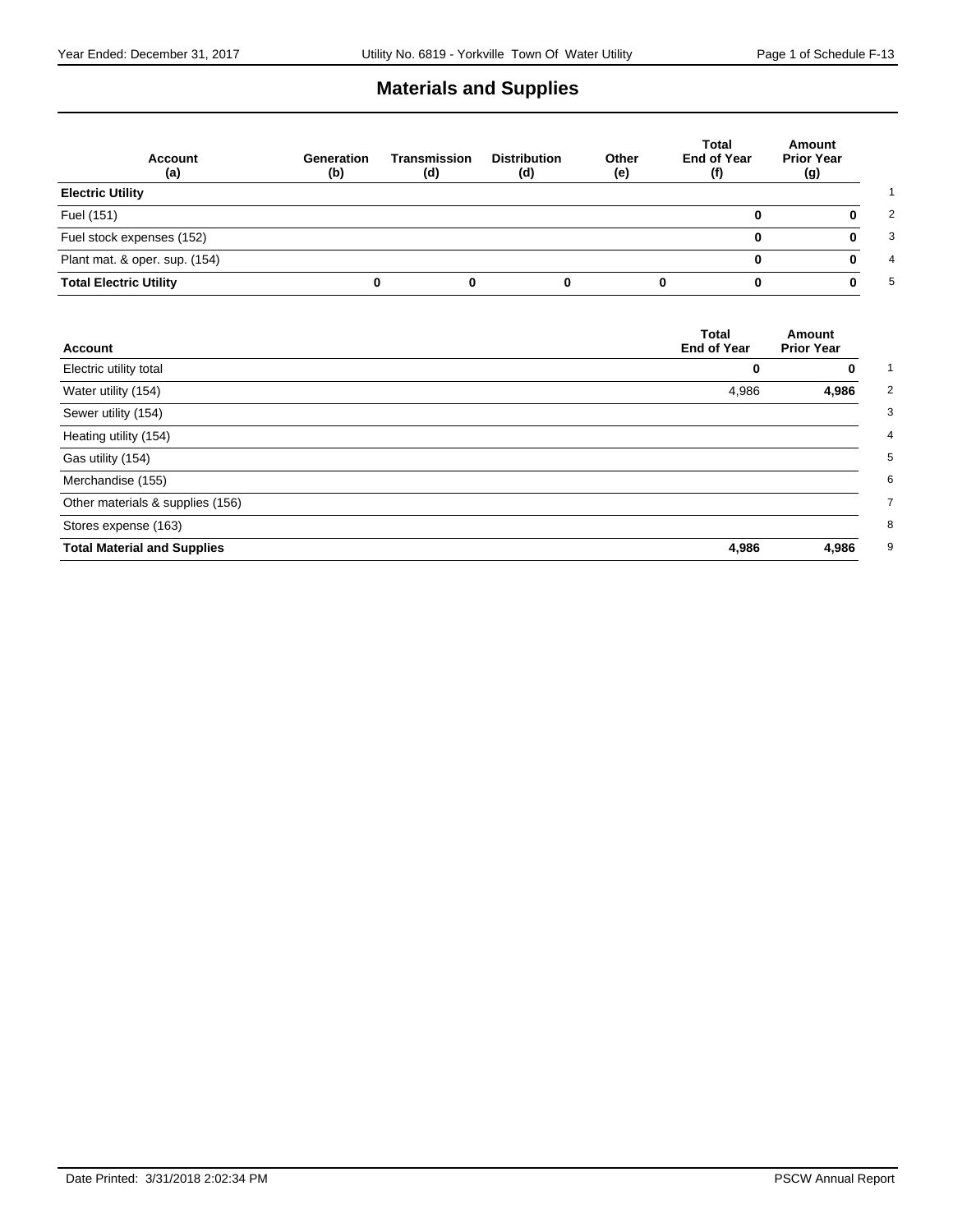# **Unamortized Debt Discount & Expense & Premium on Debt (Accts. 181 and 251)**

Report net discount and expense or premium separately for each security issue.

|                                           | <b>Written Off During Year</b> |                                              |                                             |
|-------------------------------------------|--------------------------------|----------------------------------------------|---------------------------------------------|
| Debt Issue to Which Related<br>(a)        | Amount<br>(b)                  | <b>Account Charged</b><br>or Credited<br>(c) | <b>Balance</b><br><b>End of Year</b><br>(d) |
| Unamortized debt discount & expense (181) |                                |                                              |                                             |
| None                                      |                                |                                              |                                             |
| <b>Total</b>                              |                                | 0                                            |                                             |
| Unamortized premium on debt (251)         |                                |                                              |                                             |
| None                                      |                                |                                              |                                             |
| <b>Total</b>                              |                                | 0                                            |                                             |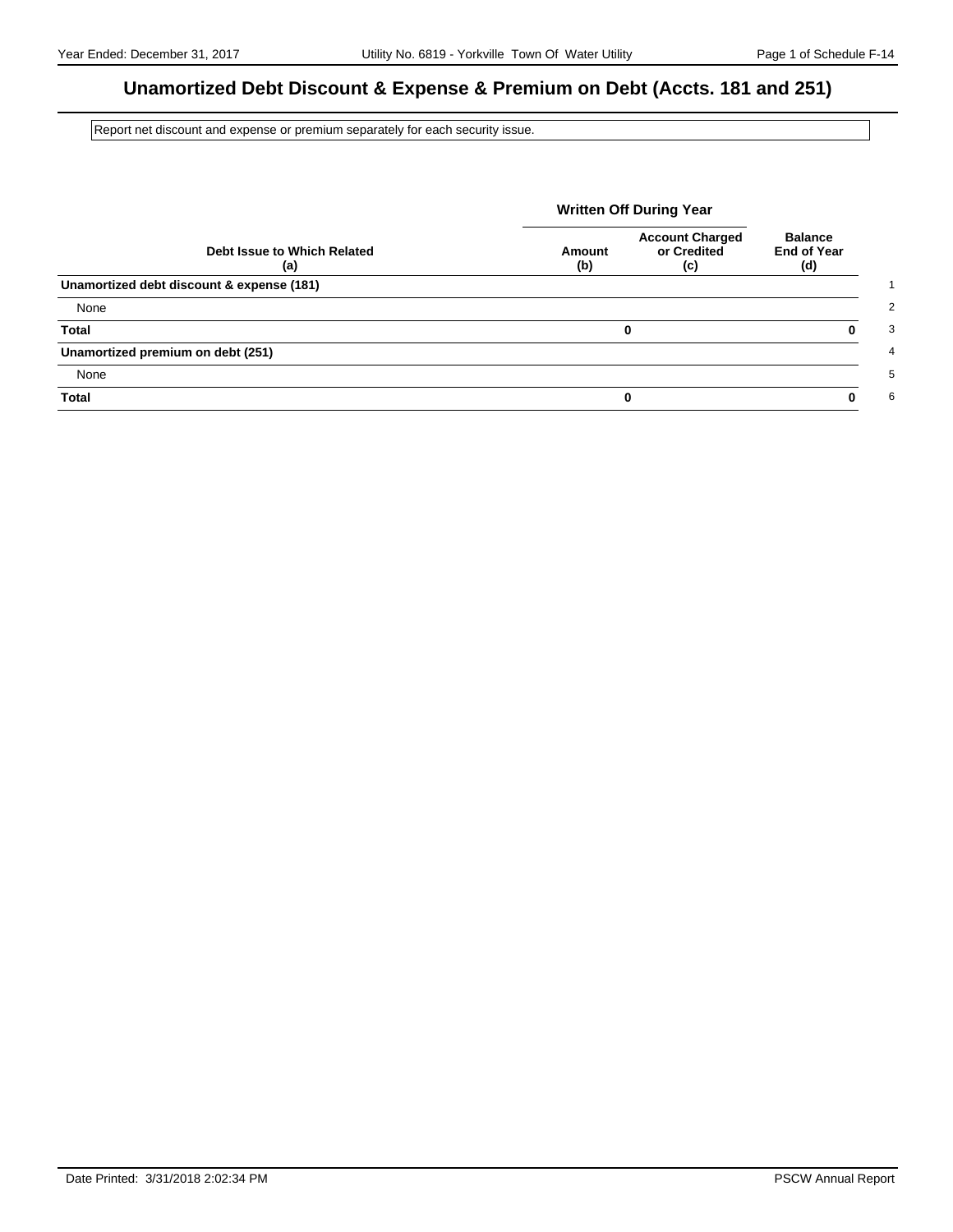## **Capital Paid in by Municipality (Acct. 200)**

Report each item (when individually or when like items are combined) greater than \$10,000 (class AB), \$5,000 (class C) and \$2,000 (class D, sewer and privates) and all other lesser amounts grouped as Miscellaneous. Describe fully using other than account titles.

| <b>Description</b><br>(a)  | Amount<br>(b) |
|----------------------------|---------------|
| Balance first of year      | 51,987        |
| <b>Balance end of year</b> | 51,987<br>2   |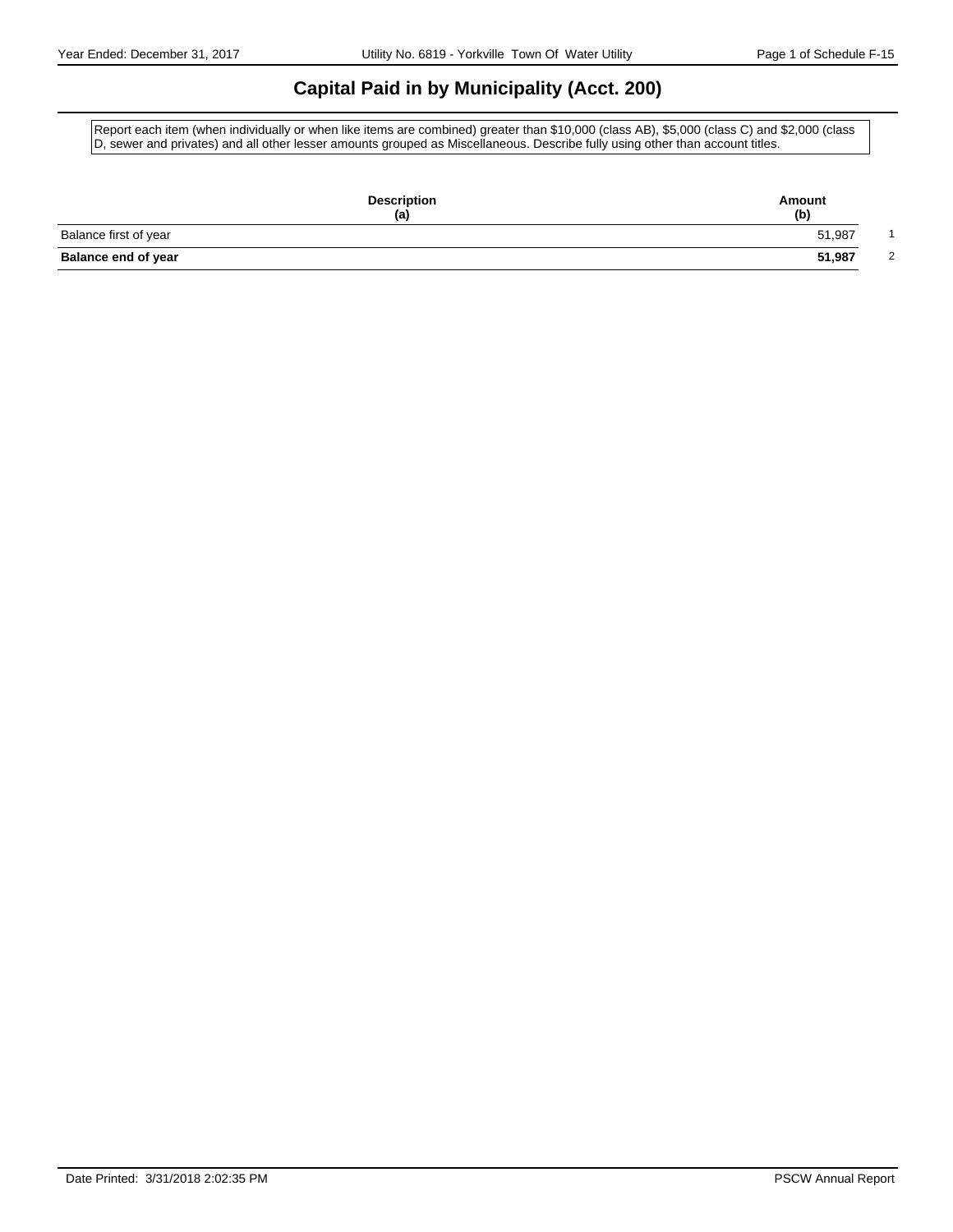# **Bonds (Acct. 221)**

- Report information required for each separate issue of bonds.
- If there is more than one interest rate for an aggregate obligation issue, average the interest rates and report one rate.
- Proceeds advanced by the municipality from sale of general obligation bonds, if repayable by utility, should be included in account 223.
- Enter interest rates in decimal form. For example, enter 6.75% as 0.0675

- - - THIS SCHEDULE NOT APPLICABLE TO THIS UTILITY- - -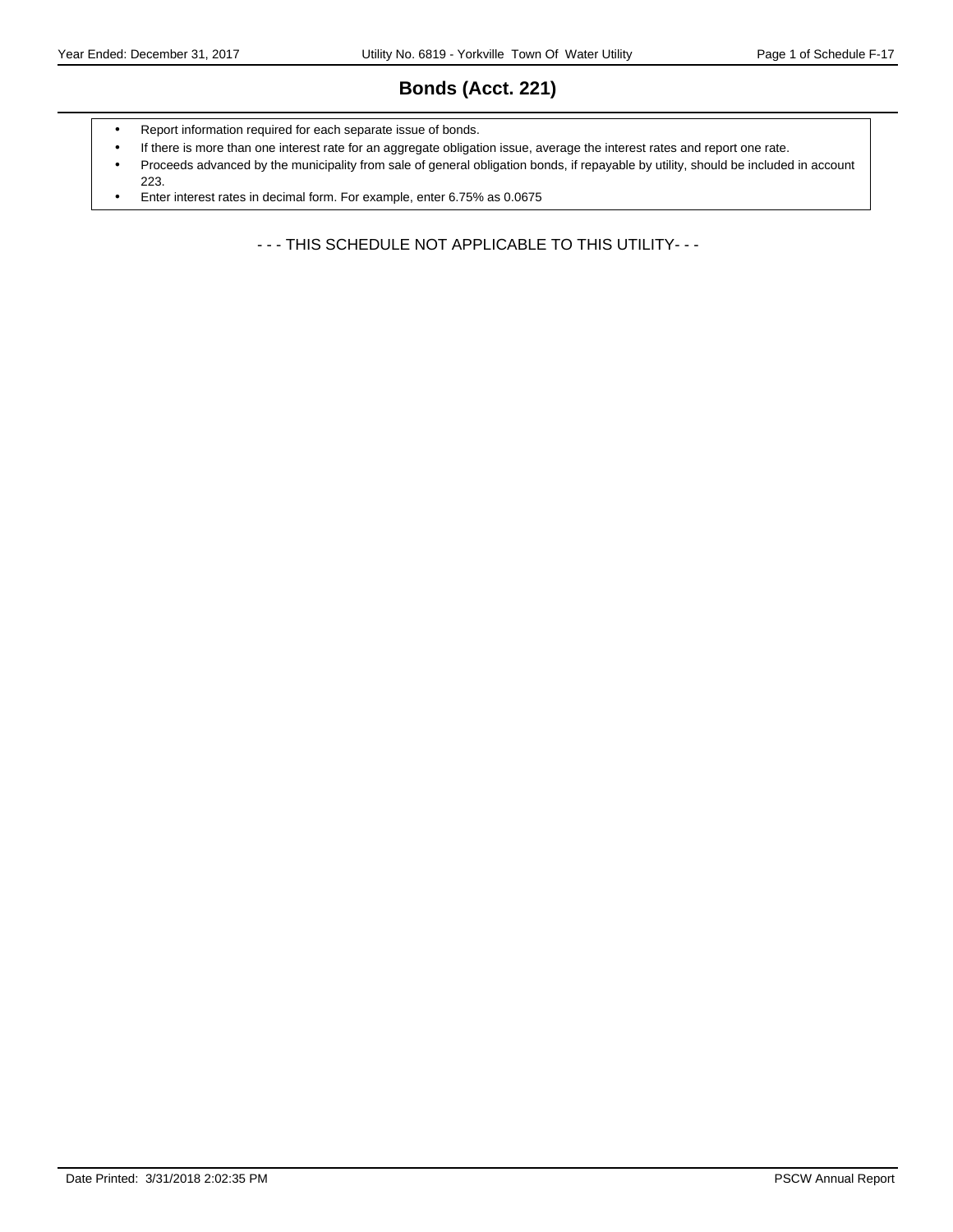### **Notes Payable & Miscellaneous Long-Term Debt**

- Report each class of debt included in Accounts 223, 224 and 231.
- Proceeds of general obligation issues, if subject to repayment by the utility, should be included in Account 223.
- If there is more than one interest rate for an aggregate obligation issue, average the interest rates and report one rate.
- Enter interest rates in decimal form. For example, enter 6.75% as 0.0675

- - - THIS SCHEDULE NOT APPLICABLE TO THIS UTILITY- - -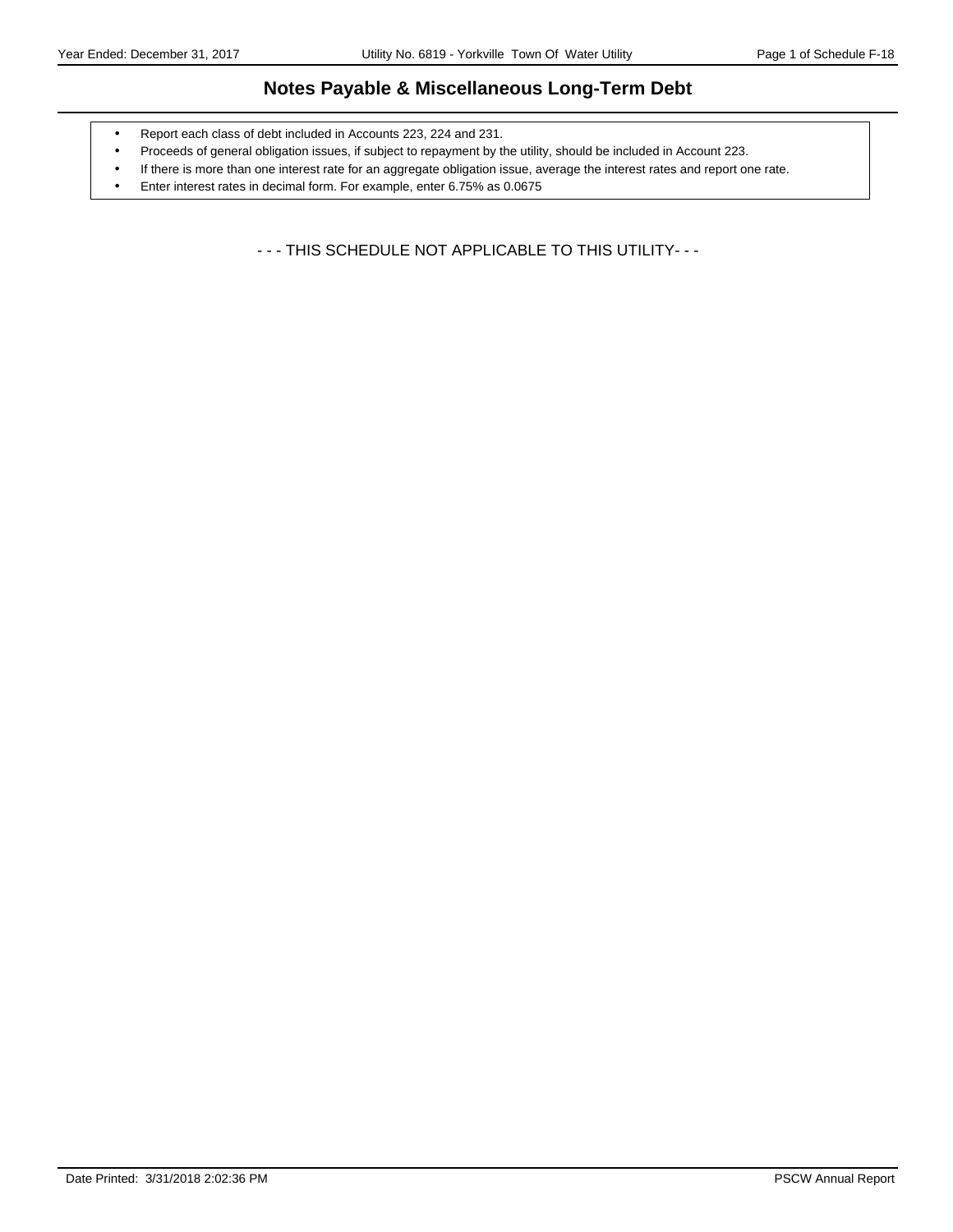# **Taxes Accrued (Acct. 236)**

| <b>Description</b><br>(a)               | Amount<br>(b)            |
|-----------------------------------------|--------------------------|
| Balance first of year                   | 17,715                   |
| Charged water department expense        | $\overline{2}$<br>19,770 |
| Charged electric department expense     | 3                        |
| Charged gas department expense          | 4                        |
| Charged sewer department expense        | 5<br>0                   |
| <b>Total accruals and other credits</b> | 19,770<br>6              |
| County, state and local taxes           | 17,715<br>7              |
| Social Security taxes                   | 8<br>1,833               |
| <b>PSC Remainder Assessment</b>         | 222<br>9                 |
| Gross Receipts Tax                      | 10                       |
| Total payments and other debits         | 19,770<br>11             |
| <b>Balance end of year</b>              | 12<br>17,715             |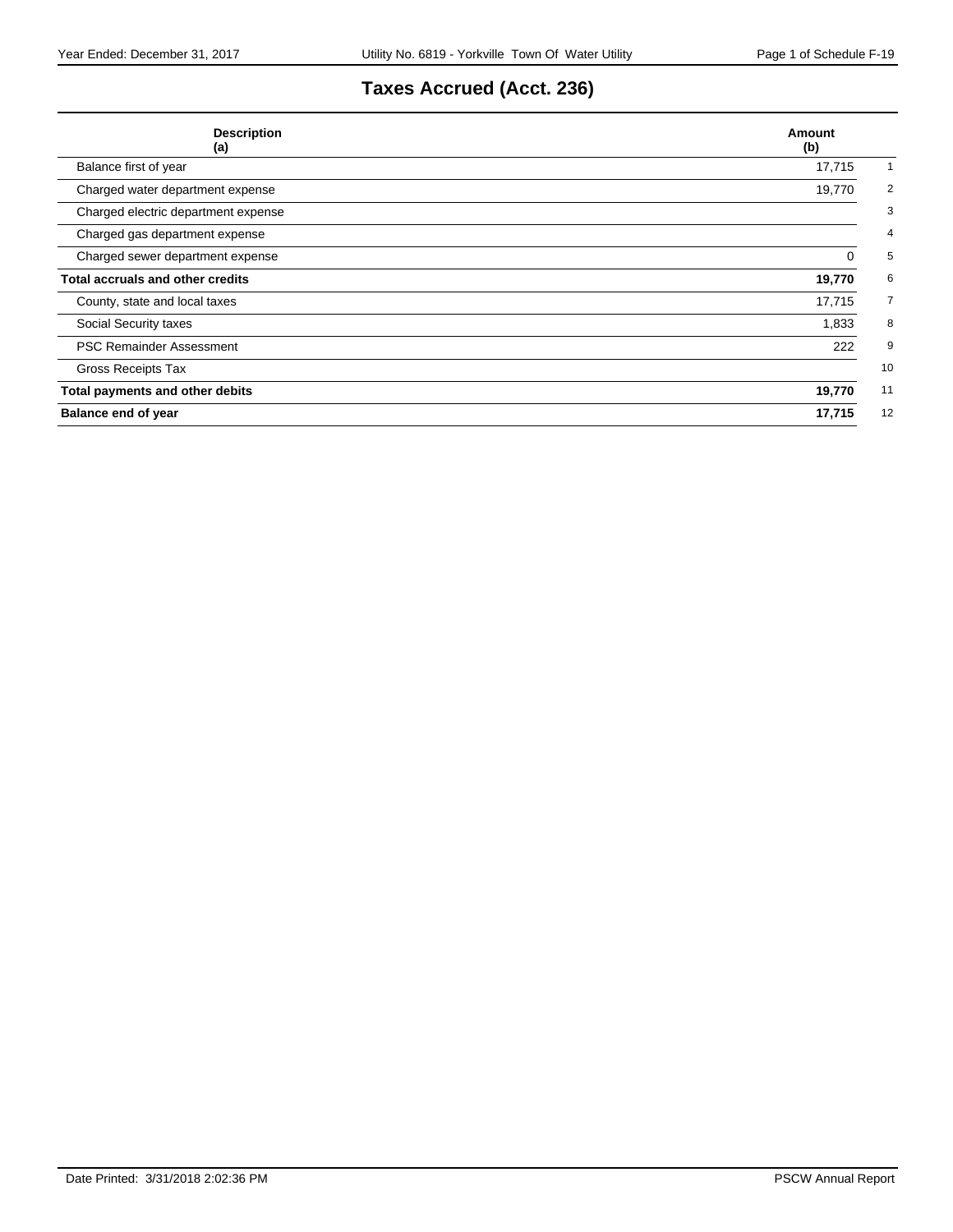# **Interest Accrued (Acct. 237)**

- Report below interest accrued on each utility obligation.
- Report customer deposits under account 235.

| <b>Description of Issue</b><br>(a)               | <b>Interest Accrued</b><br><b>Balance</b><br><b>First of Year</b><br>(b) | <b>Interest Accrued</b><br><b>During Year</b><br>(c) | <b>Interest Paid</b><br><b>During Year</b><br>(d) | <b>Interest Accrued</b><br><b>Balance</b><br><b>End of Year</b><br>(e) |
|--------------------------------------------------|--------------------------------------------------------------------------|------------------------------------------------------|---------------------------------------------------|------------------------------------------------------------------------|
| <b>Bonds (221)</b>                               | 0                                                                        | 0                                                    | 0                                                 | 0                                                                      |
| None                                             |                                                                          |                                                      |                                                   | 0                                                                      |
| <b>Subtotal Bonds (221)</b>                      | 0                                                                        | 0                                                    | 0                                                 | 0                                                                      |
| <b>Advances from Municipality (223)</b>          | 0                                                                        | 0                                                    | 0                                                 | 0                                                                      |
| None                                             |                                                                          |                                                      |                                                   | 0                                                                      |
| <b>Subtotal Advances from Municipality (223)</b> | $\bf{0}$                                                                 | 0                                                    | $\bf{0}$                                          | 0                                                                      |
| Other Long-Term Debt (224)                       | 0                                                                        | 0                                                    | $\Omega$                                          | 0                                                                      |
| None                                             |                                                                          |                                                      |                                                   | 0                                                                      |
| Subtotal Other Long-Term Debt (224)              | $\bf{0}$                                                                 | 0                                                    | 0                                                 | 0                                                                      |
| Notes Payable (231)                              | 0                                                                        | 0                                                    | $\Omega$                                          | 0                                                                      |
| None                                             |                                                                          |                                                      |                                                   | 0                                                                      |
| Subtotal Notes Payable (231)                     | $\bf{0}$                                                                 | 0                                                    | 0                                                 | 0                                                                      |
| <b>Customer Deposits (235)</b>                   | $\Omega$                                                                 | 0                                                    | $\Omega$                                          | 0                                                                      |
| None                                             |                                                                          |                                                      |                                                   | 0                                                                      |
| <b>Subtotal Customer Deposits (235)</b>          | $\bf{0}$                                                                 | $\bf{0}$                                             | 0                                                 | 0                                                                      |
| <b>Total</b>                                     | U                                                                        | 0                                                    | 0                                                 | 0                                                                      |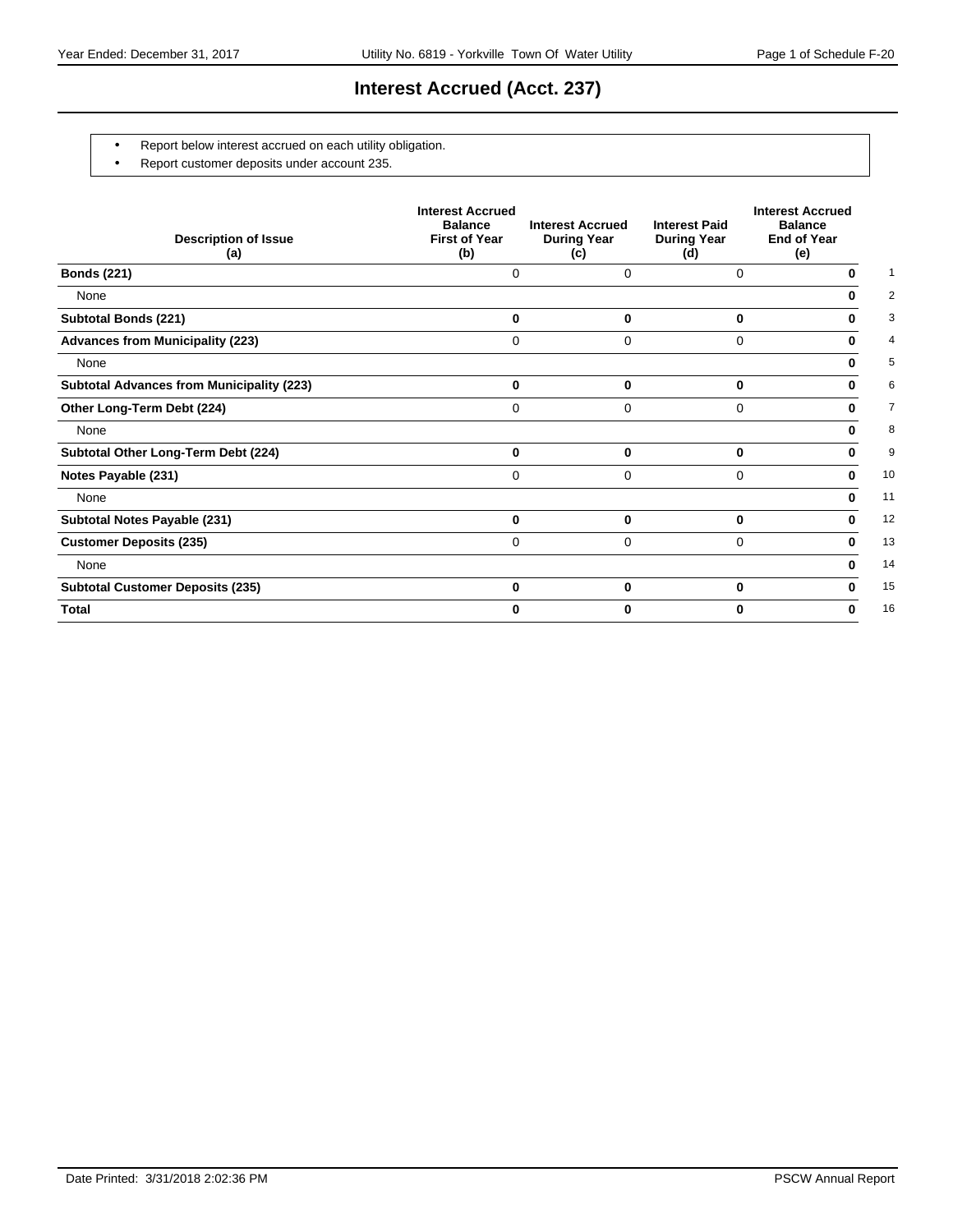## **Balance Sheet Detail - Other Accounts**

Report each item (when individually or when like items are combined) greater than \$10,000 (class AB), \$5,000 (class C) and \$2,000 (class D) and all other lesser amounts grouped as Miscellaneous. Describe fully using other than account titles.

| <b>Description</b><br>(a)                  | <b>Balance</b><br><b>End of Year</b><br>(b) |
|--------------------------------------------|---------------------------------------------|
| Other Special Funds (128)                  | $\mathbf 0$                                 |
| <b>Water Tower Maintenance</b>             | 154,103                                     |
| Total (Acct. 128)                          | 154,103                                     |
| Cash and Working Funds (131)               | 0                                           |
| Cash                                       | 1,168                                       |
| <b>Total (Acct. 131)</b>                   | 1,168                                       |
| Local Government Investment Pool           | 714,323                                     |
| Total (Acct. 136)                          | 714,323                                     |
| <b>Customer Accounts Receivable (142)</b>  | $\mathbf 0$                                 |
| Water                                      | 25,611                                      |
| Total (Acct. 142)                          | 25,611                                      |
| Other Accounts Receivable (143)            | $\mathbf 0$                                 |
| Sewer (Non-regulated)                      |                                             |
| Merchandising, jobbing and contract work   |                                             |
| Total (Acct. 143)                          | $\mathbf{0}$                                |
| <b>Receivables from Municipality (145)</b> | $\Omega$                                    |
| Public Fire Protection on Tax Roll         | 91,950 *                                    |
| Total (Acct. 145)                          | 91,950                                      |
| <b>Accounts Payable (232)</b>              | $\Omega$                                    |
| Accounts Payable                           | 4,085                                       |
| Total (Acct. 232)                          | 4,085                                       |
| <b>Accrued Wages</b>                       | 2,781                                       |
| Total (Acct. 242)                          | 2,781                                       |
| Other Deferred Credits (253)               | $\Omega$                                    |
| <b>Regulatory Liability</b>                | 51,673                                      |
| Deferred Cellular Tower Rent               | 11,946                                      |
| Total (Acct. 253)                          | 63,619                                      |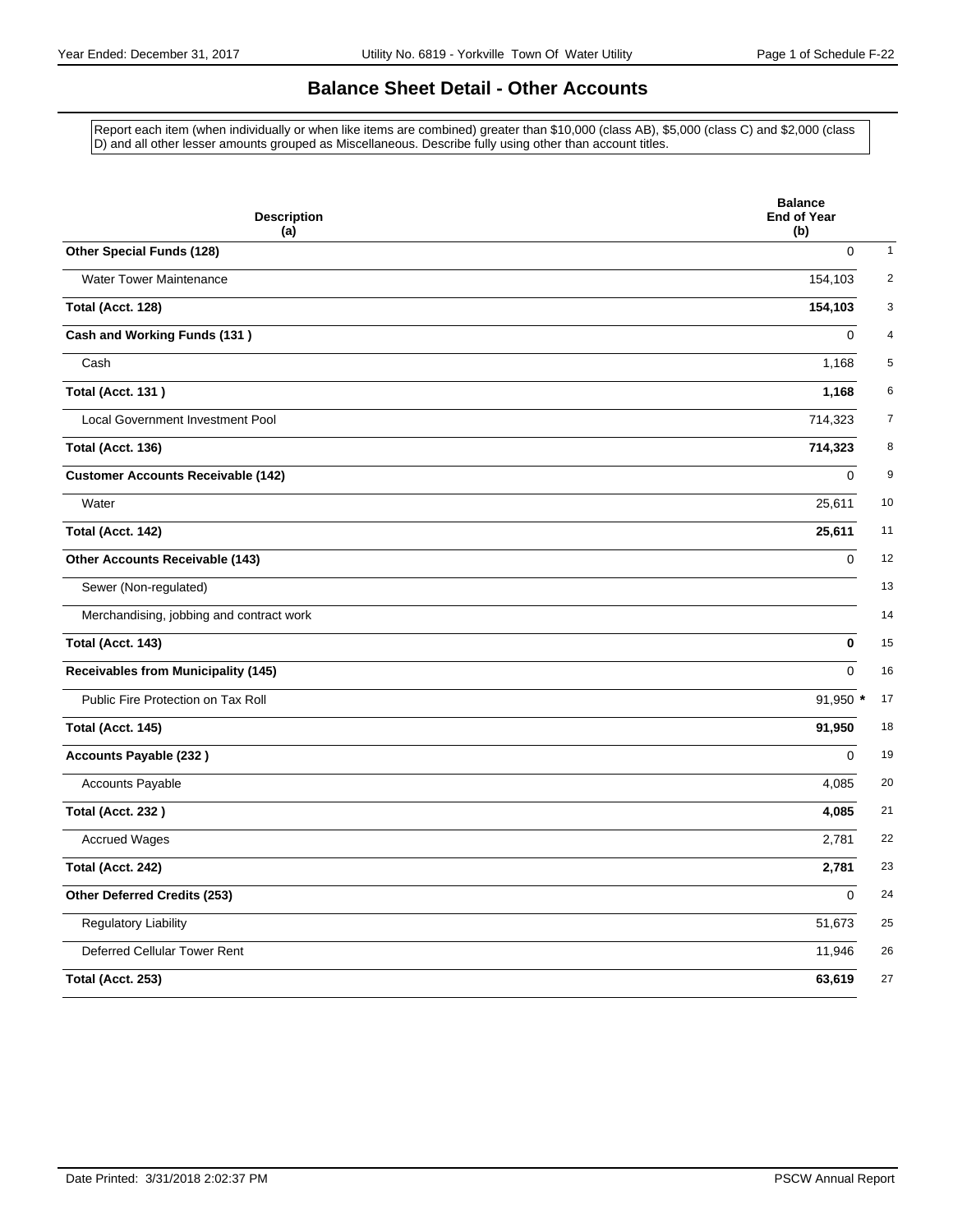### **Balance Sheet Detail - Other Accounts**

Report each item (when individually or when like items are combined) greater than \$10,000 (class AB), \$5,000 (class C) and \$2,000 (class D) and all other lesser amounts grouped as Miscellaneous. Describe fully using other than account titles.

#### **Balance Sheet Detail - Other Accounts (Page F-22)**

**Explain amounts in Accounts 143, 145 and/or 233 in excess of \$2,000. Provide a short list or detailed description, but do not use terms such as other revenues, general, miscellaneous, or repeat the account title.**

Public Fire Protection on Tax Roll - Amount to be received for Public Fire Protection on the 2017 tax roll.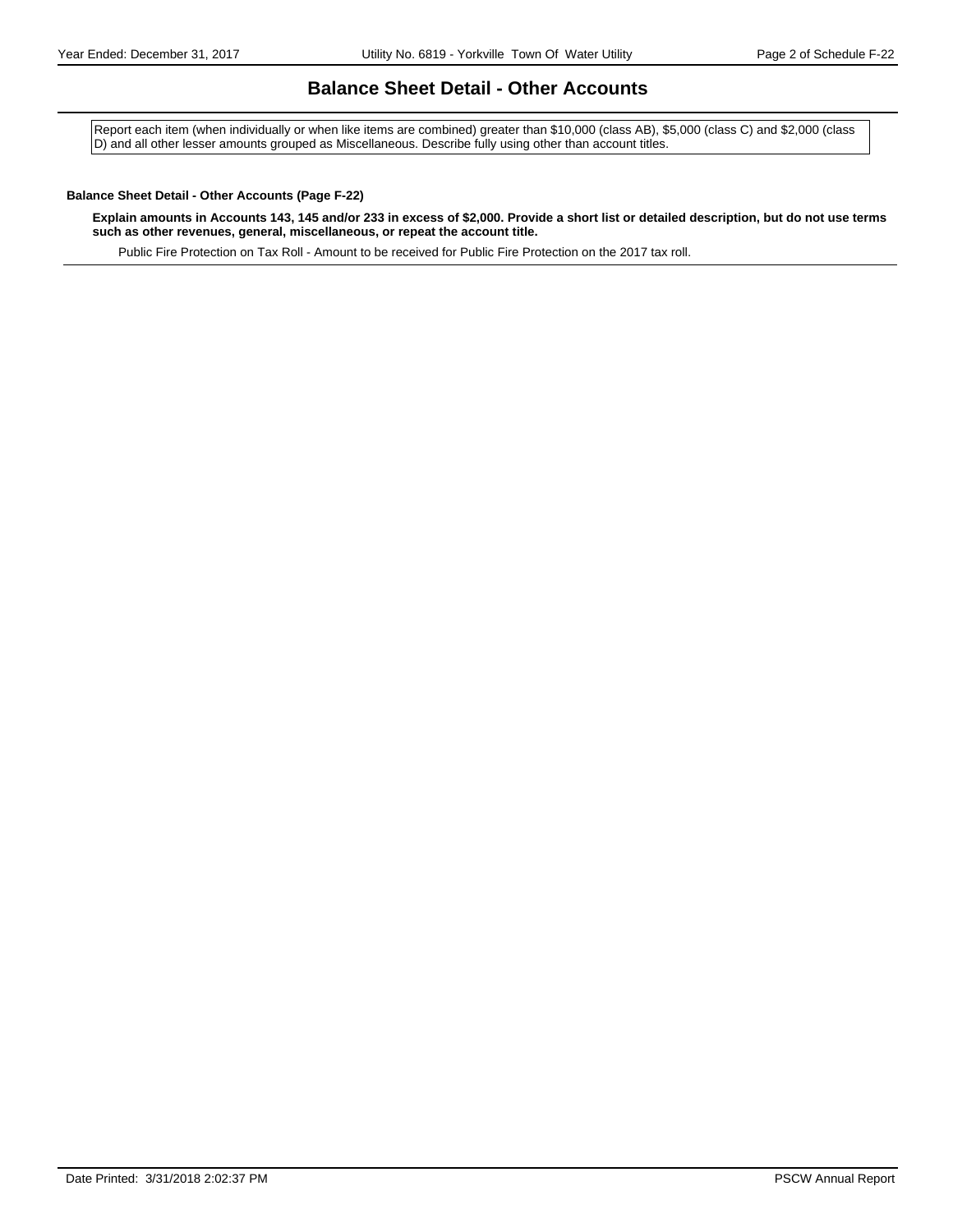### **Return on Rate Base Computation**

- The data used in calculating rate base are averages.
- Calculate those averages by summing the first-of-year and the end-of-year figures for each account and then dividing the sum by two.
- For municipal utilities, do not include contributed plant in service, property held for future use, or construction work in progress with utility plant in service. These are not rate base components.
- For private utilities, do not include property held for future use, or construction work in progress with utility plant in service. These are not rate base components.

| <b>Average Rate Base</b><br>(a)                                      | Water<br>(b) | <b>Electric</b><br>(c) | Gas<br>(d) | <b>Sewer</b><br>(e) | <b>Total</b><br>(f) |
|----------------------------------------------------------------------|--------------|------------------------|------------|---------------------|---------------------|
| <b>Add Average</b>                                                   |              |                        |            |                     |                     |
| Utility Plant in Service (101.1)                                     | 1,037,870    |                        |            |                     | 1,037,870           |
| <b>Materials and Supplies</b>                                        | 4,986        |                        |            |                     | 4,986               |
| Less Average                                                         |              |                        |            |                     |                     |
| Reserve for Depreciation (111.1)                                     | 212,281      |                        |            |                     | 212,281             |
| <b>Customer Advances for Construction</b>                            | 0            |                        |            |                     | 0                   |
| <b>Regulatory Liability</b>                                          | 55,979       |                        |            |                     | 55,979              |
| <b>Average Net Rate Base</b>                                         | 774,596      | 0                      | 0          | 0                   | 774,596             |
| Net Operating Income                                                 | 101,259      |                        |            |                     | 101,259             |
| Net Operating Income as a percent of<br><b>Average Net Rate Base</b> | 13.07%       | N/A                    | N/A        | N/A                 | 10<br>13.07%        |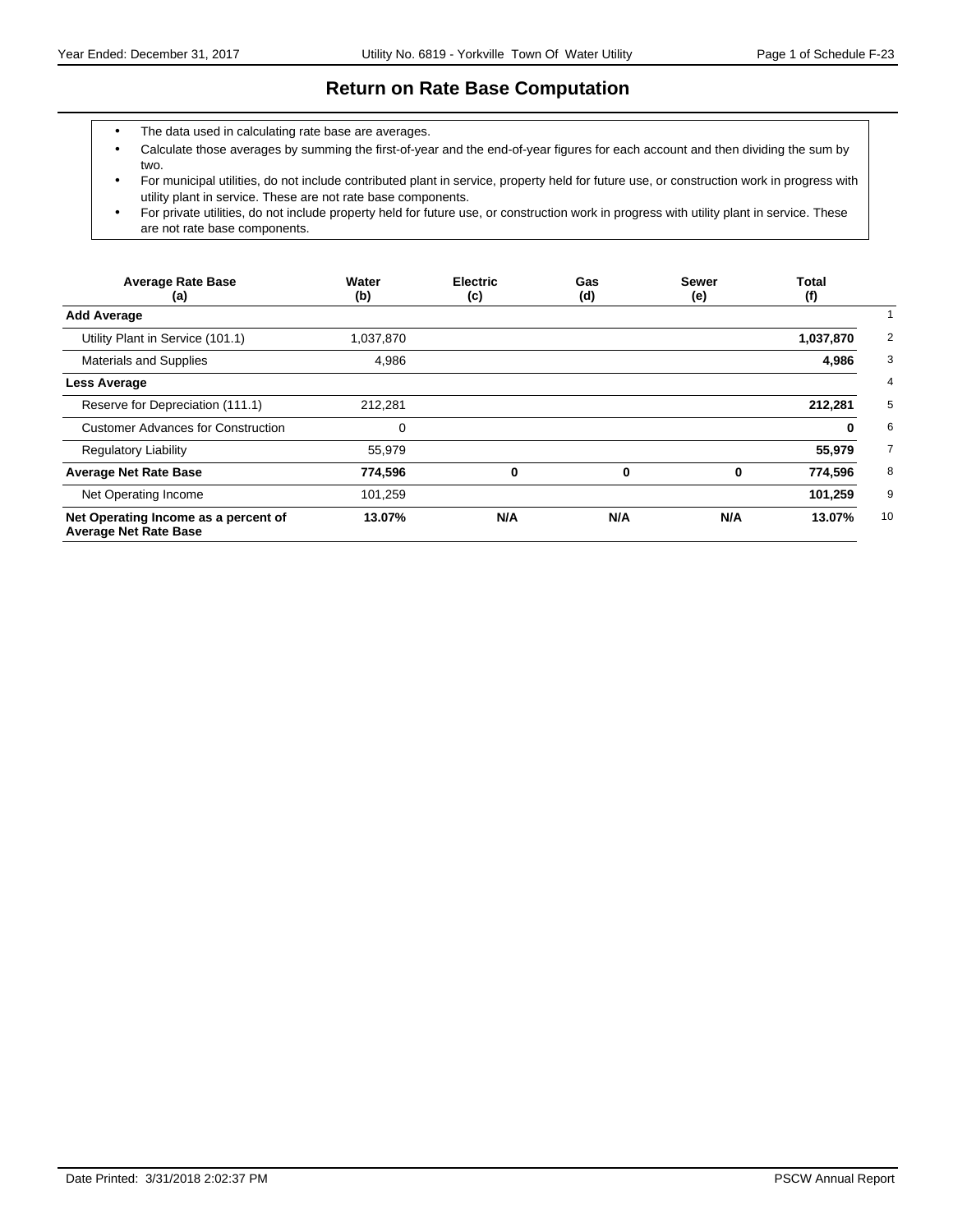### **Regulatory Liability - Pre-2003 Historical Accumulated Depreciation on Contributed Utility Plant (253)**

| <b>Description</b><br>(a)        | Water<br>(b) | <b>Electric</b><br>(c) | Gas<br>(d) | <b>Sewer</b><br>(e) | Total<br>(f) |
|----------------------------------|--------------|------------------------|------------|---------------------|--------------|
| <b>Balance First of Year</b>     | 60,286       |                        |            |                     | 60,286       |
| <b>Credits During Year</b>       |              |                        |            |                     |              |
| None                             |              |                        |            |                     |              |
| <b>Charges (Deductions)</b>      |              |                        |            |                     |              |
| Miscellaneous Amortization (425) | 8.613        |                        |            |                     | 8,613        |
| <b>Balance End of Year</b>       | 51,673       |                        |            |                     | 51,673       |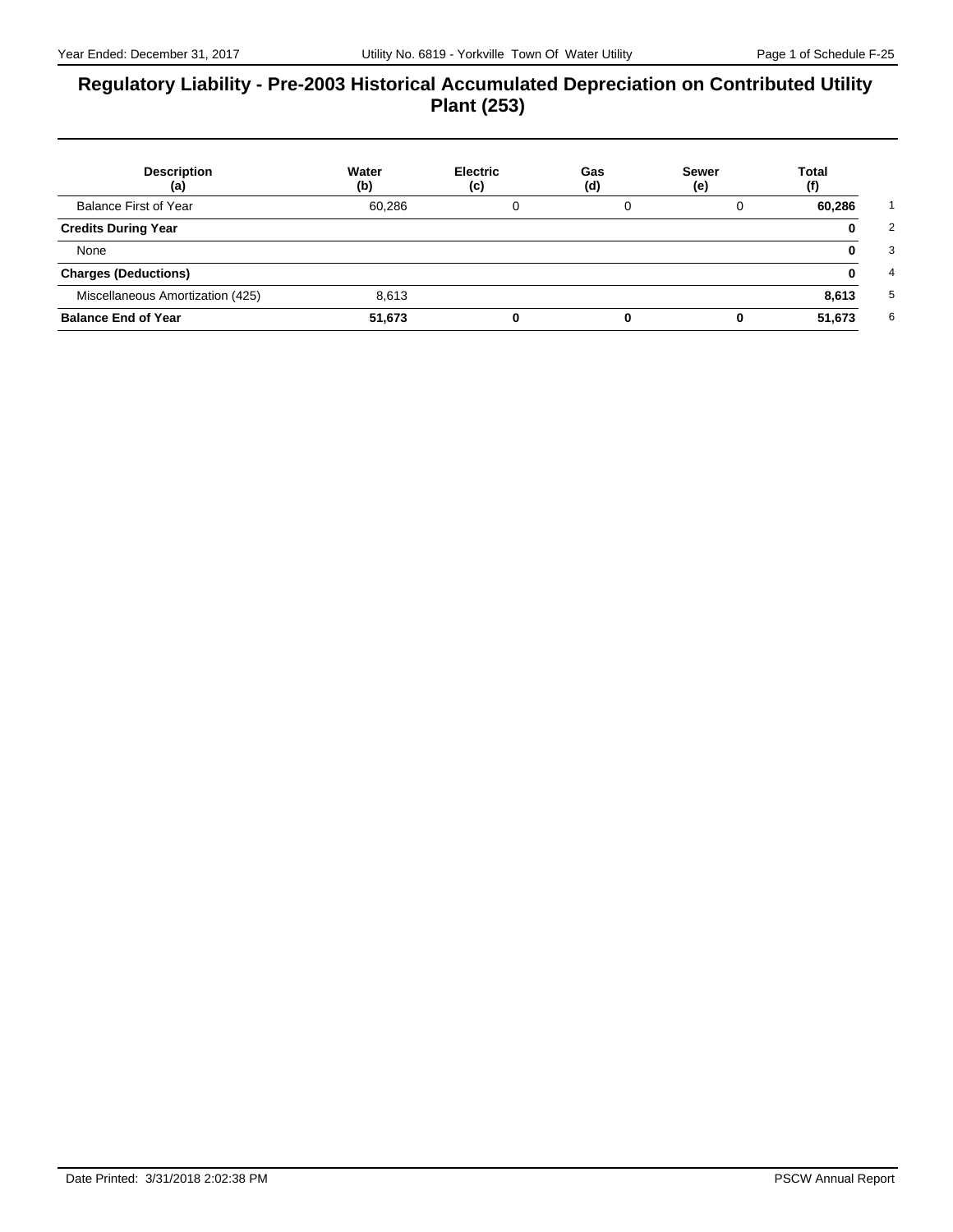### **Important Changes During the Year**

#### **Report changes of any of the following types:**

1. Acquisitions

2. Leaseholder changes

3. Extensions of service

4. Estimated changes in revenues due to rate changes

5. Obligations incurred or assumed, excluding commercial paper

6. Formal proceedings with the Public Service Commission

7. Any additional matters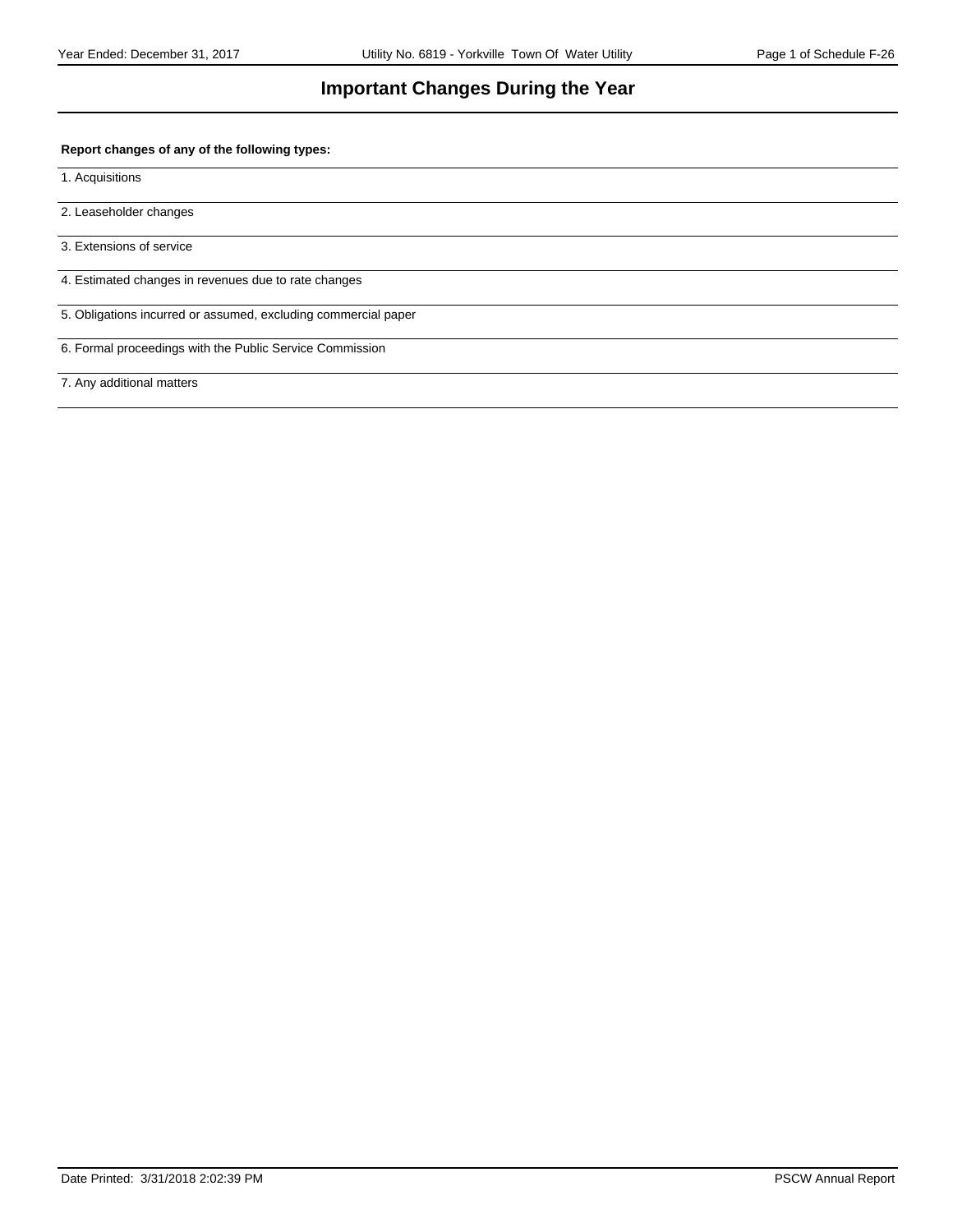# **Water Operating Revenues & Expenses**

| <b>Description</b><br>(a)                          | <b>This Year</b><br>(b) | <b>Last Year</b><br>(c) |
|----------------------------------------------------|-------------------------|-------------------------|
| <b>Operating Revenues - Sales of Water</b>         |                         | $\mathbf{1}$            |
| Sales of Water (460-467)                           | 196,952                 | 2<br>203,723            |
| <b>Total Sales of Water</b>                        | 196,952                 | 3<br>203,723            |
| <b>Other Operating Revenues</b>                    |                         | $\overline{4}$          |
| Forfeited Discounts (470)                          | 37                      | 5<br>16                 |
| Rents from Water Property (472)                    | 35,186                  | 6<br>32,479             |
| Interdepartmental Rents (473)                      | $\mathbf 0$             | 7<br>0                  |
| Other Water Revenues (474)                         | 0                       | 8<br>0                  |
| <b>Total Other Operating Revenues</b>              | 35,223                  | 9<br>32,495             |
| <b>Total Operating Revenues</b>                    | 232,175                 | 10<br>236,218           |
| <b>Operation and Maintenenance Expenses</b>        |                         | 11                      |
| Plant Operation and Maintenance Expenses (600-660) | 50,996                  | 12<br>78,210            |
| General Operating Expenses (680-691)               | 29,788                  | 13<br>43,256            |
| <b>Total Operation and Maintenenance Expenses</b>  | 80,784                  | 14<br>121,466           |
| <b>Other Operating Expenses</b>                    |                         | 15                      |
| Depreciation Expense (403)                         | 30,362                  | 16<br>30,065            |
| Amortization Expense (404-407)                     | 0                       | 17<br>0                 |
| Taxes (408)                                        | 19,770                  | 18<br>19,983            |
| <b>Total Other Operating Expenses</b>              | 50,132                  | 19<br>50,048            |
| <b>Total Operating Expenses</b>                    | 130,916                 | 171,514<br>20           |
| <b>NET OPERATING INCOME</b>                        | 101,259                 | 64,704<br>21            |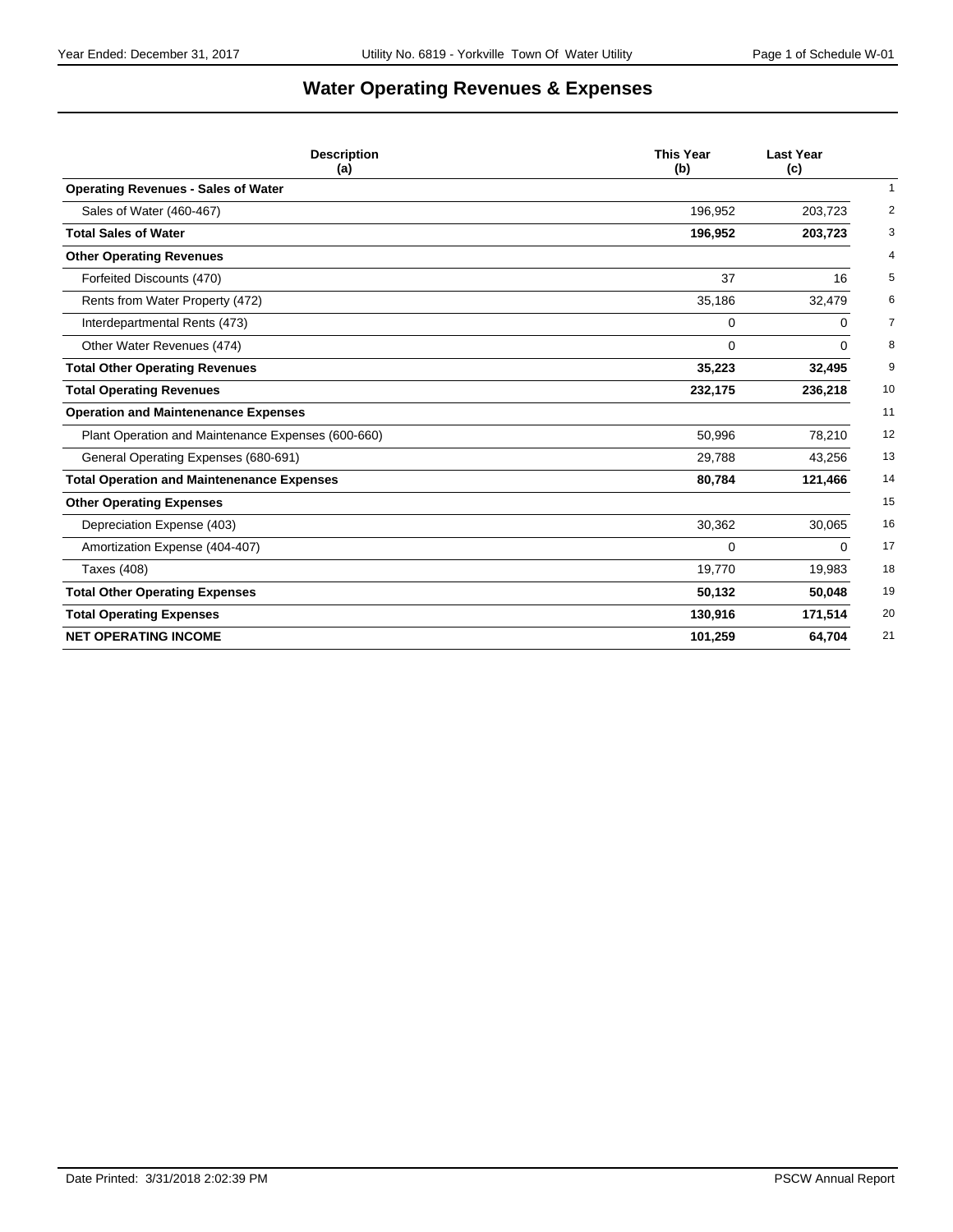### **Water Operating Revenues - Sales of Water**

- Where customer meters record cubic feet, multiply by 7.48 to obtain number of gallons.
- Report estimated gallons for unmetered sales.
- Sales to multiple dwelling buildings through a single meter serving 3 or more family units should be classified multifamily residential.

 Report average number of individually-metered accounts (meters). The amount reported should be the average meter count. E.g. if a hospital has 5 meters, a total of 5 meters should be reported on this schedule in column b (Average No. of Customers).

| <b>Description</b><br>(a)                               | Average No.<br><b>Thousand of Gallons</b><br><b>Customer</b><br>of Water Sold<br>(b)<br>(c) |             | Amount<br>(d) |
|---------------------------------------------------------|---------------------------------------------------------------------------------------------|-------------|---------------|
| <b>Unmetered Sales to General Customers (460)</b>       |                                                                                             |             |               |
| Residential (460.1)                                     |                                                                                             |             |               |
| Commercial (460.2)                                      |                                                                                             |             |               |
| Industrial (460.3)                                      |                                                                                             |             |               |
| Public Authority (460.4)                                |                                                                                             |             |               |
| Multifamily Residential (460.5)                         |                                                                                             |             |               |
| Irrigation (460.6)                                      |                                                                                             |             |               |
| <b>Total Unmetered Sales to General Customers (460)</b> | 0                                                                                           | $\mathbf 0$ | 0             |
| Metered Sales to General Customers (461)                |                                                                                             |             |               |
| Residential (461.1)                                     |                                                                                             |             |               |
| Commercial (461.2)                                      | 34                                                                                          | 25,312      | 90,944        |
| Industrial (461.3)                                      |                                                                                             |             |               |
| Public Authority (461.4)                                |                                                                                             |             |               |
| Multifamily Residential (461.5)                         |                                                                                             |             |               |
| Irrigation (461.6)                                      | 1                                                                                           | 15,127      | 14,058        |
| <b>Total Metered Sales to General Customers (461)</b>   | 35                                                                                          | 40,439      | 105,002       |
| Private Fire Protection Service (462)                   |                                                                                             |             |               |
| Public Fire Protection Service (463)                    | 1                                                                                           |             | 91,950        |
| Other Water Sales (465)                                 |                                                                                             |             |               |
| Sales for Resale (466)                                  | $\mathbf 0$                                                                                 | $\Omega$    | $\Omega$      |
| Interdepartmental Sales (467)                           |                                                                                             |             |               |
| <b>Total Sales of Water</b>                             | 36                                                                                          | 40,439      | 196,952       |

Account 460, Unmetered Sales to General Customers - Gallons of Water Sold should not include in any way quantity of water, i.e. metered or measured by tank of pool volume. The quantity should be estimated based on size of pipe, flow, foot of frontage, etc. Bulk water sales should be Account 460 if the quantity is estimated and should be Account 461 if metered or measured by volume. Water related to construction should be a measured sale of water (Account 461).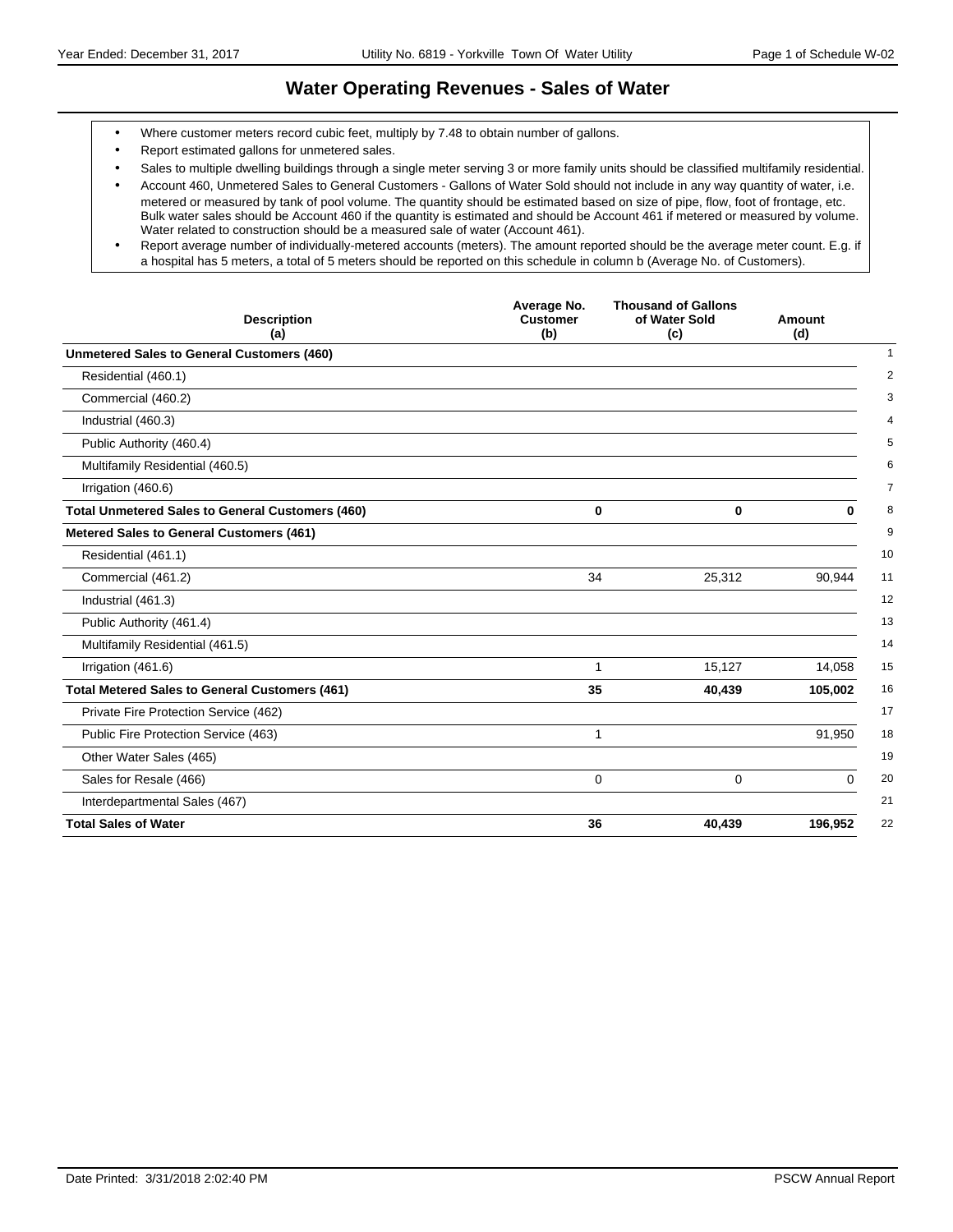# **Sales for Resale (Acct. 466)**

Use a separate line for each delivery point.

- - - THIS SCHEDULE NOT APPLICABLE TO THIS UTILITY- - -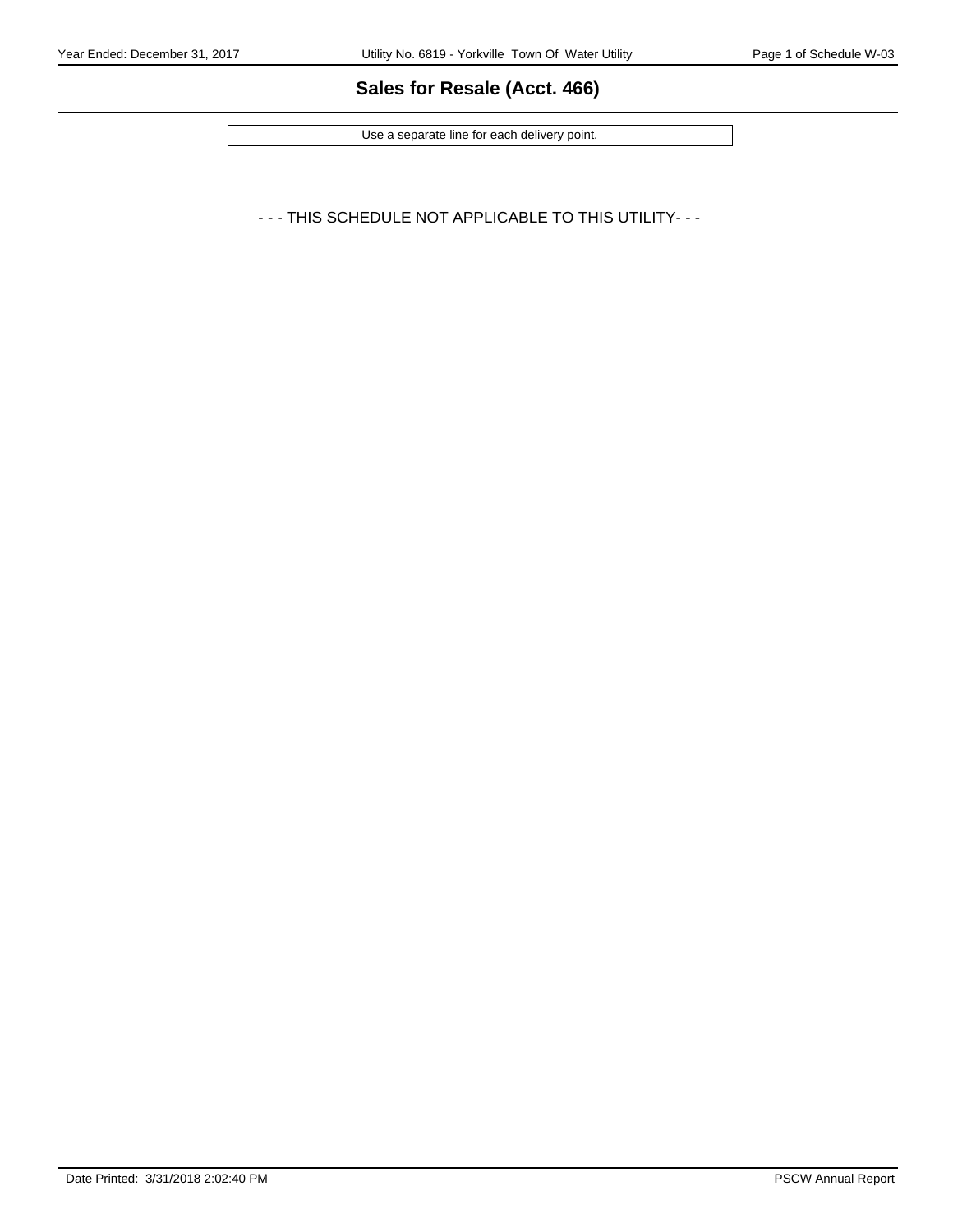### **Other Operating Revenues (Water)**

Report revenues relating to each account and fully describe each item using other than the account title.

- Report each item (when individually or when like items are combined) greater than \$10,000 (class AB), \$5,000 (class C) and \$2,000 (class D and privates) and all other lesser amounts grouped as Miscellaneous.
- For a combined utility which also provides sewer service that is based upon water readings, report the return on net investment in meters charged to sewer department in Other Water Revenues (474).

| <b>Description</b><br>(a)                                                                                | Amount<br>(b) |
|----------------------------------------------------------------------------------------------------------|---------------|
| <b>Public Fire Protection Service (463)</b>                                                              |               |
| Amount billed (usually per rate schedule F-1 or Fd-1)                                                    | 91,950        |
| Wholesale fire protection billed                                                                         |               |
| Amount billed for fighting fires outside utility's service areas (usually per rate schedule F-2 or BW-1) |               |
| <b>Total Public Fire Protection Service (463)</b>                                                        | 91,950        |
| <b>Forfeited Discounts (470)</b>                                                                         |               |
| Customer late payment charges                                                                            | 37            |
| <b>Total Forfeited Discounts (470)</b>                                                                   | 37            |
| <b>Rents from Water Property (472)</b>                                                                   |               |
| Rent of tower for cellular antennas                                                                      | 35,186        |
| <b>Total Rents from Water Property (472)</b>                                                             | 35,186        |
| Interdepartmental Rents (473)                                                                            |               |
| None                                                                                                     |               |
| <b>Total Interdepartmental Rents (473)</b>                                                               | 0             |
| Other Water Revenues (474)                                                                               |               |
| Return on net investment in meters charged to sewer department                                           |               |
| <b>Total Other Water Revenues (474)</b>                                                                  | 0             |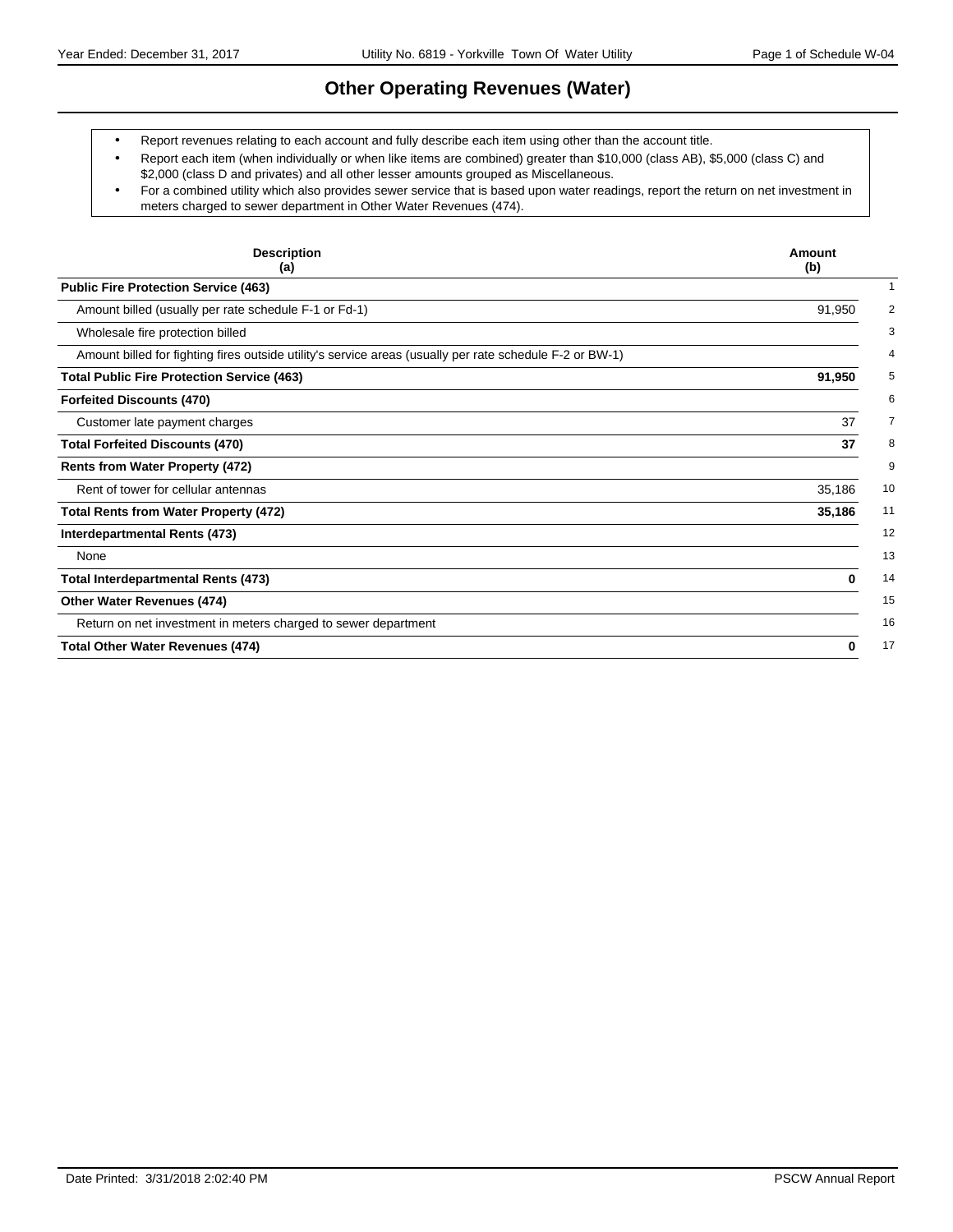## **Water Operation & Maintenance Expenses**

- Each expense account that has a difference between This Year and Last Year greater than 15 percent and \$10,000 (class AB), 25 percent and \$5,000 (class C), 30 percent and \$2,000 (class D) shall be fully explained in the schedule footnotes.
	- Class C and class D report all expenses in Other Expense (column c)

| <b>Description</b><br>(a)                             | Labor<br><b>Expense</b><br>(b) | Other<br><b>Expense</b><br>(c) | <b>Total</b><br><b>This Year</b><br>(d) | <b>Last Year</b><br>(e)    |
|-------------------------------------------------------|--------------------------------|--------------------------------|-----------------------------------------|----------------------------|
| <b>PLANT OPERATION AND MAINTENANCE EXPENSES</b>       |                                |                                |                                         | 1                          |
| Salaries and Wages (600)                              |                                | 23,693                         | 23,693                                  | 25,277<br>2                |
| Purchased Water (610)                                 |                                |                                | $\Omega$                                | 3<br>0                     |
| Fuel or Power Purchased for Pumping (620)             |                                | 16.121                         | 16,121                                  | 16.744<br>4                |
| Chemicals (630)                                       |                                | 3,846                          | 3,846                                   | 5<br>3,524                 |
| Supplies and Expenses (640)                           |                                | 3,900                          | 3,900                                   | 6<br>4.535                 |
| Repairs of Water Plant (650)                          |                                | 3,227                          | 3.227                                   | $\overline{7}$<br>27,378 * |
| Transportation Expenses (660)                         |                                | 209                            | 209                                     | 8<br>752                   |
| <b>Total Plant Operation and Maintenance Expenses</b> | $\bf{0}$                       | 50,996                         | 50,996                                  | 9<br>78,210                |
| <b>GENERAL OPERATING EXPENSES</b>                     |                                |                                |                                         | 10                         |
| Administrative and General Salaries (680)             |                                | 250                            | 250                                     | 11<br>400                  |
| Office Supplies and Expenses (681)                    |                                | 4,662                          | 4,662                                   | 12<br>4,836                |
| Outside Services Employed (682)                       |                                | 20,648                         | 20,648                                  | 13<br>33,591 *             |
| Insurance Expense (684)                               |                                | 4,228                          | 4,228                                   | 14<br>4,229                |
| Employees Pensions and Benefits (686)                 |                                |                                | 0                                       | $\Omega$<br>15             |
| <b>Regulatory Commission Expenses (688)</b>           |                                |                                | 0                                       | 16<br>$\Omega$             |
| Miscellaneous General Expenses (689)                  |                                |                                | 0                                       | 17<br>200                  |
| Uncollectible Accounts (690)                          |                                |                                | 0                                       | 18<br>0                    |
| Customer Service and Informational Expenses (691)     |                                |                                | 0                                       | 19<br>$\Omega$             |
| <b>Total General Operating Expenses</b>               | $\mathbf 0$                    | 29,788                         | 29,788                                  | 43,256<br>20               |
| <b>TOTAL OPERATION AND MAINTENANCE EXPENSES</b>       | $\bf{0}$                       | 80,784                         | 80,784                                  | 21<br>121,466              |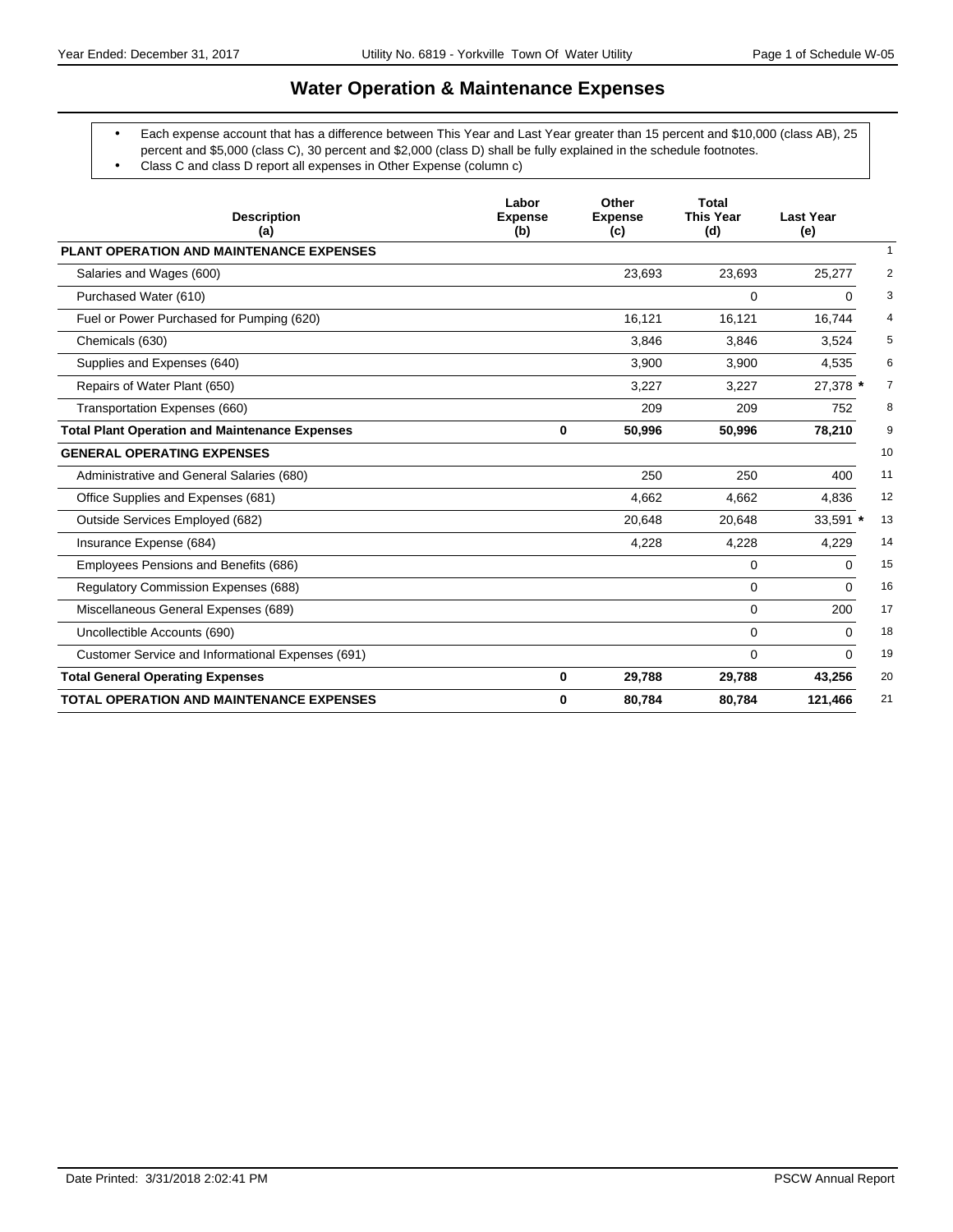### **Water Operation & Maintenance Expenses**

 Each expense account that has a difference between This Year and Last Year greater than 15 percent and \$10,000 (class AB), 25 percent and \$5,000 (class C), 30 percent and \$2,000 (class D) shall be fully explained in the schedule footnotes.

Class C and class D report all expenses in Other Expense (column c)

#### **Water Operation & Maintenance Expenses (Page W-05)**

#### **Explain all This Year amounts that are more than 30% and \$2,000 higher or lower than the Last Year amount.**

Repairs of Water Plant (650): The utility repaired a large water main break, adjusted several valve boxes and cleaned/inspected the water tower during 2016. Much less repairs needed in 2017.

Outside Services (682): A valuation study was completed in 2016, which was not done in 2017.

**If Employee Pensions and Benefits (686) is zero, yet salary expense accounts exceed \$15,000, please explain.**

Due to the small size of the utility, there are (4) part-time employees who work a limited number of hours and therefore, receive no benefits.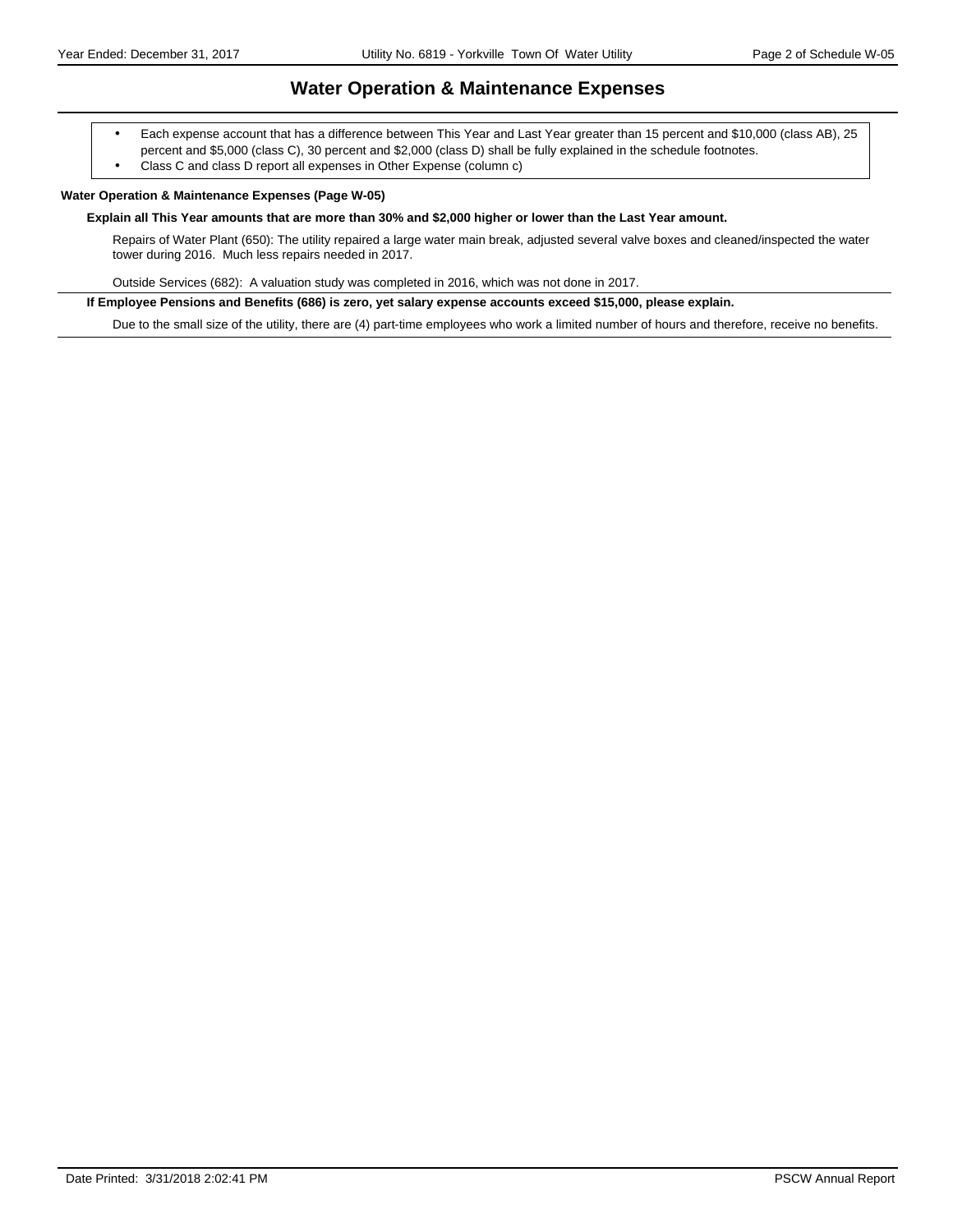# **Taxes (Acct. 408 - Water)**

When allocation of taxes is made between departments, explain method used.

| <b>Description of Tax</b><br>(a)                                            | <b>This Year</b><br>(b) | Last Year<br>(c) |   |
|-----------------------------------------------------------------------------|-------------------------|------------------|---|
| <b>Property Tax Equivalent</b>                                              | 17.715                  | 17.715           |   |
| Less: Local and School Tax Equivalent on Meters Charged to Sewer Department |                         |                  | 2 |
| <b>Net Property Tax Equivalent</b>                                          | 17.715                  | 17,715           | 3 |
| <b>Social Security</b>                                                      | 1.833                   | 2.021            | 4 |
| <b>PSC Remainder Assessment</b>                                             | 222                     | 247              | 5 |
| <b>Total Tax Expense</b>                                                    | 19,770                  | 19,983           | 6 |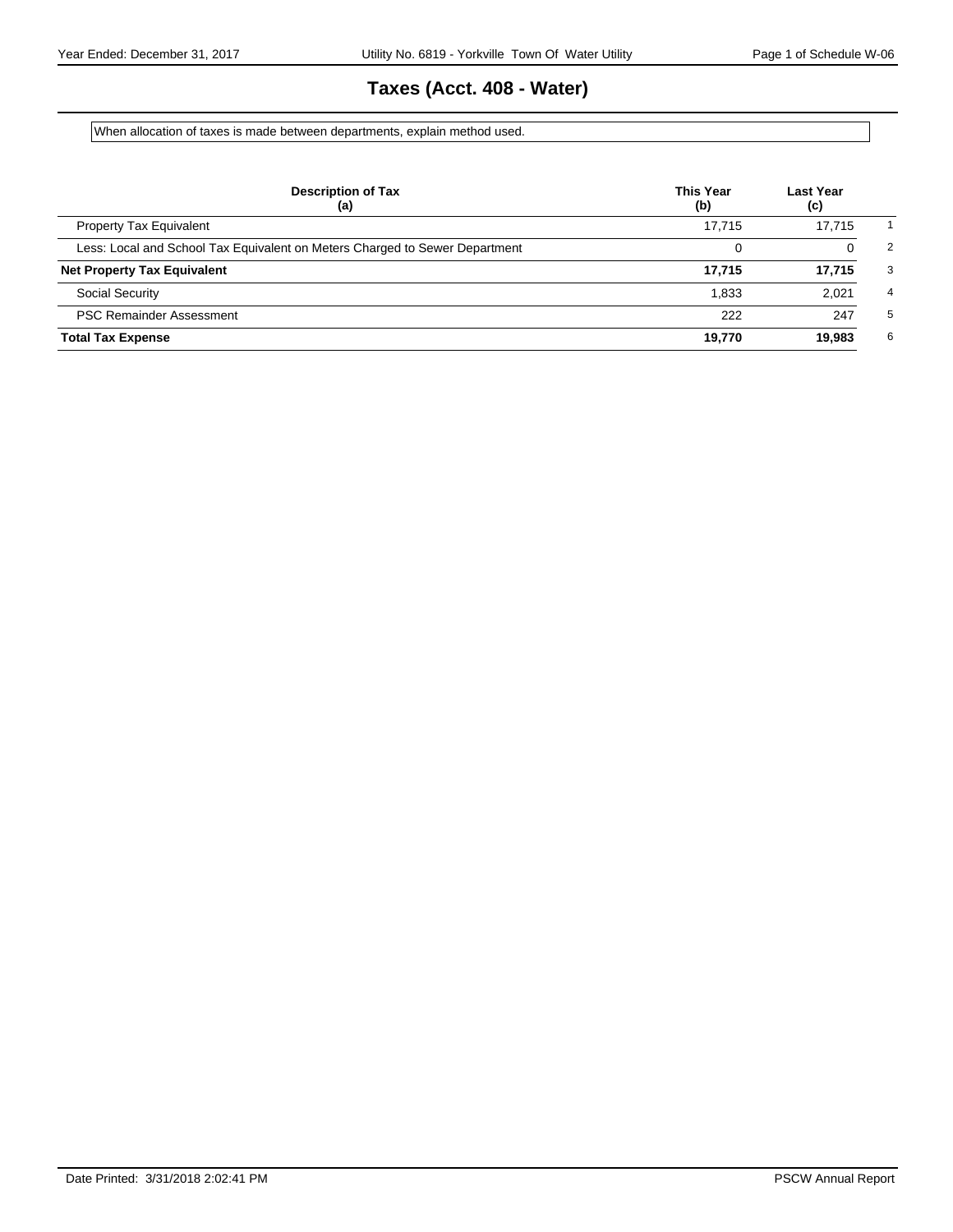### **Water Property Tax Equivalent - Detail**

- No property tax equivalent shall be determined for sewer utilities or town sanitary district water utilities.
- Tax rates are those issued in November (usually) of the year being reported and are available from the municipal treasurer. Report the tax rates in mills to six (6) decimal places.
- The assessment ratio is available from the municipal treasurer. Report the ratio as a decimal to six (6) places.
- The utility plant balance first of year should include the gross book values of plant in service (total of utility financed and contributed plant), property held for future use and construction work in progress.
- An "other tax rate" is included in the "Net Local and School Tax Rate Calculation" to the extent that it is local. An example is a local library tax. Fully explain the rate in the Property Tax Equivalent schedule footnotes.
- **Property Tax Equivalent Total** If the municipality has authorized a lower tax equivalent amount, the authorization description and date of the authorization must be reported in the schedule footnotes. If the municipality has NOT authorized a lower amount, leave the cell blank.

#### **COUNTY: RACINE(1)**

| <b>SUMMARY OF TAX RATES</b>   |       |           | PROPERTY TAX EQUIVALENT CALCULATION        |
|-------------------------------|-------|-----------|--------------------------------------------|
| 1. State Tax Rate             | mills | 0.000000  | 12. Local Tax Rate                         |
| 2. County Tax Rate            | mills | 3.753679  | 13. Combined School Tax Rate               |
| 3. Local Tax Rate             | mills | 2.121510  | 14. Other Tax Rate - Local                 |
| 4. School Tax Rate            | mills | 11.277984 | 15. Total Local & School Tax Rate          |
| 5. Vocational School Tax Rate | mills | 0.810229  | 16. Total Tax Rate                         |
| 6. Other Tax Rate - Local     | mills | 0.744073  | 17. Ratio of Local and School Tax to Total |
| 7. Other Tax Rate - Non-Local | mills | 0.161573  | 18. Total Tax Net of State Credit          |
| 8. Total Tax Rate             | mills | 18.869048 | 19. Net Local and School Tax Rate          |
| 9. Less: State Credit         | mills | 2.379070  | 20. Utility Plant, Jan 1                   |
| 11. Net Tax Rate              | mills | 16.489978 | 21. Materials & Supplies                   |
|                               |       |           |                                            |

| <b>SUMMARY OF TAX RATES</b>   |       |           | <b>PROPERTY TAX EQUIVALENT CALCULATION</b> |       |           |
|-------------------------------|-------|-----------|--------------------------------------------|-------|-----------|
| 1. State Tax Rate             | mills | 0.000000  | 12. Local Tax Rate                         | mills | 2.121510  |
| 2. County Tax Rate            | mills | 3.753679  | 13. Combined School Tax Rate               | mills | 12.088213 |
| 3. Local Tax Rate             | mills | 2.121510  | 14. Other Tax Rate - Local                 | mills | 0.744073  |
| 4. School Tax Rate            | mills | 11.277984 | 15. Total Local & School Tax Rate          | mills | 14.953796 |
| 5. Vocational School Tax Rate | mills | 0.810229  | 16. Total Tax Rate                         | mills | 18.869048 |
| 6. Other Tax Rate - Local     | mills | 0.744073  | 17. Ratio of Local and School Tax to Total | dec.  | 0.792504  |
| 7. Other Tax Rate - Non-Local | mills | 0.161573  | 18. Total Tax Net of State Credit          | mills | 16.489978 |
| 8. Total Tax Rate             | mills | 18.869048 | 19. Net Local and School Tax Rate          | mills | 13.068374 |
| 9. Less: State Credit         | mills | 2.379070  | 20. Utility Plant, Jan 1                   | \$    | 2,741,836 |
| 11. Net Tax Rate              | mills | 16.489978 | 21. Materials & Supplies                   | \$    | 4,986     |
|                               |       |           | 22. Subtotal                               | \$    | 2,746,822 |
|                               |       |           | 23. Less: Plant Outside Limits             | \$    | $\Omega$  |
|                               |       |           | 24. Taxable Assets                         | \$    | 2,746,822 |
|                               |       |           | 25. Assessment Ratio                       | dec.  | 1.001600  |
|                               |       |           | 26. Assessed Value                         | \$    | 2,751,217 |
|                               |       |           | 27. Net Local and School Tax Rate          | mills | 13.068374 |
|                               |       |           | 28. Tax Equiv. Computed for Current Year   | \$    | 35,954    |

#### **PROPERTY TAX EQUIVALENT - TOTAL**

| <b>PROPERTY TAX EQUIVALENT CALCULATION</b>                                               |                 |
|------------------------------------------------------------------------------------------|-----------------|
| 1. Utility Plant, Jan 1                                                                  | \$<br>2,741,836 |
| 2. Materials & Supplies                                                                  | \$<br>4,986     |
| 3. Subtotal                                                                              | \$<br>2,746,822 |
| 4. Less: Plant Outside Limits                                                            | \$<br>0         |
| 5. Taxable Assets                                                                        | \$<br>2,746,822 |
| 6. Assessed Value                                                                        | \$<br>2,751,217 |
| 7. Tax Equiv. Computed for Current Year                                                  | \$<br>35,954    |
| 8. Tax Equivalent per 1994 PSC Report                                                    | \$<br>12.000    |
| 9. Amount of Lower Tax Equiv. as Authorized by Municipality for Current Year (see notes) | \$<br>17,715    |
| 10. Tax Equivalent for Current Year (see notes)                                          | \$<br>17,715    |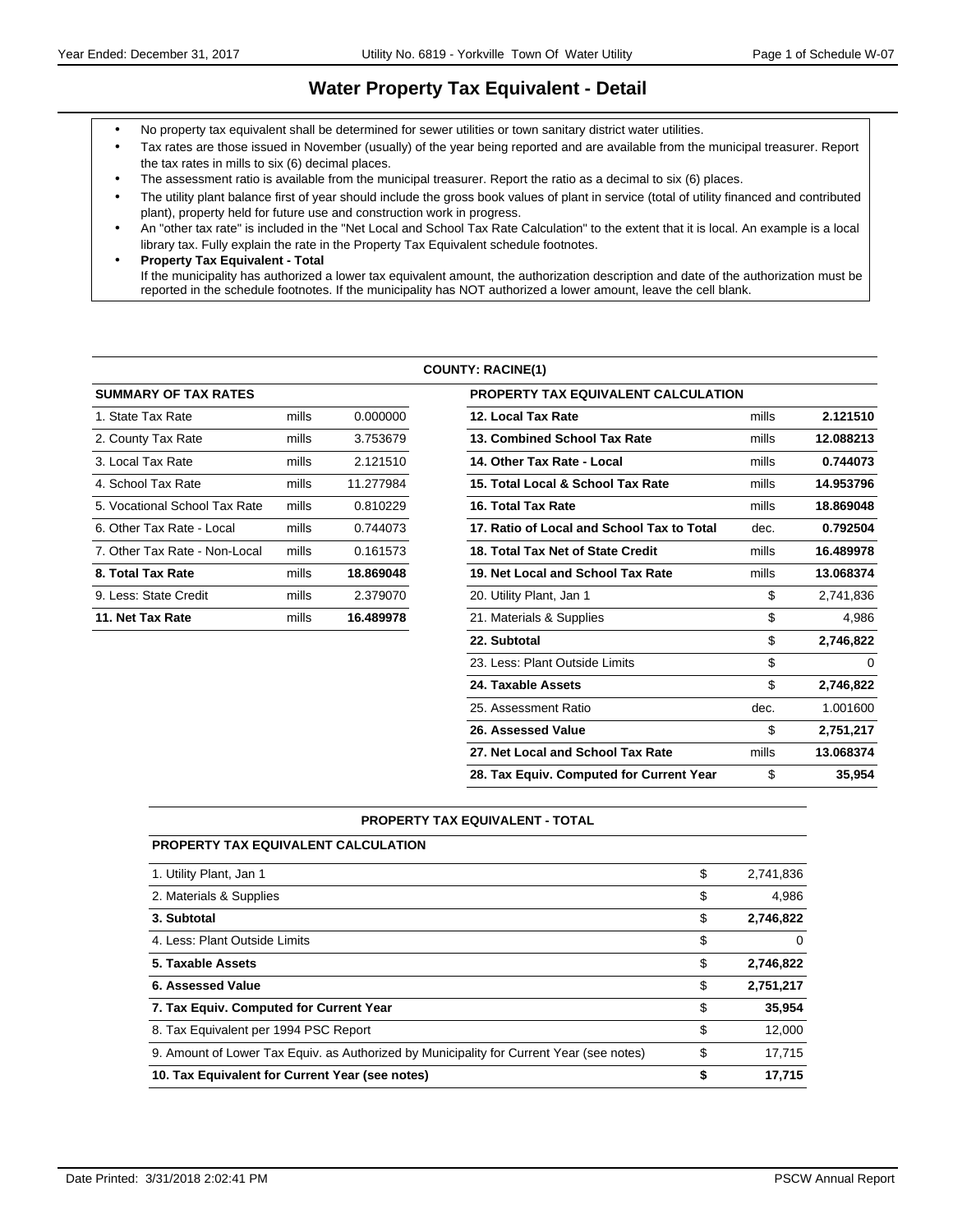### **Water Property Tax Equivalent - Detail**

- No property tax equivalent shall be determined for sewer utilities or town sanitary district water utilities.
- Tax rates are those issued in November (usually) of the year being reported and are available from the municipal treasurer. Report the tax rates in mills to six (6) decimal places.
- The assessment ratio is available from the municipal treasurer. Report the ratio as a decimal to six (6) places.
- The utility plant balance first of year should include the gross book values of plant in service (total of utility financed and contributed plant), property held for future use and construction work in progress.
- An "other tax rate" is included in the "Net Local and School Tax Rate Calculation" to the extent that it is local. An example is a local library tax. Fully explain the rate in the Property Tax Equivalent schedule footnotes.
- **Property Tax Equivalent Total** If the municipality has authorized a lower tax equivalent amount, the authorization description and date of the authorization must be reported in the schedule footnotes. If the municipality has NOT authorized a lower amount, leave the cell blank.

#### **Water Property Tax Equivalent - Detail (Page W-07)**

#### **General Footnote**

The Town of Yorkville approved a resolution which authorizes a lower tax equivalent. The original amount was \$15,500 and was increased to \$17,715.

**If Other Tax Rate - Local and/or Other Tax Rate - Non-Local are greater than zero, please explain.**

The public fire protection mill rate is reported separately.

### **Water Property Tax Equivalent - Total (Page W-07)**

**Lower Tax Equivalent authorized by municipality is greater than or equal to zero, please explain.**

The Town of Yorkville approved a resolution which authorizes a lower tax equivalent. The original amount was \$15,500 and was increased to \$17,715.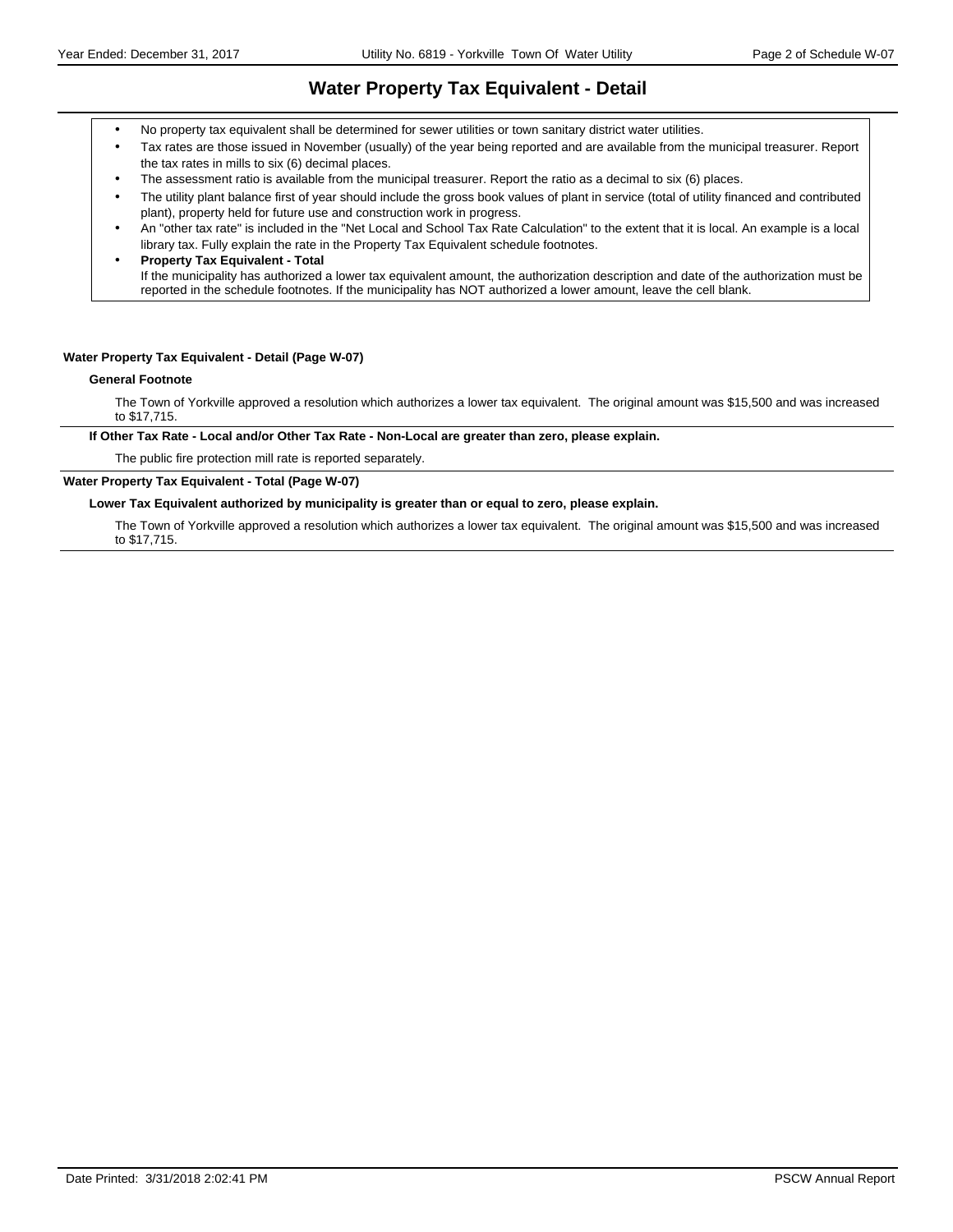### **Water Utility Plant in Service - Plant Financed by Utility or Municipality**

- All adjustments, corrections and reclassifications (including to/from plant financed by contributions) should be reported in Column (e), Adjustments.
- Explain fully as a footnote the nature of all entries reported in Column (e), Adjustments.
- For each account over \$100,000 (class AB) or \$50,000 (class C) or \$10,000 (class D), explain in the footnotes section the dollar additions and retirements. If applicable, the footnotes should cite construction authorization, complete with PSC docket number. Use only the account titles listed. If the utility has subaccounts other than accounts 391.1 and 397.1, combine them into one total and
- detail by subaccount as a schedule footnote.

| <b>Accounts</b><br>(a)                         | <b>Balance</b><br><b>First of Year</b><br>(b) | <b>Additions</b><br><b>During Year</b><br>(c) | <b>Retirements</b><br><b>During Year</b><br>(d) | <b>Adjustments</b><br>Increase or<br>(Decrease)<br>(e) | <b>Balance</b><br><b>End of Year</b><br>(f) |
|------------------------------------------------|-----------------------------------------------|-----------------------------------------------|-------------------------------------------------|--------------------------------------------------------|---------------------------------------------|
| <b>INTANGIBLE PLANT</b>                        |                                               |                                               |                                                 |                                                        | $\mathbf{1}$                                |
| Organization (301)                             | 0                                             |                                               |                                                 |                                                        | 0<br>2                                      |
| Franchises and Consents (302)                  | $\mathbf 0$                                   |                                               |                                                 |                                                        | 3<br>0                                      |
| Miscellaneous Intangible Plant (303)           | $\mathbf 0$                                   |                                               |                                                 |                                                        | 4<br>0                                      |
| <b>Total Intangible Plant</b>                  | $\bf{0}$                                      | $\mathbf 0$                                   | 0                                               | 0                                                      | 5<br>0                                      |
| <b>SOURCE OF SUPPLY PLANT</b>                  |                                               |                                               |                                                 |                                                        | 6                                           |
| Land and Land Rights (310)                     | 0                                             |                                               |                                                 |                                                        | $\overline{7}$<br>0                         |
| Structures and Improvements (311)              | $\mathbf 0$                                   |                                               |                                                 |                                                        | 8<br>0                                      |
| Collecting and Impounding Reservoirs (312)     | $\mathbf 0$                                   |                                               |                                                 |                                                        | 9<br>0                                      |
| Lake, River and Other Intakes (313)            | $\mathbf 0$                                   |                                               |                                                 |                                                        | 10<br>0                                     |
| Wells and Springs (314)                        | 0                                             |                                               |                                                 |                                                        | 11<br>0                                     |
| Supply Mains (316)                             | $\mathbf 0$                                   |                                               |                                                 |                                                        | 12<br>0                                     |
| Other Water Source Plant (317)                 | $\mathbf 0$                                   |                                               |                                                 |                                                        | 13<br>0                                     |
| <b>Total Source of Supply Plant</b>            | $\bf{0}$                                      | $\bf{0}$                                      | $\mathbf 0$                                     | 0                                                      | 14<br>0                                     |
| <b>PUMPING PLANT</b>                           |                                               |                                               |                                                 |                                                        | 15                                          |
| Land and Land Rights (320)                     | $\mathbf 0$                                   |                                               |                                                 |                                                        | 16<br>0                                     |
| Structures and Improvements (321)              | 62,520                                        |                                               |                                                 |                                                        | 62,520<br>17                                |
| Other Power Production Equipment (323)         | $\mathbf 0$                                   |                                               |                                                 |                                                        | 18<br>0                                     |
| Electric Pumping Equipment (325)               | 199,651                                       |                                               |                                                 |                                                        | 19<br>199,651                               |
| Diesel Pumping Equipment (326)                 | $\Omega$                                      |                                               |                                                 |                                                        | 20<br>0                                     |
| Other Pumping Equipment (328)                  | 2,525                                         |                                               |                                                 |                                                        | 21<br>2,525                                 |
| <b>Total Pumping Plant</b>                     | 264,696                                       | $\mathbf 0$                                   | $\mathbf 0$                                     | 0                                                      | 22<br>264,696                               |
| <b>WATER TREATMENT PLANT</b>                   |                                               |                                               |                                                 |                                                        | 23                                          |
| Land and Land Rights (330)                     | $\mathbf 0$                                   |                                               |                                                 |                                                        | 24<br>0                                     |
| Structures and Improvements (331)              | $\mathbf 0$                                   |                                               |                                                 |                                                        | 25<br>0                                     |
| Sand or Other Media Filtration Equipment (332) | 0                                             |                                               |                                                 |                                                        | 26<br>0                                     |
| Membrane Filtration Equipment (333)            | $\mathbf 0$                                   |                                               |                                                 |                                                        | 27<br>0                                     |
| Other Water Treatment Equipment (334)          | 0                                             |                                               |                                                 |                                                        | 28<br>0                                     |
| <b>Total Water Treatment Plant</b>             | 0                                             | 0                                             | 0                                               | $\mathbf{0}$                                           | 29<br>0                                     |
| TRANSMISSION AND DISTRIBUTION PLANT            |                                               |                                               |                                                 |                                                        | 30                                          |
| Land and Land Rights (340)                     | 10,000                                        |                                               |                                                 |                                                        | 31<br>10,000                                |
| Structures and Improvements (341)              | $\mathbf 0$                                   |                                               |                                                 |                                                        | 32<br>0                                     |
| Distribution Reservoirs and Standpipes (342)   | 290,873                                       |                                               |                                                 |                                                        | 33<br>290,873                               |
| Transmission and Distribution Mains (343)      | 315,654                                       |                                               |                                                 |                                                        | 315,654<br>34                               |
| Services (345)                                 | 3,639                                         |                                               |                                                 |                                                        | 35<br>3,639                                 |
| Meters (346)                                   | 34,315                                        | 4,310                                         |                                                 |                                                        | 36<br>38,625                                |
| Hydrants (348)                                 | 53,441                                        | 2,020                                         |                                                 |                                                        | 37<br>55,461                                |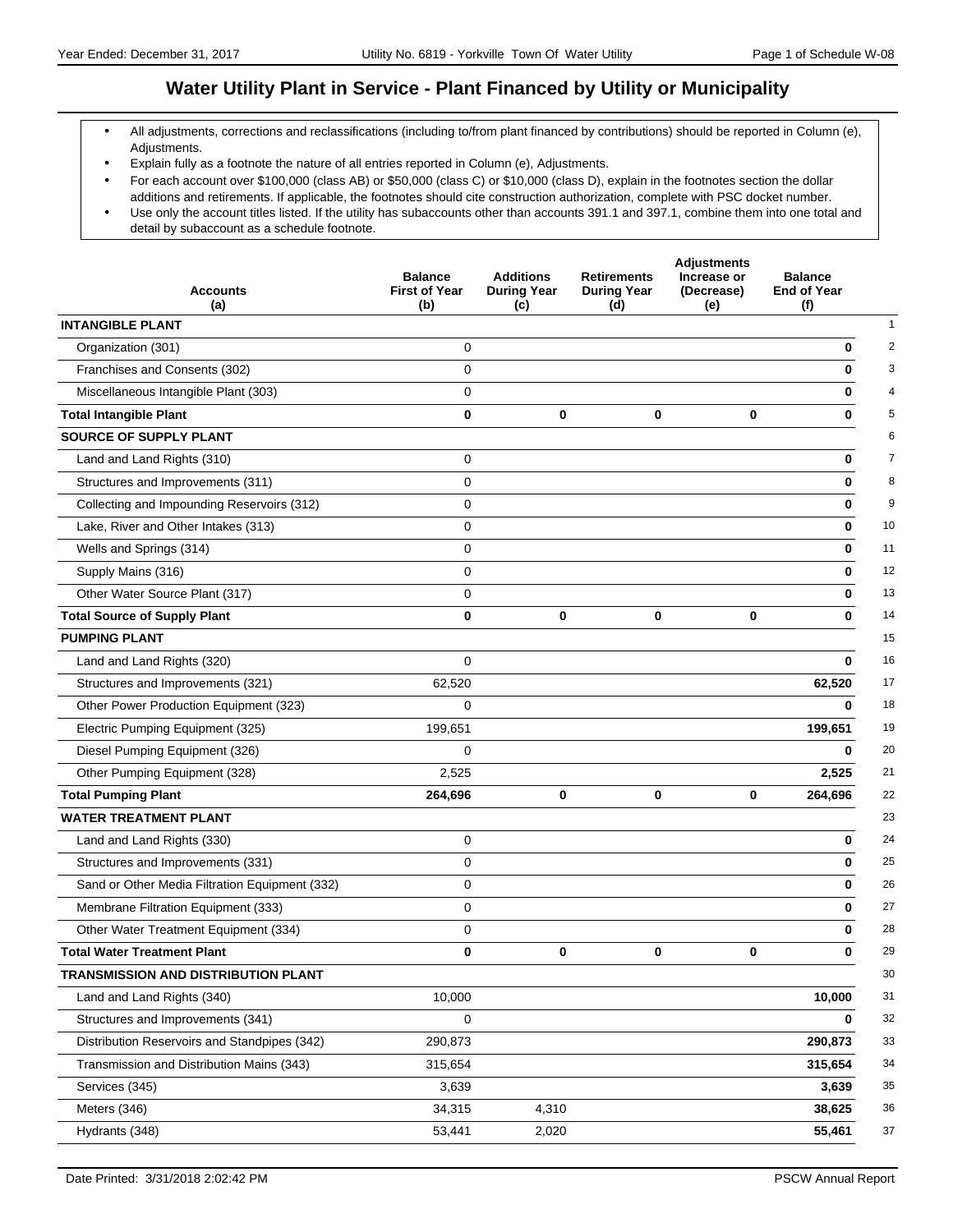### **Water Utility Plant in Service - Plant Financed by Utility or Municipality**

- All adjustments, corrections and reclassifications (including to/from plant financed by contributions) should be reported in Column (e), Adjustments.
- Explain fully as a footnote the nature of all entries reported in Column (e), Adjustments.
- For each account over \$100,000 (class AB) or \$50,000 (class C) or \$10,000 (class D), explain in the footnotes section the dollar additions and retirements. If applicable, the footnotes should cite construction authorization, complete with PSC docket number.
- Use only the account titles listed. If the utility has subaccounts other than accounts 391.1 and 397.1, combine them into one total and detail by subaccount as a schedule footnote.

| <b>Accounts</b><br>(a)                             | <b>Balance</b><br><b>First of Year</b><br>(b) | <b>Additions</b><br><b>During Year</b><br>(c) | <b>Retirements</b><br><b>During Year</b><br>(d) | <b>Adjustments</b><br>Increase or<br>(Decrease)<br>(e) | <b>Balance</b><br><b>End of Year</b><br>(f) |
|----------------------------------------------------|-----------------------------------------------|-----------------------------------------------|-------------------------------------------------|--------------------------------------------------------|---------------------------------------------|
| Other Transmission and Distribution Plant (349)    | $\Omega$                                      |                                               |                                                 |                                                        | 0                                           |
| <b>Total Transmission and Distribution Plant</b>   | 707,922                                       | 6,330                                         | 0                                               | 0                                                      | 714,252                                     |
| <b>GENERAL PLANT</b>                               |                                               |                                               |                                                 |                                                        |                                             |
| Land and Land Rights (389)                         | $\Omega$                                      |                                               |                                                 |                                                        | 0                                           |
| Structures and Improvements (390)                  | 0                                             |                                               |                                                 |                                                        | $\bf{0}$                                    |
| Office Furniture and Equipment (391)               | 1,413                                         |                                               |                                                 |                                                        | 1,413                                       |
| Computer Equipment (391.1)                         | 9,900                                         |                                               |                                                 |                                                        | 9,900                                       |
| Transportation Equipment (392)                     | $\Omega$                                      |                                               |                                                 |                                                        | 0                                           |
| Stores Equipment (393)                             | 0                                             |                                               |                                                 |                                                        | 0                                           |
| Tools, Shop and Garage Equipment (394)             | 0                                             |                                               |                                                 |                                                        | 0                                           |
| Laboratory Equipment (395)                         | 0                                             |                                               |                                                 |                                                        | O                                           |
| Power Operated Equipment (396)                     | 0                                             |                                               |                                                 |                                                        | 0                                           |
| Communication Equipment (397)                      | $\Omega$                                      |                                               |                                                 |                                                        | $\bf{0}$                                    |
| SCADA Equipment (397.1)                            | 23,855                                        |                                               |                                                 |                                                        | 23,855                                      |
| Miscellaneous Equipment (398)                      | 26,300                                        | 1,238                                         |                                                 |                                                        | 27,538                                      |
| <b>Total General Plant</b>                         | 61,468                                        | 1,238                                         | 0                                               | 0                                                      | 62,706                                      |
| Total utility plant in service directly assignable | 1,034,086                                     | 7,568                                         | 0                                               | 0                                                      | 1,041,654                                   |
| Common Utility Plant Allocated to Water Department | 0                                             |                                               |                                                 |                                                        | ŋ                                           |
| <b>TOTAL UTILITY PLANT IN SERVICE</b>              | 1,034,086                                     | 7,568                                         | 0                                               | 0                                                      | 1,041,654                                   |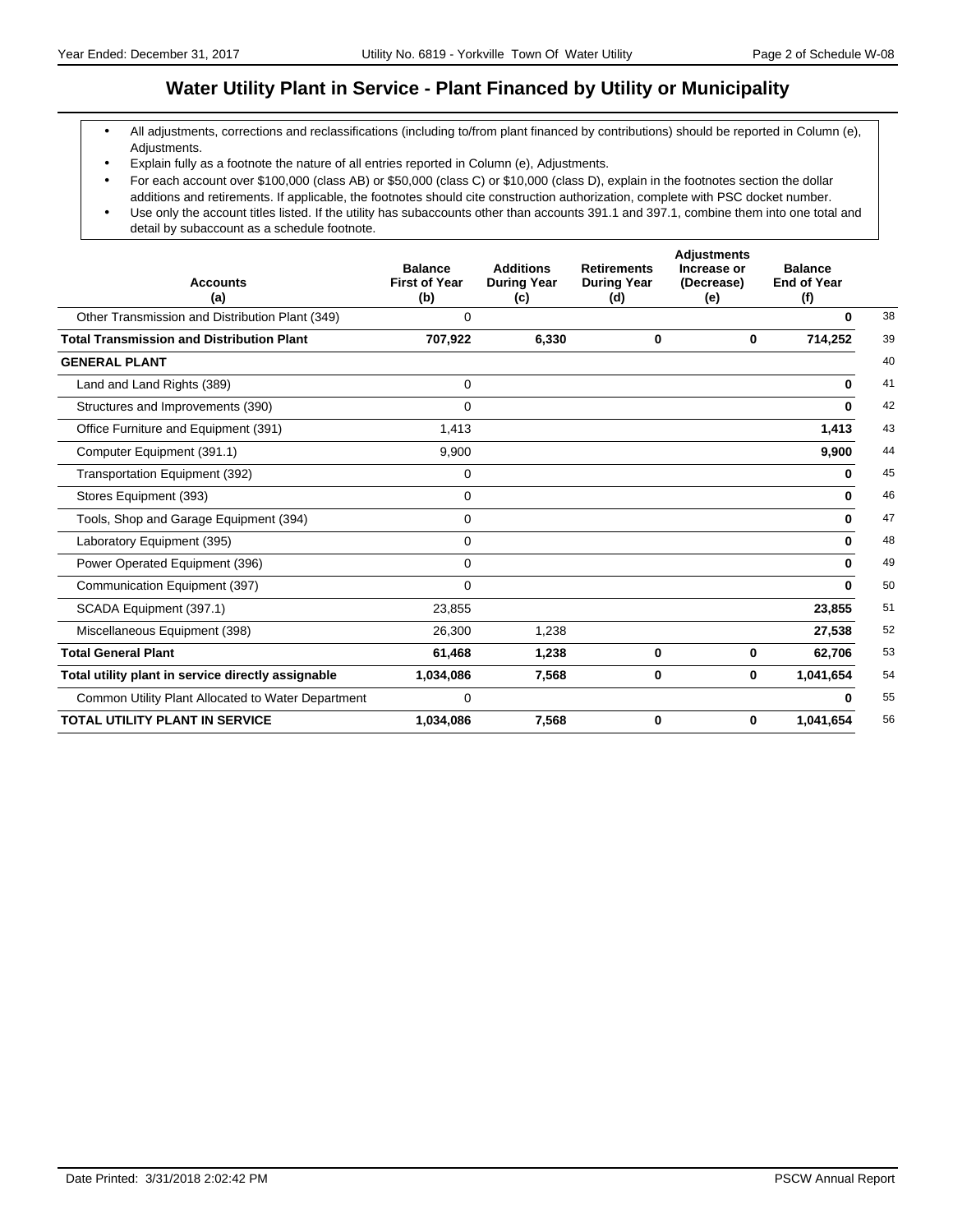### **Water Utility Plant in Service - Plant Financed by Utility or Municipality**

- All adjustments, corrections and reclassifications (including to/from plant financed by contributions) should be reported in Column (e), Adjustments.
- Explain fully as a footnote the nature of all entries reported in Column (e), Adjustments.
- For each account over \$100,000 (class AB) or \$50,000 (class C) or \$10,000 (class D), explain in the footnotes section the dollar additions and retirements. If applicable, the footnotes should cite construction authorization, complete with PSC docket number.
- Use only the account titles listed. If the utility has subaccounts other than accounts 391.1 and 397.1, combine them into one total and detail by subaccount as a schedule footnote.

#### **Water Utility Plant in Service - Plant Financed by Utility or Municipality (Page W-08)**

#### **Additions, Account 348, are greater than zero AND Additions on the Hydrants and Distribution System Valves schedule are zero, please explain.**

There were additions to already existing hydrants that prolonged their life, but no new hydrants were added.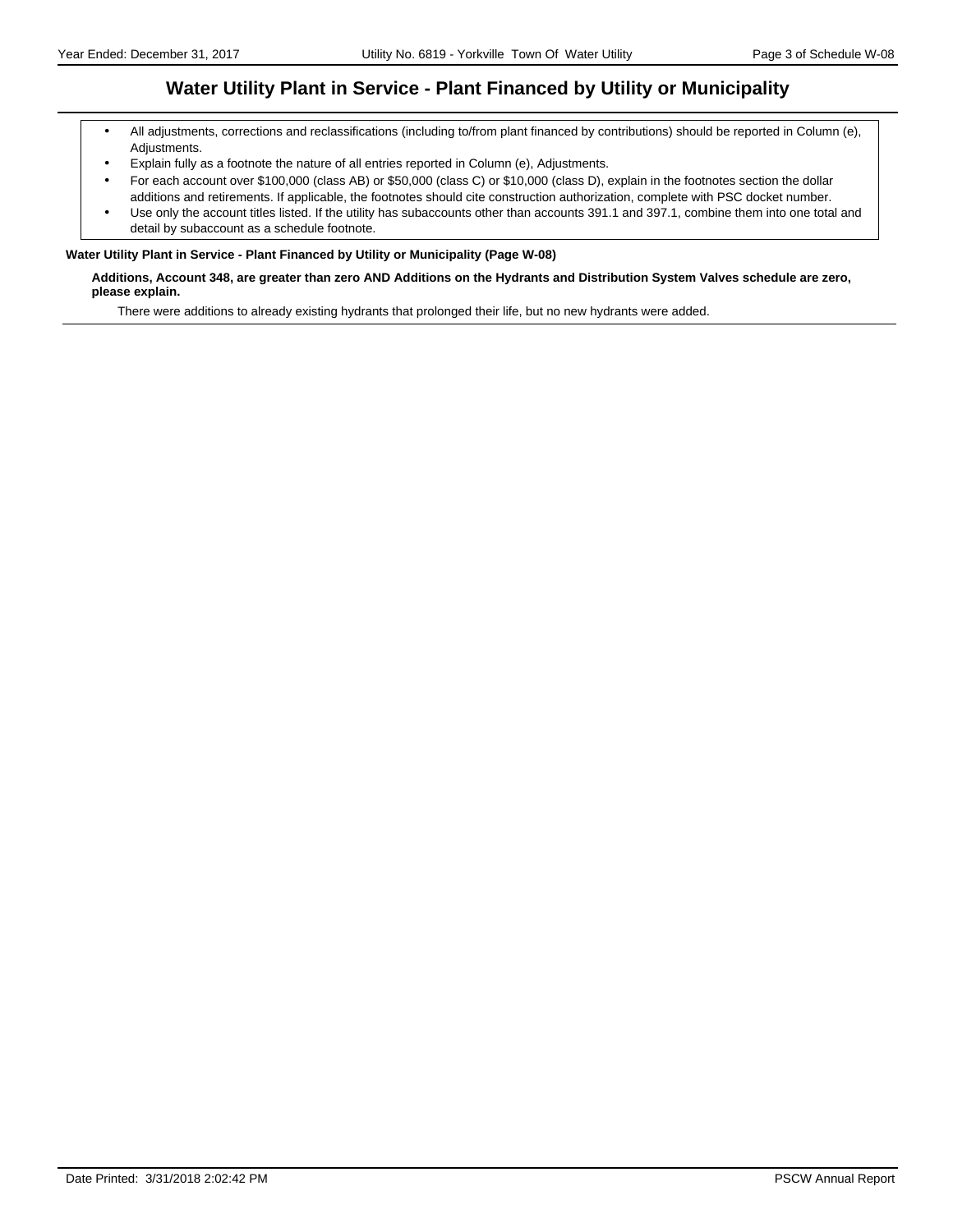### **Water Utility Plant in Service - Plant Financed by Contributions**

- All adjustments, corrections and reclassifications (including to/from plant financed by contributions) should be reported in Column (e), Adjustments.
- Explain fully as a footnote the nature of all entries reported in Column (e), Adjustments.
- For each account over \$100,000 (class AB) or \$50,000 (class C) or \$10,000 (class D), explain in the footnotes section the dollar additions and retirements. If applicable, the footnotes should cite construction authorization, complete with PSC docket number. Use only the account titles listed. If the utility has subaccounts other than accounts 391.1 and 397.1, combine them into one total and
- detail by subaccount as a schedule footnote.

| <b>Accounts</b>                                | <b>Balance</b><br><b>First of Year</b> | <b>Additions</b><br><b>During Year</b> | <b>Retirements</b><br><b>During Year</b> | <b>Adjustments</b><br>Increase or<br>(Decrease) | <b>Balance</b><br><b>End of Year</b> |
|------------------------------------------------|----------------------------------------|----------------------------------------|------------------------------------------|-------------------------------------------------|--------------------------------------|
| (a)                                            | (b)                                    | (c)                                    | (d)                                      | (e)                                             | (f)                                  |
| <b>INTANGIBLE PLANT</b>                        |                                        |                                        |                                          |                                                 |                                      |
| Organization (301)                             | 0                                      |                                        |                                          |                                                 | 0                                    |
| Franchises and Consents (302)                  | $\mathbf 0$                            |                                        |                                          |                                                 | 0                                    |
| Miscellaneous Intangible Plant (303)           | $\mathbf 0$                            |                                        |                                          |                                                 | 0                                    |
| <b>Total Intangible Plant</b>                  | $\bf{0}$                               | $\mathbf 0$                            | 0                                        | $\bf{0}$                                        | 0                                    |
| SOURCE OF SUPPLY PLANT                         |                                        |                                        |                                          |                                                 |                                      |
| Land and Land Rights (310)                     | 0                                      |                                        |                                          |                                                 | 0                                    |
| Structures and Improvements (311)              | $\mathbf 0$                            |                                        |                                          |                                                 | 0                                    |
| Collecting and Impounding Reservoirs (312)     | $\mathbf 0$                            |                                        |                                          |                                                 | 0                                    |
| Lake, River and Other Intakes (313)            | $\mathbf 0$                            |                                        |                                          |                                                 | 10<br>0                              |
| Wells and Springs (314)                        | 0                                      |                                        |                                          |                                                 | 11<br>0                              |
| Supply Mains (316)                             | $\mathbf 0$                            |                                        |                                          |                                                 | 12<br>0                              |
| Other Water Source Plant (317)                 | $\mathbf 0$                            |                                        |                                          |                                                 | 13<br>0                              |
| <b>Total Source of Supply Plant</b>            | $\bf{0}$                               | $\bf{0}$                               | $\mathbf 0$                              | 0                                               | 14<br>0                              |
| <b>PUMPING PLANT</b>                           |                                        |                                        |                                          |                                                 | 15                                   |
| Land and Land Rights (320)                     | $\mathbf 0$                            |                                        |                                          |                                                 | 16<br>0                              |
| Structures and Improvements (321)              | 89,192                                 |                                        |                                          |                                                 | 89,192<br>17                         |
| Other Power Production Equipment (323)         | 0                                      |                                        |                                          |                                                 | 18<br>0                              |
| Electric Pumping Equipment (325)               | $\mathbf 0$                            |                                        |                                          |                                                 | 19<br>0                              |
| Diesel Pumping Equipment (326)                 | $\mathbf 0$                            |                                        |                                          |                                                 | 20<br>0                              |
| Other Pumping Equipment (328)                  | $\mathbf 0$                            |                                        |                                          |                                                 | 21<br>$\bf{0}$                       |
| <b>Total Pumping Plant</b>                     | 89,192                                 | $\mathbf 0$                            | $\mathbf 0$                              | 0                                               | 22<br>89,192                         |
| <b>WATER TREATMENT PLANT</b>                   |                                        |                                        |                                          |                                                 | 23                                   |
| Land and Land Rights (330)                     | $\mathbf 0$                            |                                        |                                          |                                                 | 24<br>0                              |
| Structures and Improvements (331)              | $\mathbf 0$                            |                                        |                                          |                                                 | 25<br>0                              |
| Sand or Other Media Filtration Equipment (332) | 0                                      |                                        |                                          |                                                 | 26<br>0                              |
| Membrane Filtration Equipment (333)            | $\mathbf 0$                            |                                        |                                          |                                                 | 27<br>0                              |
| Other Water Treatment Equipment (334)          | 0                                      |                                        |                                          |                                                 | 28<br>0                              |
| <b>Total Water Treatment Plant</b>             | 0                                      | 0                                      | 0                                        | $\mathbf 0$                                     | 29<br>0                              |
| TRANSMISSION AND DISTRIBUTION PLANT            |                                        |                                        |                                          |                                                 | 30                                   |
| Land and Land Rights (340)                     | 0                                      |                                        |                                          |                                                 | 31<br>0                              |
| Structures and Improvements (341)              | $\mathbf 0$                            |                                        |                                          |                                                 | 32<br>0                              |
| Distribution Reservoirs and Standpipes (342)   | 468,792                                |                                        |                                          |                                                 | 33<br>468,792                        |
| Transmission and Distribution Mains (343)      | 949,567                                |                                        |                                          |                                                 | 949,567<br>34                        |
| Services (345)                                 | 94,869                                 |                                        |                                          |                                                 | 35<br>94,869                         |
| Meters (346)                                   | 0                                      |                                        |                                          |                                                 | 36<br>0                              |
| Hydrants (348)                                 | 105,330                                |                                        |                                          |                                                 | 37<br>105,330                        |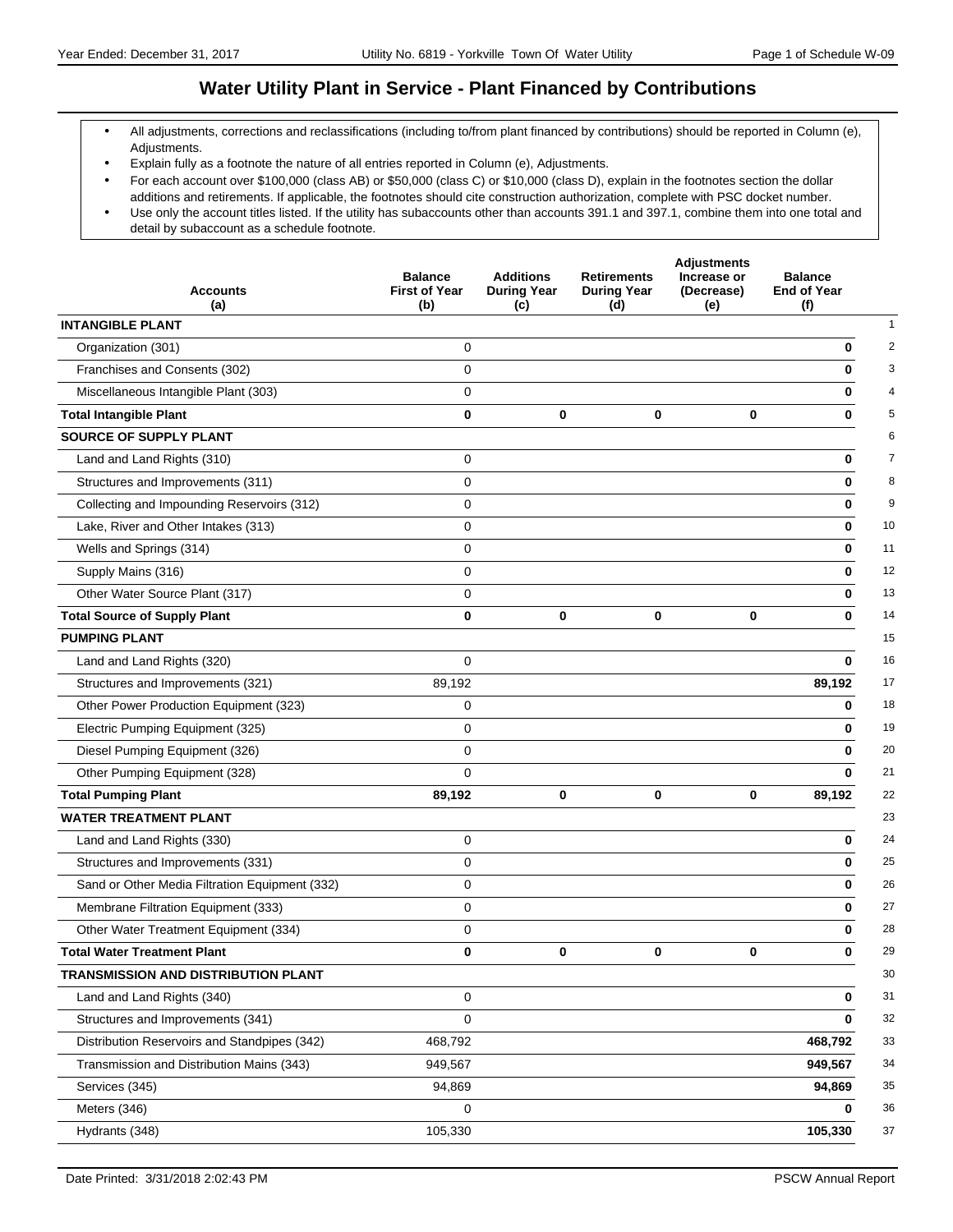### **Water Utility Plant in Service - Plant Financed by Contributions**

- All adjustments, corrections and reclassifications (including to/from plant financed by contributions) should be reported in Column (e), Adjustments.
- Explain fully as a footnote the nature of all entries reported in Column (e), Adjustments.
- For each account over \$100,000 (class AB) or \$50,000 (class C) or \$10,000 (class D), explain in the footnotes section the dollar additions and retirements. If applicable, the footnotes should cite construction authorization, complete with PSC docket number.
- Use only the account titles listed. If the utility has subaccounts other than accounts 391.1 and 397.1, combine them into one total and detail by subaccount as a schedule footnote.

| <b>Accounts</b><br>(a)                             | <b>Balance</b><br><b>First of Year</b><br>(b) | <b>Additions</b><br><b>During Year</b><br>(c) | <b>Retirements</b><br><b>During Year</b><br>(d) | <b>Adjustments</b><br>Increase or<br>(Decrease)<br>(e) | <b>Balance</b><br><b>End of Year</b><br>(f) |    |
|----------------------------------------------------|-----------------------------------------------|-----------------------------------------------|-------------------------------------------------|--------------------------------------------------------|---------------------------------------------|----|
| Other Transmission and Distribution Plant (349)    | 0                                             |                                               |                                                 |                                                        | $\bf{0}$                                    | 38 |
| <b>Total Transmission and Distribution Plant</b>   | 1,618,558                                     | 0                                             | 0                                               | 0                                                      | 1,618,558                                   | 39 |
| <b>GENERAL PLANT</b>                               |                                               |                                               |                                                 |                                                        |                                             | 40 |
| Land and Land Rights (389)                         | 0                                             |                                               |                                                 |                                                        | $\bf{0}$                                    | 41 |
| Structures and Improvements (390)                  | $\Omega$                                      |                                               |                                                 |                                                        | 0                                           | 42 |
| Office Furniture and Equipment (391)               | 0                                             |                                               |                                                 |                                                        | 0                                           | 43 |
| Computer Equipment (391.1)                         | 0                                             |                                               |                                                 |                                                        | 0                                           | 44 |
| Transportation Equipment (392)                     | 0                                             |                                               |                                                 |                                                        | 0                                           | 45 |
| Stores Equipment (393)                             | $\mathbf 0$                                   |                                               |                                                 |                                                        | $\bf{0}$                                    | 46 |
| Tools, Shop and Garage Equipment (394)             | 0                                             |                                               |                                                 |                                                        | $\bf{0}$                                    | 47 |
| Laboratory Equipment (395)                         | $\Omega$                                      |                                               |                                                 |                                                        | <sup>0</sup>                                | 48 |
| Power Operated Equipment (396)                     | 0                                             |                                               |                                                 |                                                        | $\bf{0}$                                    | 49 |
| Communication Equipment (397)                      | $\mathbf 0$                                   |                                               |                                                 |                                                        | 0                                           | 50 |
| SCADA Equipment (397.1)                            | 0                                             |                                               |                                                 |                                                        | <sup>0</sup>                                | 51 |
| Miscellaneous Equipment (398)                      | $\Omega$                                      |                                               |                                                 |                                                        | 0                                           | 52 |
| <b>Total General Plant</b>                         | $\bf{0}$                                      | $\bf{0}$                                      | 0                                               | 0                                                      | U                                           | 53 |
| Total utility plant in service directly assignable | 1,707,750                                     | 0                                             | 0                                               | 0                                                      | 1,707,750                                   | 54 |
| Common Utility Plant Allocated to Water Department | $\mathbf 0$                                   |                                               |                                                 |                                                        | ŋ                                           | 55 |
| <b>TOTAL UTILITY PLANT IN SERVICE</b>              | 1,707,750                                     | $\bf{0}$                                      | 0                                               | 0                                                      | 1,707,750                                   | 56 |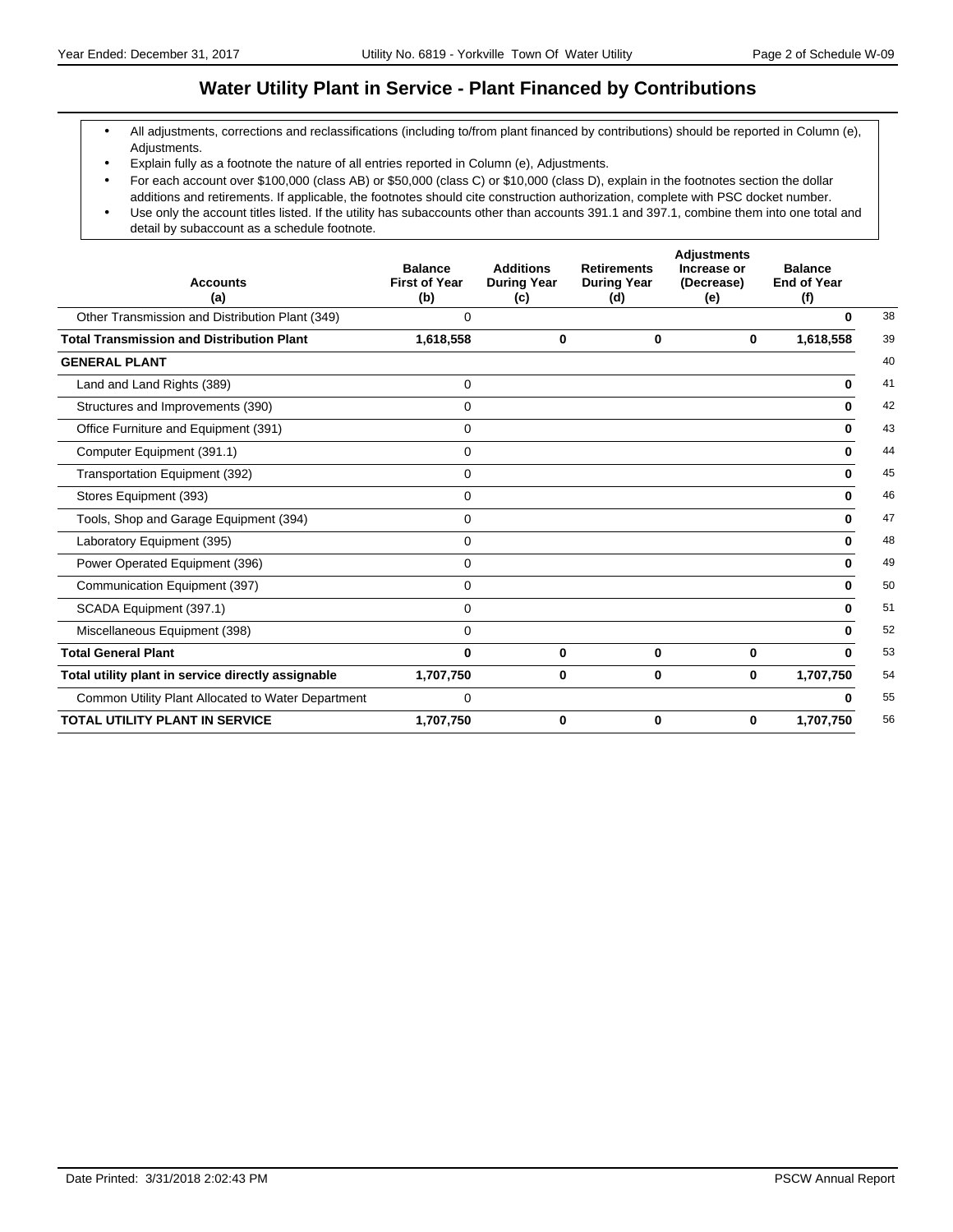### **Age of Water Mains**

- If asset management, capital improvement, or other infrastructure-related documents are not available, the utility should consult other potential sources of information: the year the utility was formed, year of initial build-out area, year in which new developments, subdivisions, etc. were added. This information can be used to develop estimated figures.
- If pipe diameter value is between those offered in the column, choose the diameter that is closest to the actual value.
- Report all pipe larger than 72" in diameter in the 72" category.

|              |                         |                 |                  |                  |                  |                  | <b>Feet of Main</b> |                  |                  |                  |                  |                     |  |
|--------------|-------------------------|-----------------|------------------|------------------|------------------|------------------|---------------------|------------------|------------------|------------------|------------------|---------------------|--|
|              | <b>Pipe Size</b><br>(a) | pre-1900<br>(b) | 1901-1920<br>(c) | 1920-1940<br>(d) | 1941-1960<br>(e) | 1961-1970<br>(f) | 1971-1980<br>(g)    | 1981-1990<br>(h) | 1991-2000<br>(i) | 2001-2010<br>(j) | 2011-2020<br>(k) | <b>Total</b><br>(1) |  |
| 0.250        |                         |                 |                  |                  |                  |                  |                     |                  |                  |                  |                  | o                   |  |
| <b>Total</b> |                         |                 |                  |                  |                  |                  |                     |                  |                  |                  |                  |                     |  |

If utility is unable to provide the detailed information above, utility must provide the following: All utility main is from this year range **1993-2010** (Example: 1954-1972)

Describe source of information used to develop data:

**All mains were installed between 1993-2010. The engineer is in the process of reviewing construction documents and maps to group the mains in the correct year of installation.**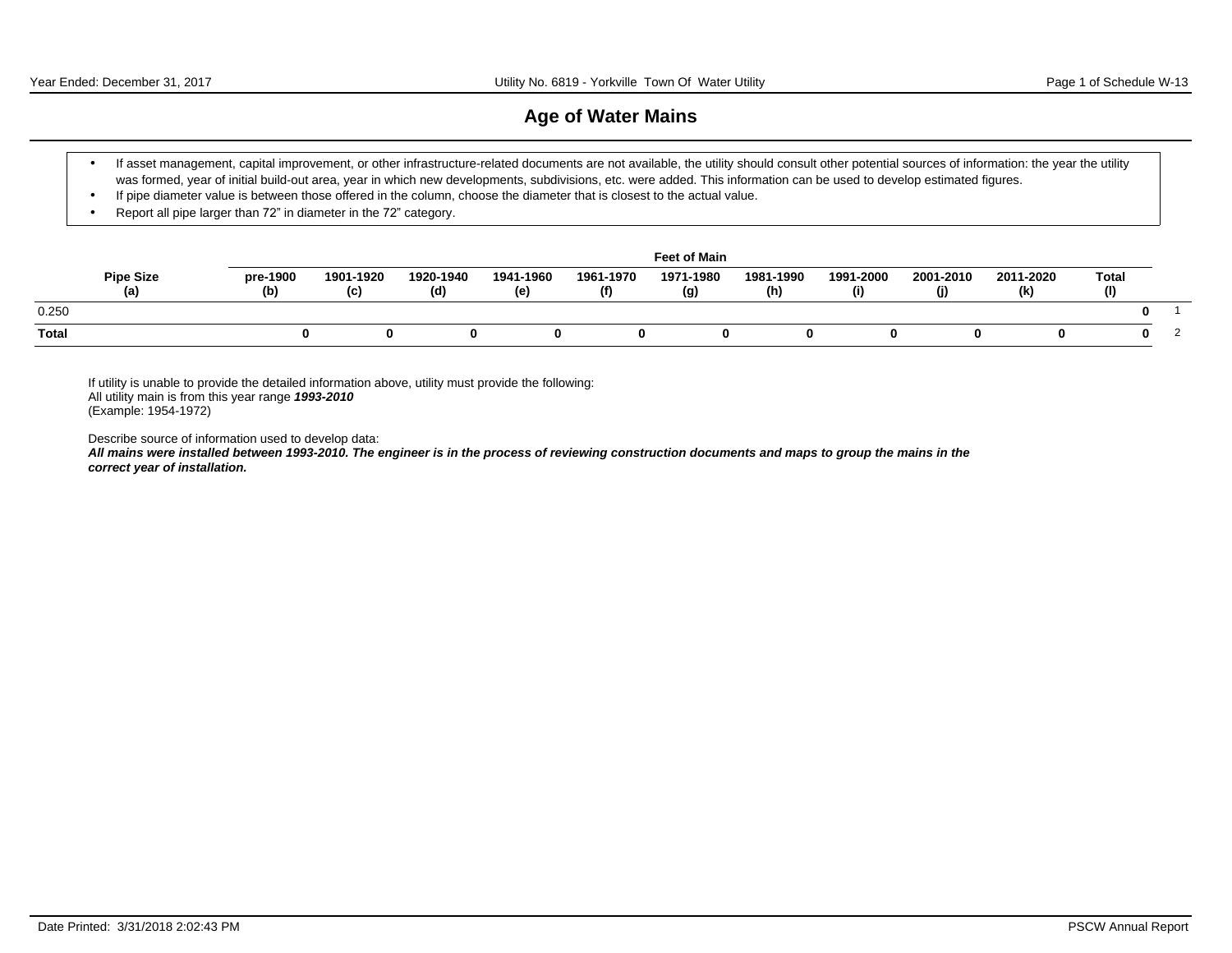## **Sources of Water Supply - Statistics**

- For Raw Water Withdrawn, use metered volume of untreated water withdrawn from the source.
- For Finished Water Pumped, use metered volume of treated water entering the distribution network, adjusted for known meter errors.
- If Finished Water is not metered, use Raw Water Withdrawn and subtract estimated water used in treatment.

|              |                               |                             | <b>Total Gallons</b>                   |                             |                                      |                                        |               |
|--------------|-------------------------------|-----------------------------|----------------------------------------|-----------------------------|--------------------------------------|----------------------------------------|---------------|
|              | <b>Raw Water</b><br>Withdrawn |                             | <b>Finished Water</b><br><b>Pumped</b> |                             | <b>Purchased Water</b><br>(Imported) | <b>Entering</b><br><b>Distribution</b> |               |
| Month<br>(a) | <b>Ground Water</b><br>(b)    | <b>Surface Water</b><br>(c) | <b>Ground Water</b><br>(d)             | <b>Surface Water</b><br>(e) | <b>Ground Water</b><br>(f)           | <b>Surface Water</b><br>(g)            | System<br>(h) |
| January      | 1,849                         |                             | 1,849                                  |                             |                                      |                                        | 1,849         |
| February     | 1,899                         |                             | 1,899                                  |                             |                                      |                                        | 1,899         |
| March        | 2,277                         |                             | 2,277                                  |                             |                                      |                                        | 2,277         |
| April        | 2,043                         |                             | 2,043                                  |                             |                                      |                                        | 2,043         |
| May          | 2,424                         |                             | 2,424                                  |                             |                                      |                                        | 2,424         |
| June         | 6,771                         |                             | 6,771                                  |                             |                                      |                                        | 6,771         |
| July         | 16,778                        |                             | 16,778                                 |                             |                                      |                                        | 16,778        |
| August       | 8,239                         |                             | 8,239                                  |                             |                                      |                                        | 8,239         |
| September    | 9,749                         |                             | 9,749                                  |                             |                                      |                                        | 9,749         |
| October      | 4,166                         |                             | 4,166                                  |                             |                                      |                                        | 4,166         |
| November     | 2,053                         |                             | 2,053                                  |                             |                                      |                                        | 2,053         |
| December     | 2,015                         |                             | 2,015                                  |                             |                                      |                                        | 2,015         |
| <b>TOTAL</b> | 60,263                        | $\bf{0}$                    | 60,263                                 | 0                           | 0                                    | 0                                      | 60,263        |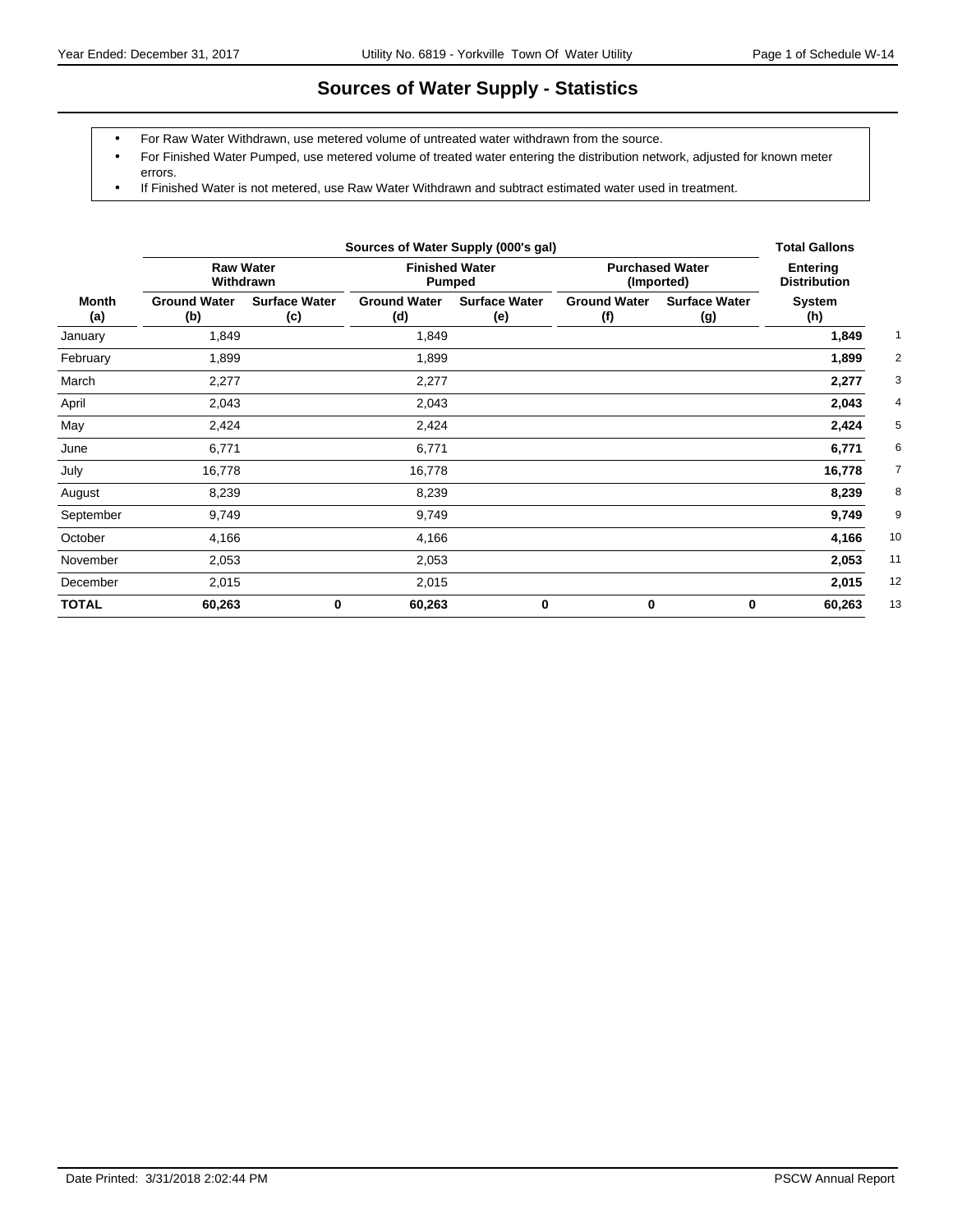### **Water Audit and Other Statistics**

- Where possible, report actual metered values. If water uses are not metered, estimate values for each line based on best available information. For assistance, refer to AWWA M36 Manual - Water Audits and Loss Control Programs.
- For unbilled, unmetered gallons (line 16), include water used for system operation and maintenance and water used for non-regulated sewer utility.
- If gallons estimated due to theft, data, and billing errors is unknown, multiply net gallons entering distribution system (line 3) by .0025.

| <b>Description</b><br>(a)                                                                                    | Value<br>(b) |
|--------------------------------------------------------------------------------------------------------------|--------------|
| <b>WATER AUDIT STATISTICS</b>                                                                                |              |
| Finished Water pumped or purchased (000s)                                                                    | 60.263       |
| Less: Gallons (000s) sold to wholesale customers (exported water)                                            | $\Omega$     |
| Subtotal: Net gallons (000s) entering distribution system                                                    | 60,263       |
| Less: Gallons (000s) sold to retail customers - Billed Authorized Consumption                                | 40,439       |
| Gallons (000s) of Non-Revenue Water                                                                          | 19,824       |
| Gallons (000s) of unbilled-metered (including customer use to prevent freezing)                              | 2,300        |
| Gallons (000s) of unbilled-unmetered (including unmetered flushing, fire protection)                         | 4,500        |
| <b>Subtotal: Unbilled Authorized Consumption</b>                                                             | 6,800        |
| <b>Total Water Loss</b>                                                                                      | 13,024       |
| Gallons (000s) estimated due to theft, data, and billing errors (default)                                    | 800          |
| Gallons (000s) estimated due to customer meter under-registration                                            | 250          |
| <b>Subtotal Apparent Losses</b>                                                                              | 1,050        |
| Gallons (000s) estimated due to reported leakage (mains, services, hydrants, overflows)                      | 1,500        |
| Gallons (000s) estimated due to unreported and background leakage                                            | 10,474       |
| Subtotal Real Losses (leakage)                                                                               | 11,974       |
| Non-Revenue Water as percentage of net water supplied                                                        | 33%          |
| Total Water Loss as percentage of net water supplied                                                         | 22%          |
| <b>OTHER STATISTICS</b><br>Maximum gallons (000s) pumped by all methods in any one day during reporting year | 1,025        |
| Date of maximum                                                                                              | 07/08/2017   |
| Cause of maximum                                                                                             |              |
| golf course watering                                                                                         |              |
| Minimum gallons (000s) pumped by all methods in any one day during reporting year                            | 36,000       |
| Date of minimum                                                                                              | 01/08/2017   |
| Total KWH used by the utility (including pumping, treatment facilities and other utility operations)         | 175,000      |
| If water is purchased:                                                                                       |              |
| Vendor Name                                                                                                  |              |
| Point of Delivery                                                                                            |              |
| Source of purchased water                                                                                    |              |
| Vendor Name (2)                                                                                              |              |
| Point of Delivery (2)                                                                                        |              |
| Source of purchased water (2)                                                                                |              |
| Vendor Name (3)                                                                                              |              |
| Point of Delivery (3)                                                                                        |              |
| Source of purchased water (3)                                                                                |              |
| Number of main breaks repaired this year                                                                     | 1            |
| Number of service breaks repaired this year                                                                  | $\mathbf{1}$ |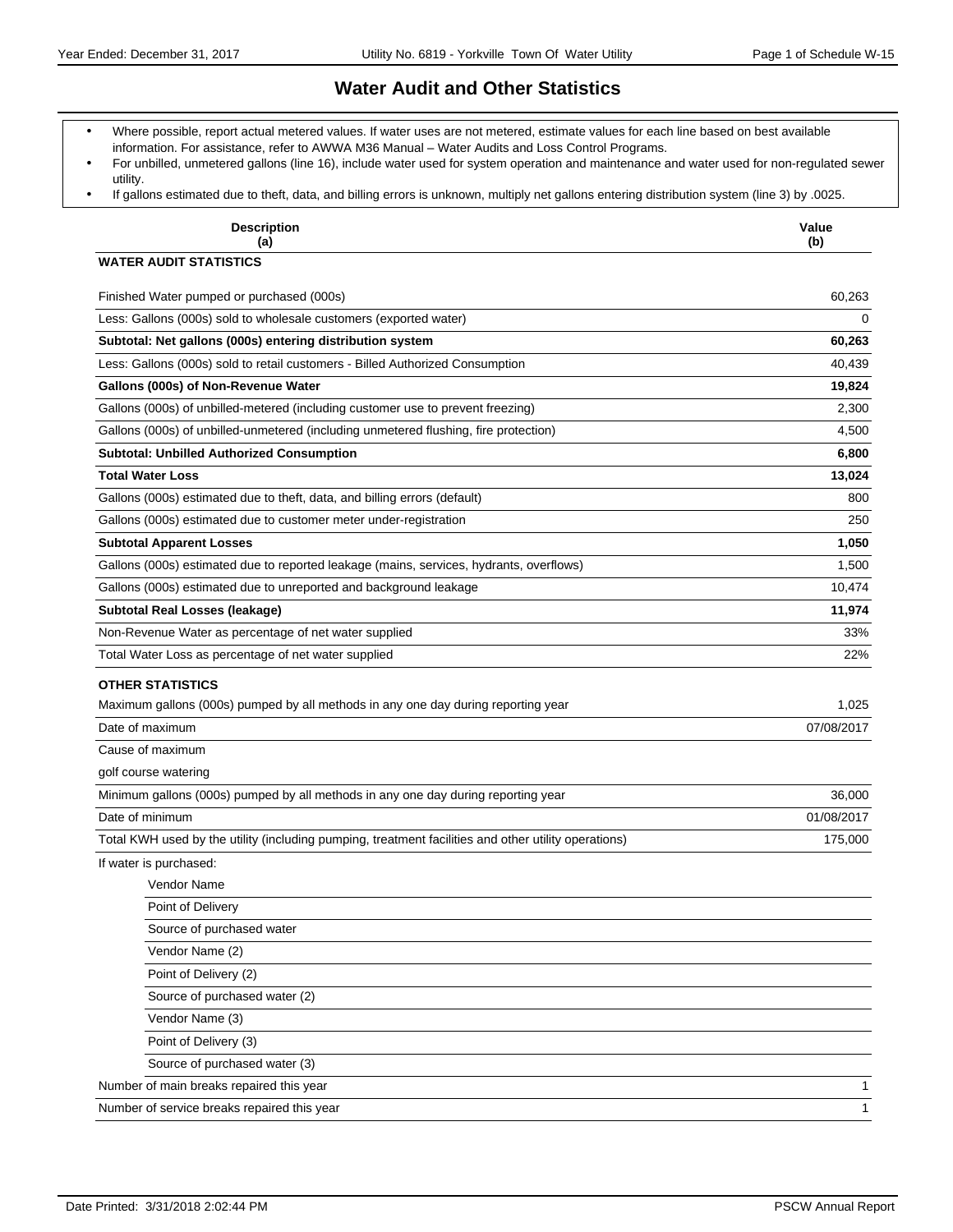### **Sources of Water Supply - Well Information**

- Enter characteristics for each of the utility's functional wells (regardless of whether it is "in service" or not).
- Do not include abandoned wells on this schedule.
- All abandoned wells should be retired from the plant accounts and no longer listed in the utility's annual report.
- Abandoned wells should be permanently filled and sealed per Wisconsin Administrative codes Chapters NR811 and NR812.

| Utility<br>Name/ID<br>for Well<br>(a) | <b>DNR</b><br><b>Well ID</b><br>(b) | Depth<br>(feet)<br>(c) | Casing<br><b>Diameter</b><br>(inches)<br>(d) | Yield<br>Per Day<br>(gallons)<br>(e) | In Service?<br>(f) |  |
|---------------------------------------|-------------------------------------|------------------------|----------------------------------------------|--------------------------------------|--------------------|--|
| Well $#1$                             | IZ551                               | 1.700                  | 12                                           | 950.000                              | Yes                |  |
|                                       |                                     |                        |                                              | 950,000                              |                    |  |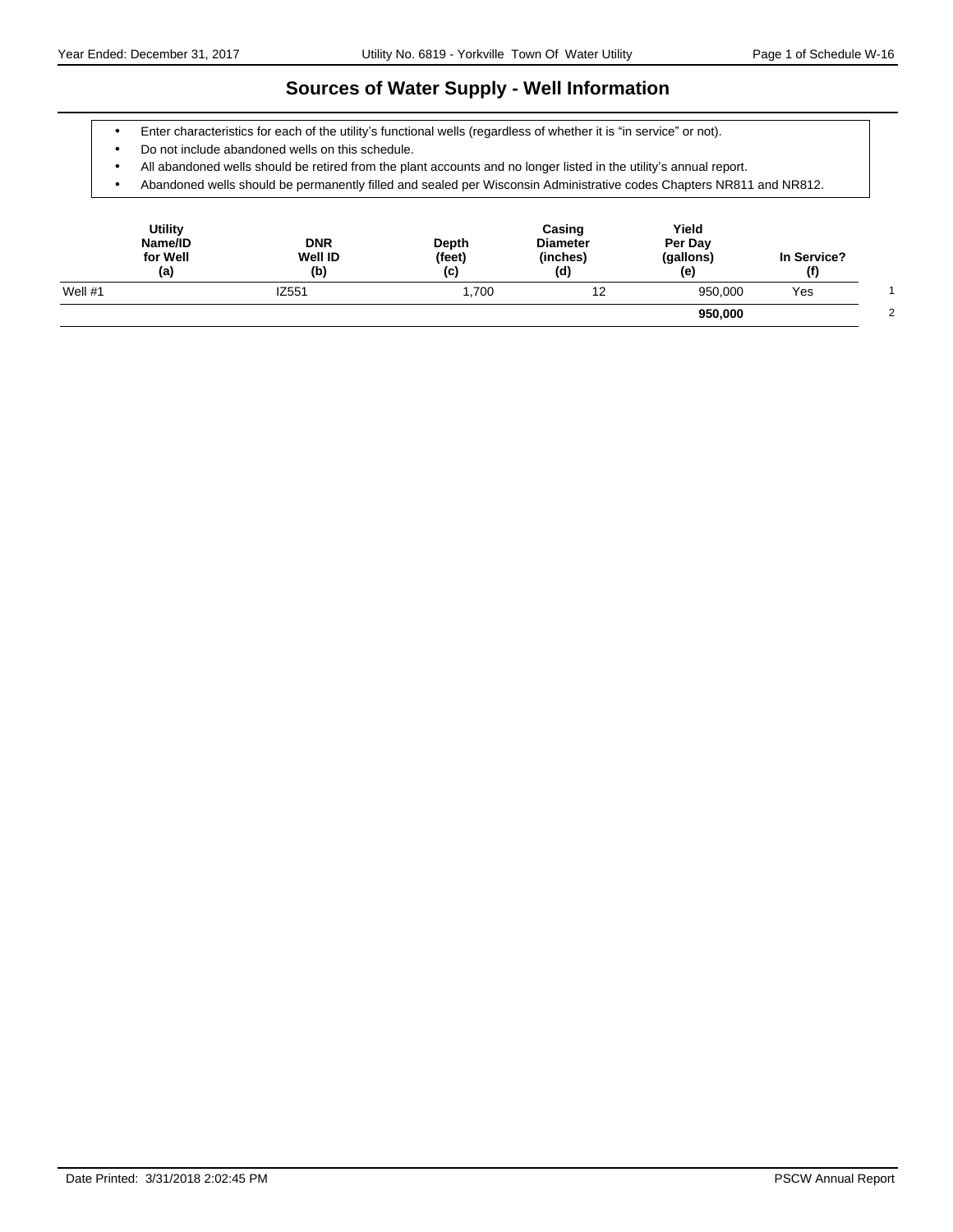# **Sources of Water Supply - Intake Information**

- - - THIS SCHEDULE NOT APPLICABLE TO THIS UTILITY- - -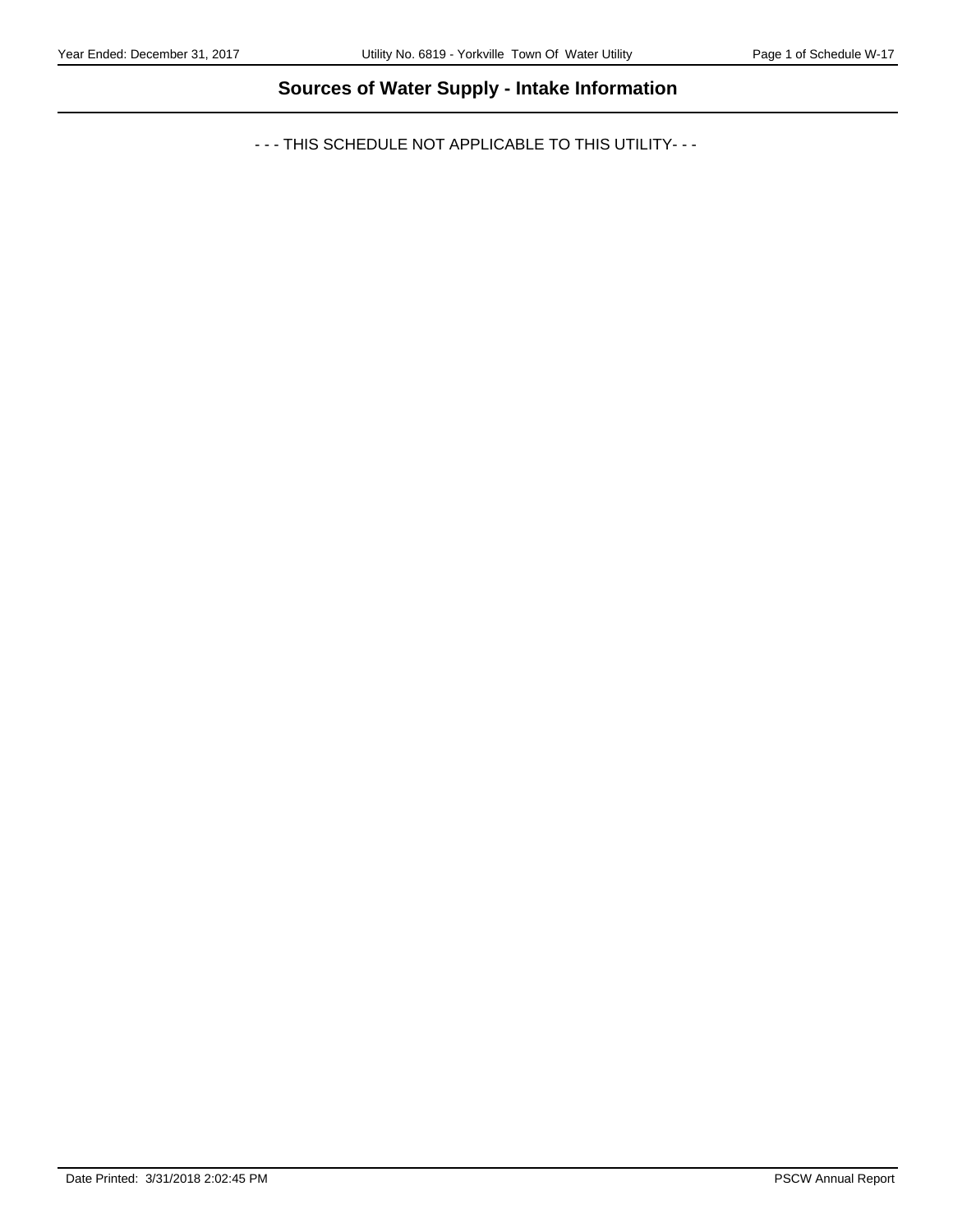# **Pumping & Power Equipment**

|                              |                 |                                  | <b>Pump</b>                          |                                |                         |                                    | <b>Pump Motor or Standby Engine</b>  |            |                        |  |  |
|------------------------------|-----------------|----------------------------------|--------------------------------------|--------------------------------|-------------------------|------------------------------------|--------------------------------------|------------|------------------------|--|--|
| <b>Identification</b><br>(a) | Location<br>(b) | Primary<br><b>Purpose</b><br>(C) | Primary<br><b>Destination</b><br>(d) | Yeal<br><b>Installed</b><br>(e | Type<br>(f)             | Actual<br>Capacity<br>(gpm)<br>(g) | Year<br><b>Installed</b><br>$\bf{u}$ | Type<br>(k | Horse-<br>power<br>(1) |  |  |
| PUMP <sub>#1</sub>           | WELL #1         | Primary                          | Reservoir                            | 2014                           | <b>Vertical Turbine</b> | 900                                | 2014                                 | Electric   | 220                    |  |  |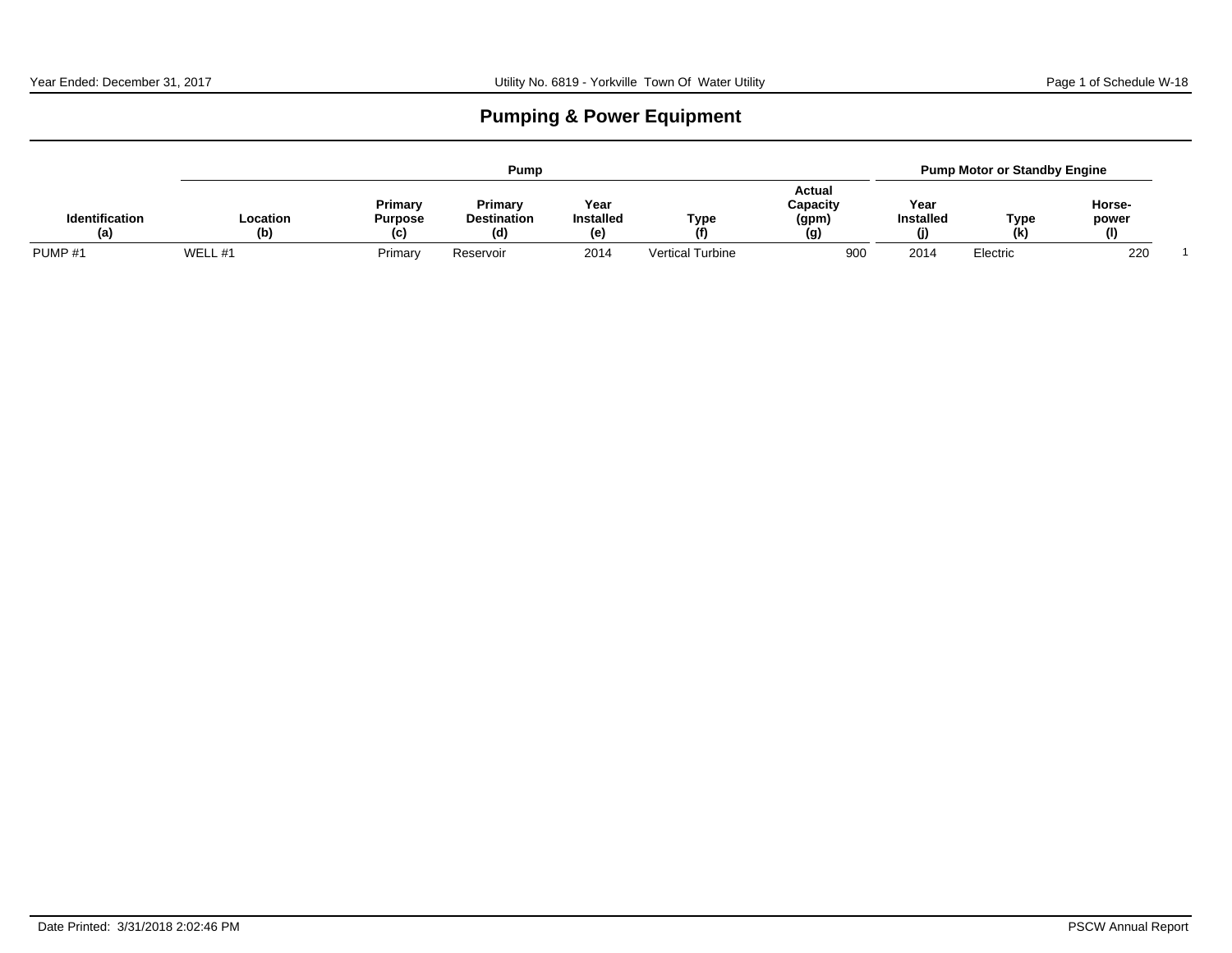### **Reservoirs, Standpipes and Elevated Tanks**

 Enter elevation difference between highest water level in Standpipe or Elevated Tank, (or Reservoir only on an elevated site) and the water main where the connection to the storage begins branching into the distribution system.

| <b>Facility Name</b><br>(a)   | <b>Facility ID</b><br><b>Site Code</b><br>(b) | Year<br><b>Constructed</b><br>(C) | туре<br>(d)          | Primary<br><b>Material</b><br>(e) | <b>Elevation</b><br><b>Difference</b><br>in Feet<br>$\mathbf{f}$ | Total<br>Capacity<br>In Gallons<br>(g) |  |
|-------------------------------|-----------------------------------------------|-----------------------------------|----------------------|-----------------------------------|------------------------------------------------------------------|----------------------------------------|--|
| YORKVILLE WATER UTILITY TOWER | #1                                            | 1994                              | <b>Elevated Tank</b> | Steel                             | 138                                                              | 750,000                                |  |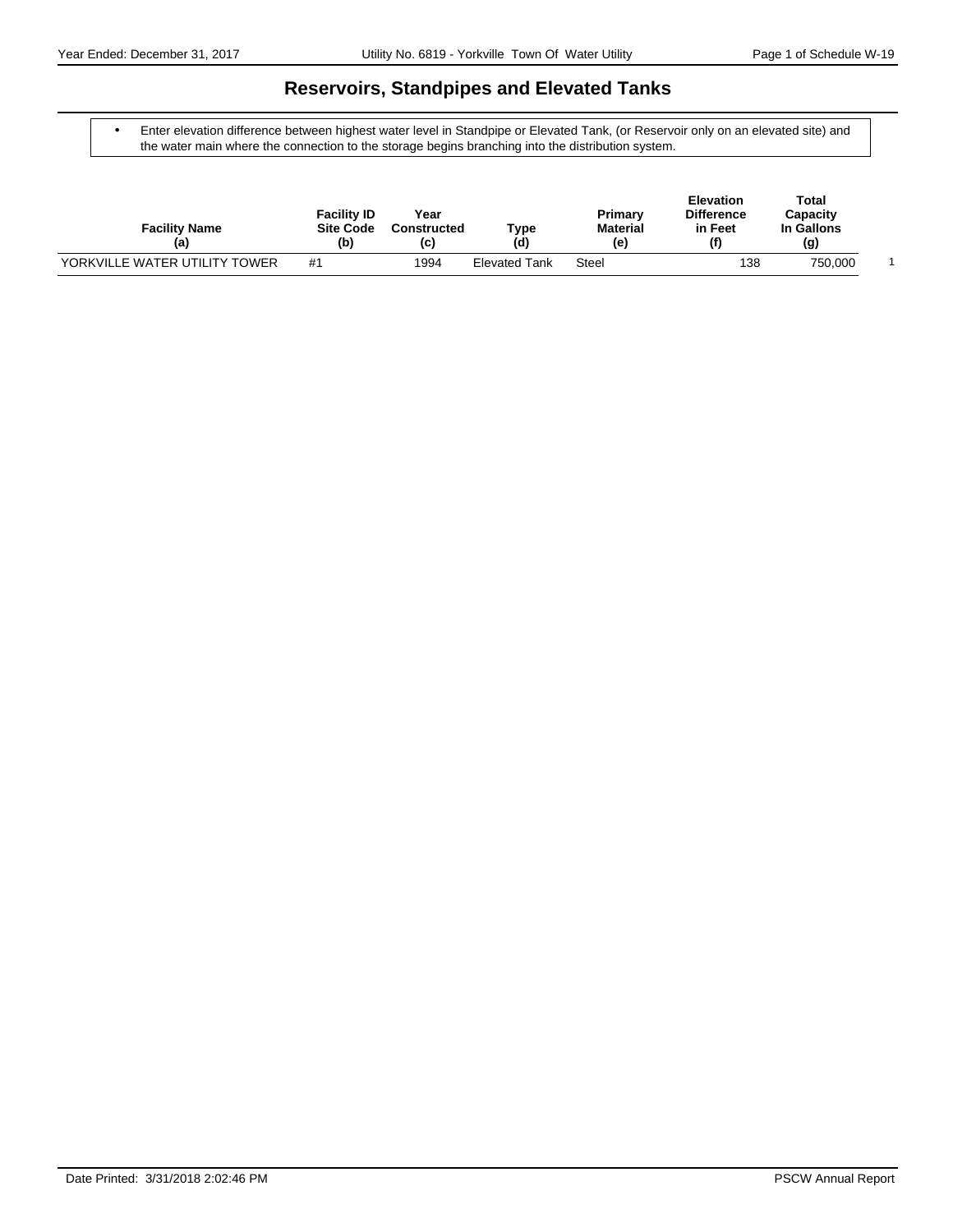## **Water Treatment Plant**

- Provide a generic description for (a). Do not give specific address of location.
- Please select all that apply for (d) and (e). If Other is selected please explain in Notes (h).
- Please identity the point of application for each treatment plant for (g). For example, please list each well or central treatment facility served by this unit.

- - - THIS SCHEDULE NOT APPLICABLE TO THIS UTILITY- - -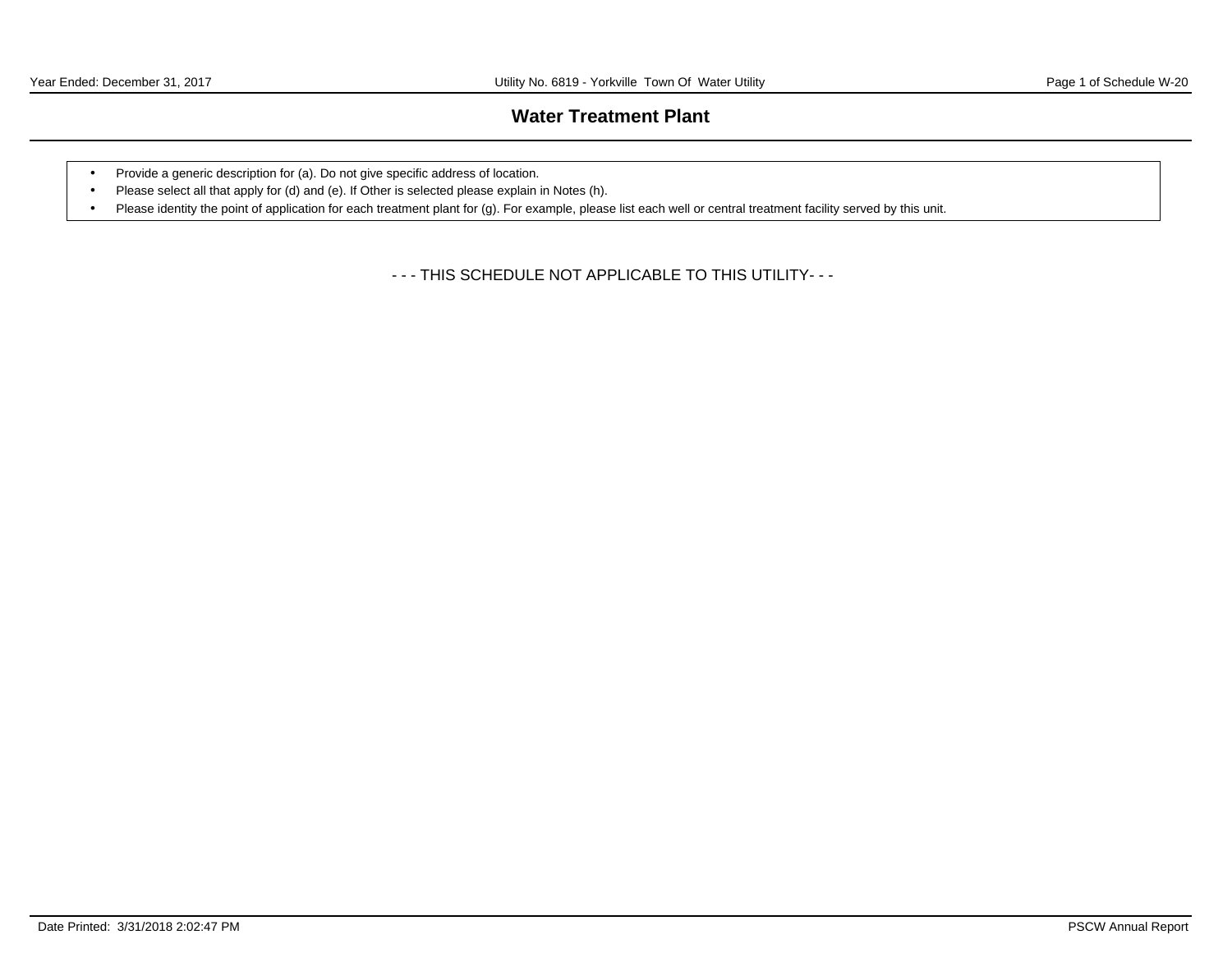## **Water Mains**

- Report mains separately by pipe material, function, diameter and either within or outside the municipal boundaries.
- Explain all reported adjustments as a schedule footnote.
- For main additions reported in column (e), as a schedule footnote:
	- ƕ Explain how the additions were financed.
	- o If assessed against property owners, explain the basis of the assessments.
	- If the assessments are deferred, explain.
- Report all pipe larger than 72" in diameter in the 72" category.

|                                  |                                       |                                    |                             |                                    | <b>Number of Feet</b>                       |                                                 |                           |                |
|----------------------------------|---------------------------------------|------------------------------------|-----------------------------|------------------------------------|---------------------------------------------|-------------------------------------------------|---------------------------|----------------|
| <b>Pipe Material</b><br>(a)      | <b>Main</b><br><b>Function</b><br>(b) | <b>Diameter</b><br>(inches)<br>(c) | <b>First of Year</b><br>(d) | Added<br><b>During Year</b><br>(e) | <b>Retired</b><br><b>During Year</b><br>(f) | Adjustments<br>Increase or<br>(Decrease)<br>(g) | <b>End of Year</b><br>(h) |                |
| <b>Other Metal</b>               | <b>Distribution</b>                   | 6                                  | 104                         |                                    |                                             |                                                 | 104                       |                |
| <b>Other Metal</b>               | Supply                                | 8                                  | 4,731                       |                                    |                                             |                                                 | 4,731                     | 2              |
| <b>Other Metal</b>               | <b>Distribution</b>                   | 12                                 | 17,384                      |                                    |                                             |                                                 | 17,384                    | 3              |
| <b>Other Metal</b>               | <b>Distribution</b>                   | 16                                 | 550                         |                                    |                                             |                                                 | 550                       | $\overline{4}$ |
| <b>Total Within Municipality</b> |                                       |                                    | 22,769                      |                                    |                                             |                                                 | 22,769                    | 5              |
| <b>Total Utility</b>             |                                       |                                    | 22,769                      |                                    |                                             |                                                 | 22,769                    | 6              |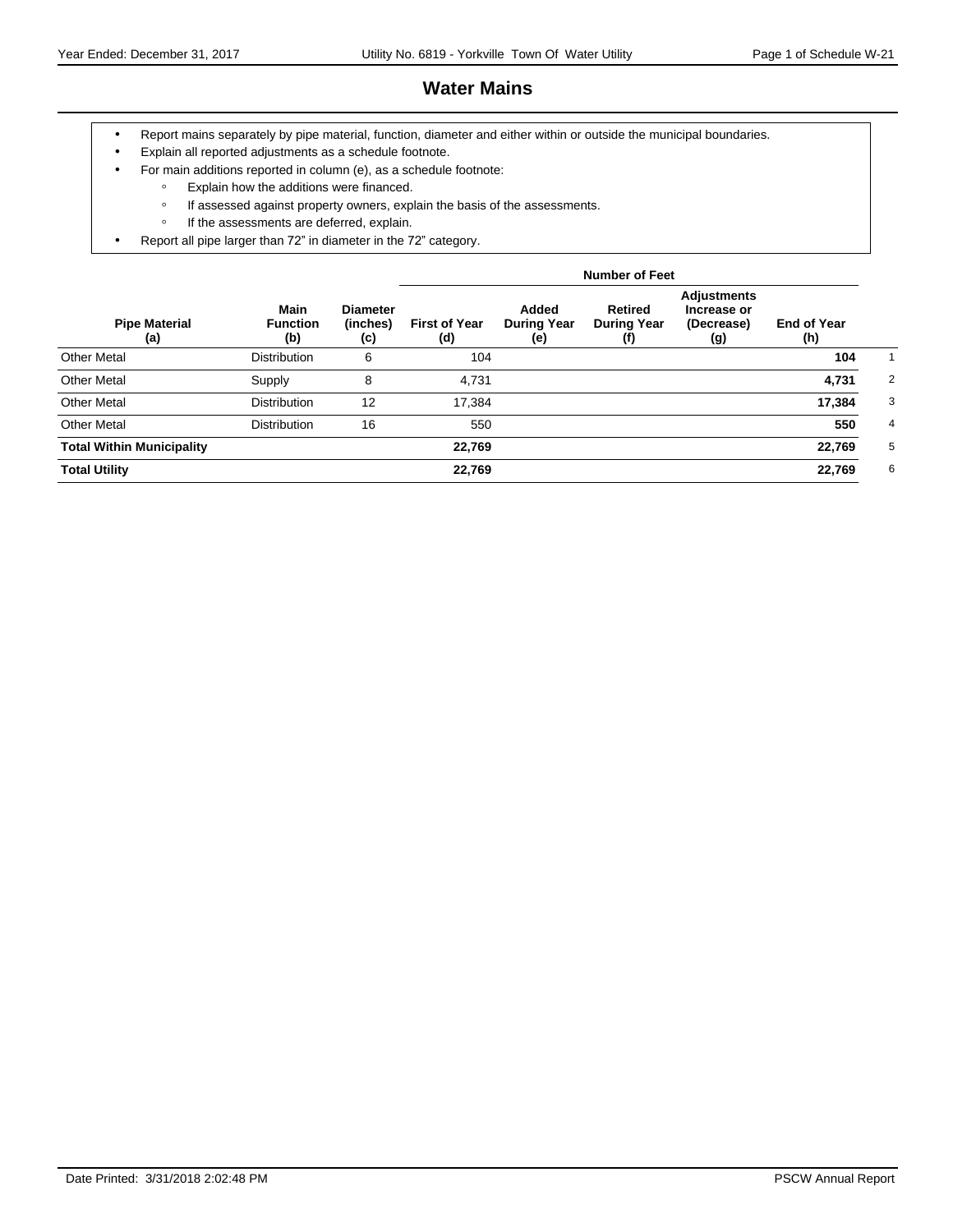# **Utility-Owned Water Service Lines**

- The utility's service line is the pipe from the main to and through the curb stop.
- Explain all reported adjustments as a schedule footnote.
- Report in column (h) the number of utility-owned service lines included in columns (g) which are temporarily shut off at the curb box or otherwise not in use at end of year.
- For service lines added during the year in column (d), as a schedule footnote:
	- ƕ Explain how the additions were financed.
	- o If assessed against property owners, explain the basis of the assessments.
	- o If installed by a property owner or developer, explain the basis of recording the cost of the additions, the total amount and the number of service lines recorded under this method.
	- ƕ If any were financed by application of Cz-1, provide the total amount recorded and the number of service lines recorded under this method.
- Report service lines separately by diameter and pipe materials.

| <b>Pipe Material</b><br>(a) | <b>Diameter</b><br>(inches)<br>(b) | <b>First of Year</b><br>(c) | Added<br><b>During Year</b><br>(d) | <b>Removed or</b><br>Permanently<br><b>Disconnected</b><br><b>During Year</b><br>(e) | Adjustments<br>Increase or<br>(Decrease)<br>(f) | <b>End of Year</b><br>(g) | <b>NOT</b><br>in Use at<br><b>End of Year</b><br>(h) |   |
|-----------------------------|------------------------------------|-----------------------------|------------------------------------|--------------------------------------------------------------------------------------|-------------------------------------------------|---------------------------|------------------------------------------------------|---|
| <b>Other Plastic</b>        | 1.000                              | 5                           |                                    |                                                                                      |                                                 | 5                         |                                                      |   |
| <b>Other Plastic</b>        | 1.500                              |                             |                                    |                                                                                      |                                                 |                           |                                                      | 2 |
| <b>Other Plastic</b>        | 2.000                              | 9                           |                                    |                                                                                      |                                                 | 9                         |                                                      | 3 |
| <b>Other Plastic</b>        | 3.000                              |                             |                                    |                                                                                      |                                                 |                           |                                                      | 4 |
| <b>Other Plastic</b>        | 4.000                              |                             |                                    |                                                                                      |                                                 |                           |                                                      | 5 |
| <b>Other Plastic</b>        | 6.000                              | 4                           |                                    |                                                                                      |                                                 | 4                         |                                                      | 6 |
| Other Plastic               | 8.000                              | 9                           |                                    |                                                                                      |                                                 | 9                         | 6                                                    | 7 |
| <b>Other Plastic</b>        | 10.000                             | 8                           |                                    |                                                                                      |                                                 | 8                         |                                                      | 8 |
| <b>Utility Total</b>        |                                    | 38                          |                                    |                                                                                      |                                                 | 38                        | 6                                                    | 9 |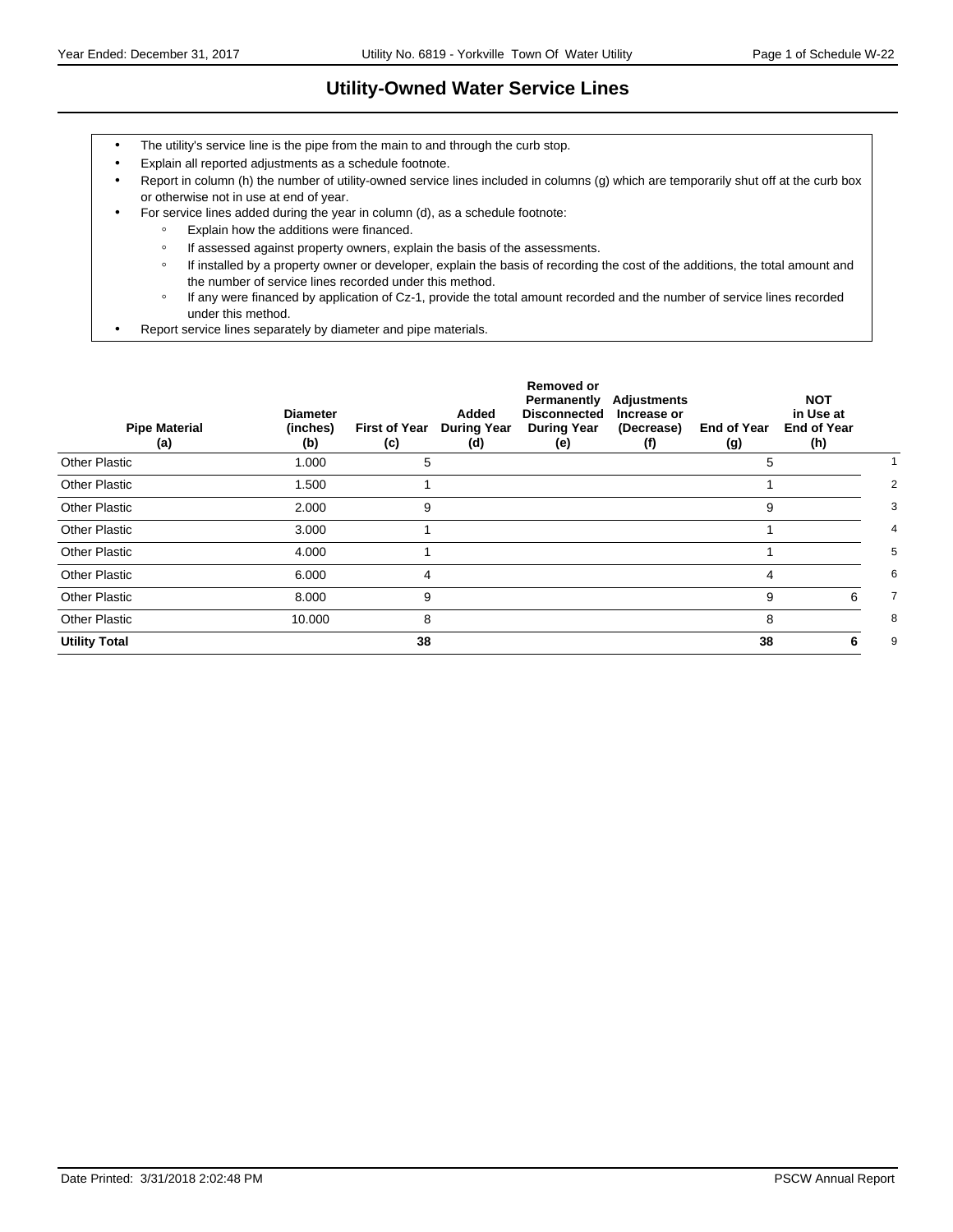### **Meters**

- Include in Columns (b-f) meters in stock as well as those in service.
- Report in Column (c) all meters purchased during the year and in Column (d) all meters junked, sold or otherwise permanently retired during the year.
- Use Column (e) to show correction to previously reported meter count because of inventory or property record corrections
- Totals by size in Column (f) should equal same size totals in Column (s).
- Explain all reported adjustments as schedule footnote.
- Do not include station meters in the meter inventory used to complete these tables.

### **Number of Utility-Owned Meters Classification of All Meters at End of Year by Customers**

| <b>Meter</b><br>৳<br>Size<br>(a) | First of Year<br>(b) | ඕ<br>≻<br>During<br><b>Added</b><br>(c) | ēā<br>δu<br>$\circ$<br>ਠ<br>Retire<br>(d) | ᅙ<br>rease<br>ပ<br>Š<br>Adjust.<br>(e) | ēā<br>৳<br>End<br>(f) | និ<br>ဥ<br>Έ<br>≏<br>Tested<br>(g) | Residential<br>(h) | Commercial<br>(i) | Industrial<br>(j) | ă<br>⋖<br>Public<br>(k) | tial<br>Multifamily Reside<br>(1) | Irrigation<br>(m) | Wholesale<br>(n) | န္<br>۵<br>Inter-<br>(0) | وول<br>Utility<br>(p) | Deduct Mete<br>(q) | <b>Stock</b><br>$\mathbf{s}$<br>(r) | otal<br>(s)    |                |
|----------------------------------|----------------------|-----------------------------------------|-------------------------------------------|----------------------------------------|-----------------------|------------------------------------|--------------------|-------------------|-------------------|-------------------------|-----------------------------------|-------------------|------------------|--------------------------|-----------------------|--------------------|-------------------------------------|----------------|----------------|
| $5/8$                            | $\overline{2}$       |                                         | $\mathbf 0$                               |                                        | $\overline{2}$        | $\mathbf{1}$                       |                    | $\overline{2}$    |                   |                         |                                   |                   |                  |                          |                       |                    |                                     | $\overline{2}$ |                |
| 3/4                              |                      |                                         | $\overline{0}$                            |                                        |                       | $\mathbf 0$                        |                    |                   |                   |                         |                                   |                   |                  |                          |                       |                    |                                     |                | 2              |
| $\overline{1}$                   | $\overline{7}$       |                                         | $\mathbf 0$                               |                                        | $\overline{7}$        | $\overline{2}$                     |                    | $\overline{7}$    |                   |                         |                                   |                   |                  |                          |                       |                    |                                     |                | 3              |
| 11/2                             | 5                    |                                         | $\mathbf 0$                               |                                        | 5                     | 1                                  |                    | $\sqrt{5}$        |                   |                         |                                   |                   |                  |                          |                       |                    |                                     | 5.             | 4              |
| $\overline{\mathbf{2}}$          | 17                   |                                         | $\mathbf 0$                               |                                        | 18                    | $\overline{2}$                     |                    | 18                |                   |                         |                                   |                   |                  |                          |                       |                    |                                     | 18             | 5              |
| 21/2                             |                      |                                         | $\mathbf 0$                               |                                        |                       | $\mathbf{0}$                       |                    | $\overline{ }$    |                   |                         |                                   |                   |                  |                          |                       |                    |                                     |                | 6              |
| $\overline{\mathbf{3}}$          | $\mathbf{3}$         |                                         |                                           |                                        | $\overline{2}$        | $\overline{2}$                     |                    | $\overline{2}$    |                   |                         |                                   |                   |                  |                          |                       |                    |                                     | $\mathbf{z}$   | $\overline{7}$ |
| <b>Total</b>                     | 36                   |                                         | 1                                         |                                        | 36                    | 8                                  |                    | $36\,$            |                   |                         |                                   |                   |                  |                          |                       |                    |                                     | 36             | 8              |

**1. Indicate your residential meter replacement schedule:**

Meters tested once every 10 years and replaced as needed

All meters replaced within 20 years of installation

**X** Other schedule as approved by PSC

#### **2. Indicate the method(s) used to read customer meters**

**X** Manually - remote register

**X** Manually - inside the premises

**X** Radio Frequency - Drive or walk-by technology

Radio Frequency - fixed network or other automatic infrastructure (AMI)

**Other**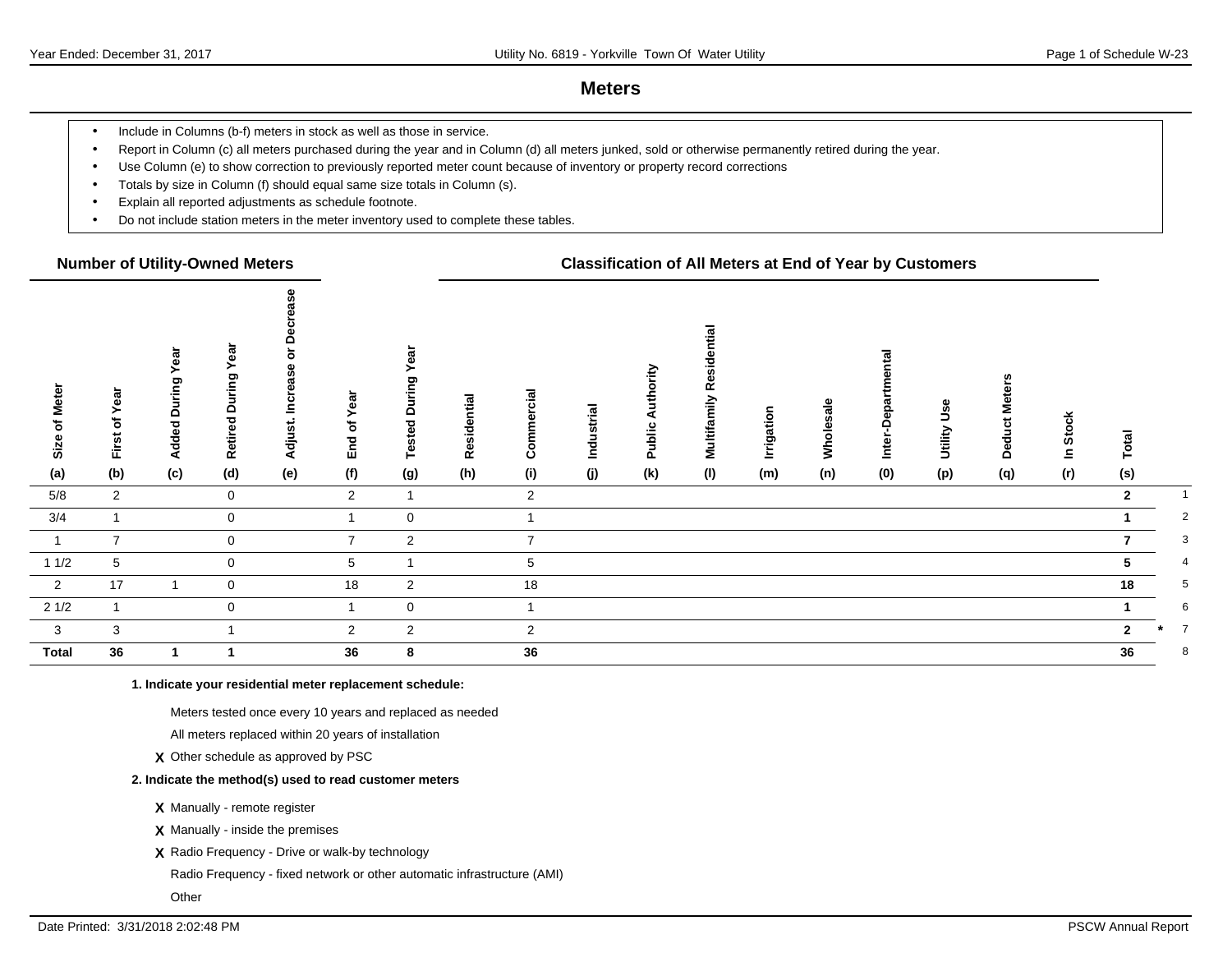### **Meters**

- Include in Columns (b-f) meters in stock as well as those in service.
- Report in Column (c) all meters purchased during the year and in Column (d) all meters junked, sold or otherwise permanently retired during the year.
- Use Column (e) to show correction to previously reported meter count because of inventory or property record corrections
- Totals by size in Column (f) should equal same size totals in Column (s).
- Explain all reported adjustments as schedule footnote.
- Do not include station meters in the meter inventory used to complete these tables.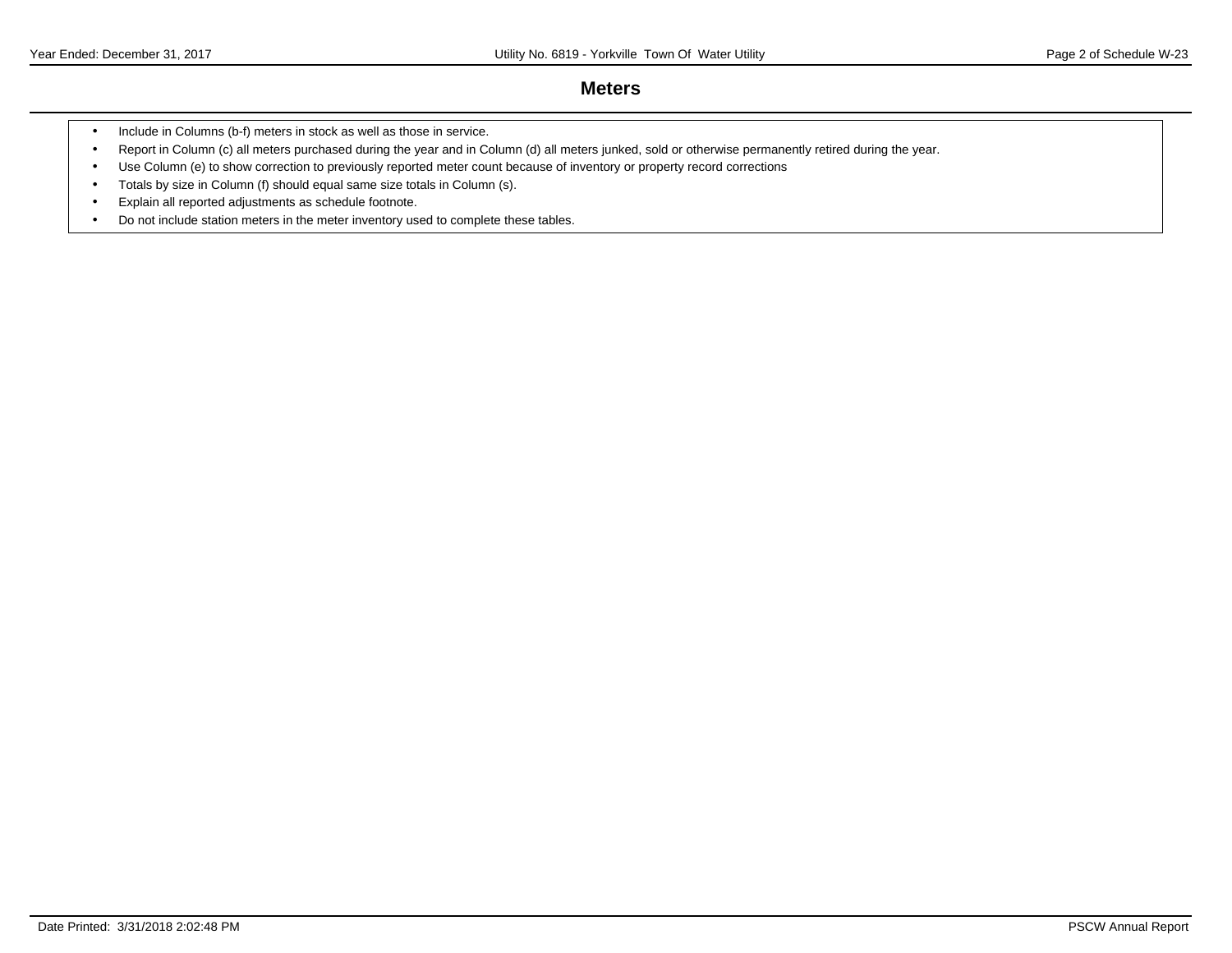### **Meters**

- Include in Columns (b-f) meters in stock as well as those in service.
- Report in Column (c) all meters purchased during the year and in Column (d) all meters junked, sold or otherwise permanently retired during the year.
- Use Column (e) to show correction to previously reported meter count because of inventory or property record corrections
- Totals by size in Column (f) should equal same size totals in Column (s).
- Explain all reported adjustments as schedule footnote.
- Do not include station meters in the meter inventory used to complete these tables.

### **Meters (Page W-23)**

**Retired During Year total is greater than zero AND Retirements on both of the Plant in Service schedules (Account 346) are zero, please explain.**

One 3" meter was retired but repurposed as a 2" meter.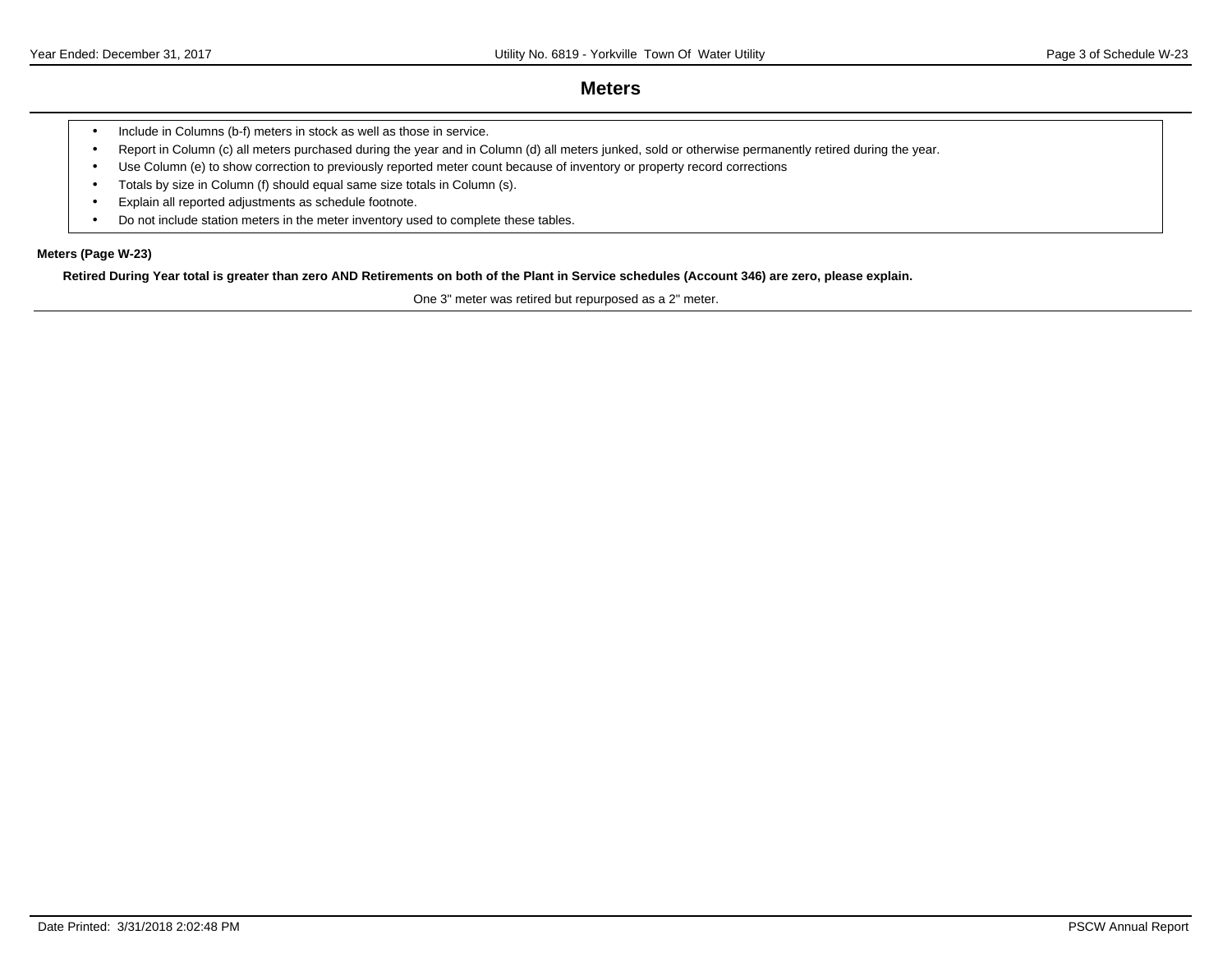# **Hydrants and Distribution System Valves**

- Distinguish between fire and flushing hydrants by lead size.
	- ƕ Fire hydrants normally have a lead size of 6 inches or greater.
	- ƕ Record as a flushing hydrant where the lead size is less than 6 inches or if pressure is inadequate to provide fire flow.
- Explain all reported adjustments in the schedule footnotes.
- Report fire hydrants as within or outside the municipal boundaries.

| <b>Hydrant Type</b><br>(a)  | <b>Number</b><br>In Service<br><b>First of Year</b><br>(b) | Added<br><b>During Year</b><br>(c) | Removed<br><b>During Year</b><br>(d) | <b>Adjustments</b><br>Increase or<br>(Decrease)<br>(e) | <b>Number</b><br>In Service<br><b>End of Year</b><br>(f) |   |
|-----------------------------|------------------------------------------------------------|------------------------------------|--------------------------------------|--------------------------------------------------------|----------------------------------------------------------|---|
| Fire - Outside Municipality |                                                            |                                    |                                      |                                                        |                                                          |   |
| Fire - Within Municipality  | 55                                                         |                                    |                                      |                                                        | 55                                                       | 2 |
| <b>Total Fire Hydrants</b>  | 55                                                         | 0                                  |                                      |                                                        | 55                                                       | 3 |
| <b>Flushing Hydrants</b>    |                                                            |                                    |                                      |                                                        |                                                          | 4 |

NR810.13(2)(a) recommends that a schedule shall be adopted and followed for operating each system valve and hydrant at least once each two years. Please provide the number operated during the year.

| Number of Hydrants operated during year            | 55 |
|----------------------------------------------------|----|
| Number of Distribution System Valves end of year   | 97 |
| Number of Distribution Valves operated during Year | 97 |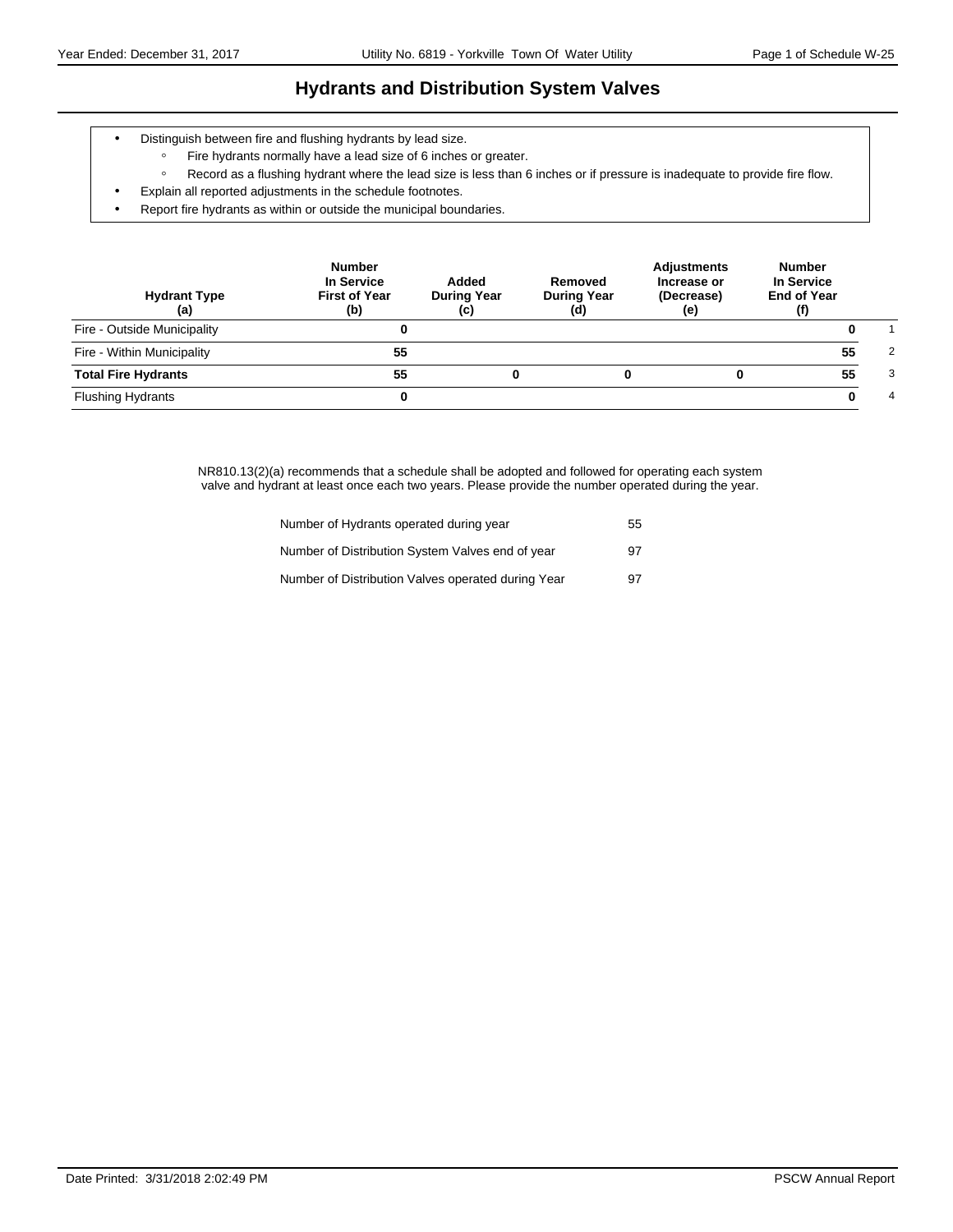### **List of All Station and Wholesale Meters**

- Definition of Station Meter is any meter in service not used to measure customer consumption.
- Definition of Wholesale Meter is any meter used to measure sales to other utilities.
- Retail customer meters should not be included in this inventory.

| Purpose<br>(a)       | <b>Meter Size</b><br>(inches)<br>(b) | <b>Location or Description</b><br>(c) | Type<br>(d) | Date of Last<br><b>Meter Test</b><br>(e) |  |
|----------------------|--------------------------------------|---------------------------------------|-------------|------------------------------------------|--|
| <b>Station Meter</b> |                                      | Well $#1$                             | Turbine     | 08/31/2012                               |  |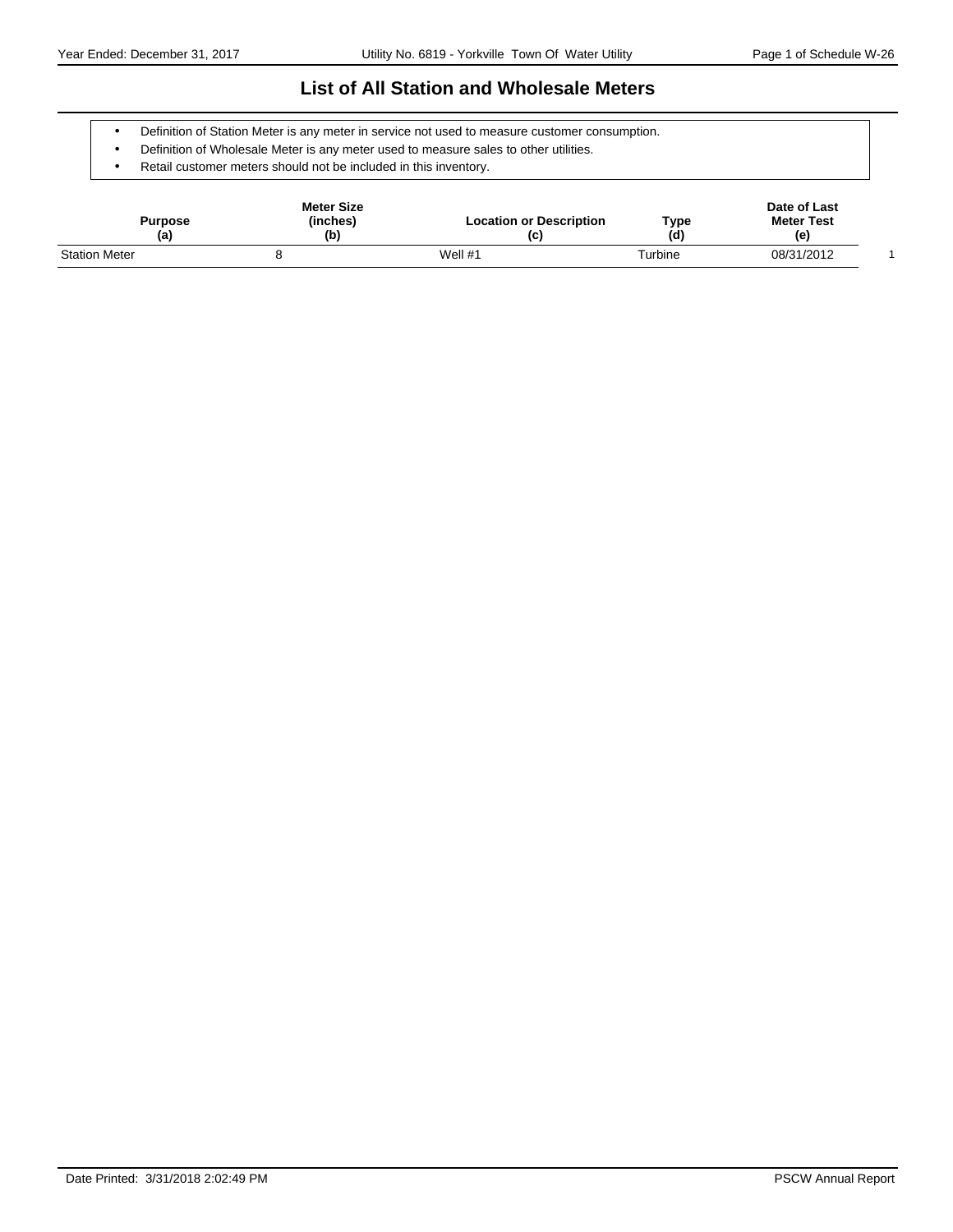### **Water Conservation Programs**

- List all water conservation-related expenditures for the reporting year. Include administrative costs, customer outreach and education, other program costs, and payments for rebates and other customer incentives.
- If the Commission has approved conservation program expenses, these should be charged to Account 186. Otherwise, these expenses are reported in Account 906 on Schedule W-05 (Account 691 for class D utilities).

| <b>Item Description</b><br>(a)                   | <b>Expenditures</b><br>(b) | Number of<br><b>Rebates</b><br>(c) | <b>Water Savings</b><br>Gallons<br>(d) |                |
|--------------------------------------------------|----------------------------|------------------------------------|----------------------------------------|----------------|
| <b>Administrative and General Expenses</b>       |                            |                                    |                                        |                |
| Program Administration                           | $\Omega$                   | $\mathbf 0$                        | $\Omega$                               | 2              |
| <b>Customer Outreach &amp; Education</b>         | $\Omega$                   | 0                                  | $\Omega$                               | 3              |
| Other Program Costs                              | $\Omega$                   | $\Omega$                           | $\Omega$                               | $\overline{4}$ |
| <b>Total Administrative and General Expenses</b> | 0                          | $\bf{0}$                           | 0                                      | 5              |
| <b>Customer Incentives</b>                       |                            |                                    |                                        | 6              |
| <b>Residential Toilets</b>                       | $\mathbf 0$                | $\mathbf 0$                        | $\Omega$                               | $\overline{7}$ |
| Multifamily/Commercial Toilets                   | $\Omega$                   | 0                                  | $\Omega$                               | 8              |
| Faucets                                          | $\Omega$                   | $\Omega$                           | $\Omega$                               | 9              |
| Showerheads                                      | $\Omega$                   | $\Omega$                           | $\Omega$                               | 10             |
| <b>Clothes Washers</b>                           | $\Omega$                   | 0                                  | $\Omega$                               | 11             |
| <b>Dishwashers</b>                               | $\Omega$                   | $\mathbf 0$                        | $\Omega$                               | 12             |
| <b>Smart Irrigation Controller</b>               | $\Omega$                   | 0                                  | $\Omega$                               | 13             |
| <b>Commercial Pre-Rinse Spray Valves</b>         | $\Omega$                   | $\Omega$                           | $\Omega$                               | 14             |
| Cost Sharing Projects (Nonresidential Customers) | $\Omega$                   | $\Omega$                           | $\Omega$                               | 15             |
| <b>Customer Water Audits</b>                     | $\Omega$                   | $\Omega$                           | $\Omega$                               | 16             |
| Other Incentives                                 | $\mathbf 0$                | $\mathbf 0$                        | $\mathbf 0$                            | 17             |
| <b>Total Customer Incentives</b>                 | 0                          | 0                                  | 0                                      | 18             |
| <b>TOTAL CONSERVATION</b>                        | 0                          | $\bf{0}$                           | 0                                      | 19             |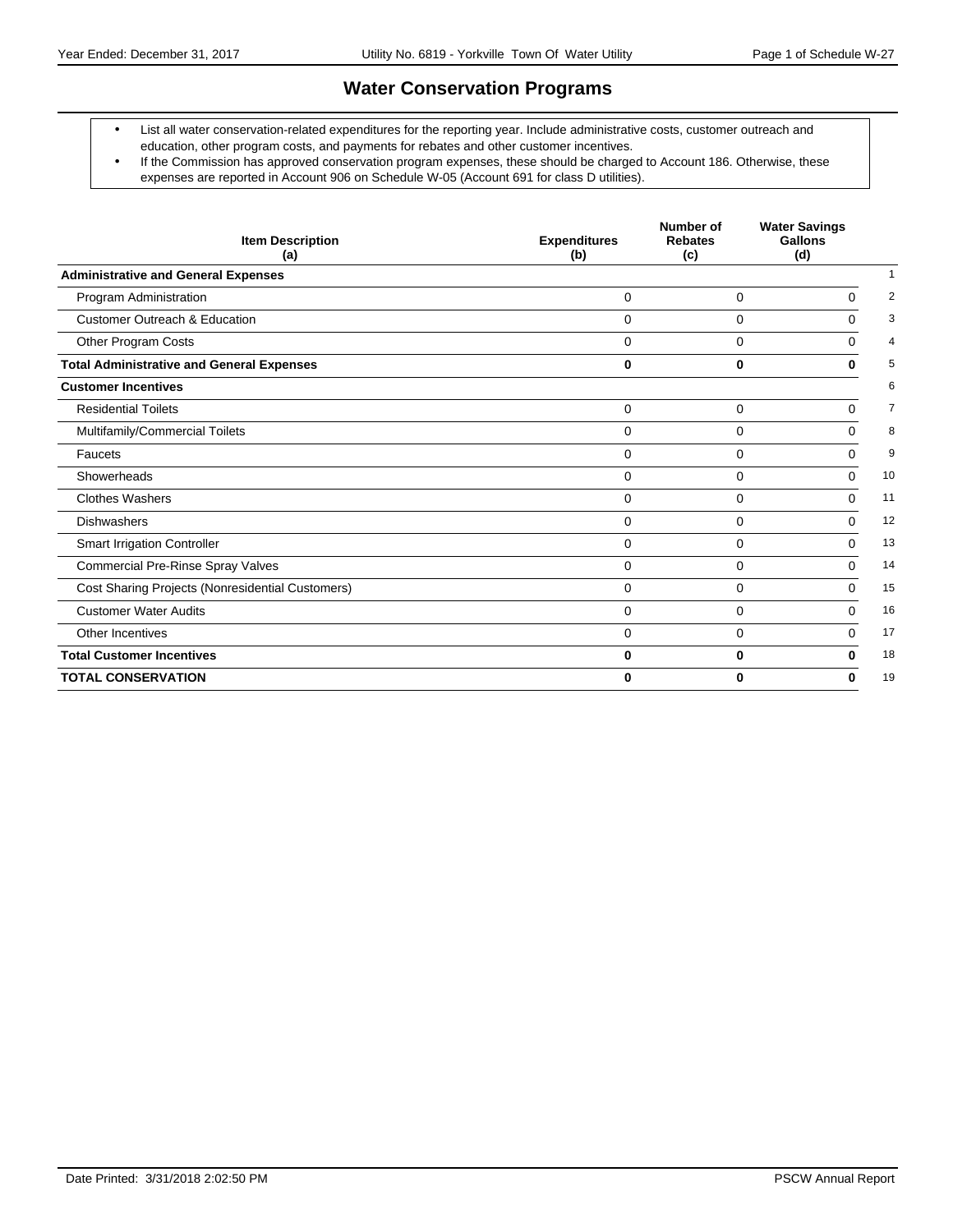### **Water Customers Served**

- List the number of customer accounts in each municipality for which your utility provides retail general service. Do not include wholesale customers or fire protection accounts.
- Per Wisconsin state statute, a city, village, town or sanitary district owning water plant or equipment may serve customers outside its corporate limits, including adjoining municipalities. For purposes of this schedule, customers located "Within Muni Boundary" refers to those located inside the jurisdiction that owns the water utility.

| <b>Municipality</b><br>(a)             | <b>Customers</b><br><b>End of Year</b><br>(b) |                |  |  |
|----------------------------------------|-----------------------------------------------|----------------|--|--|
| Yorkville (Town) **                    | 35                                            | 1              |  |  |
| <b>Total - Racine County</b>           | 35                                            | $\overline{2}$ |  |  |
| <b>Total - Customers Served</b>        | 35                                            | 3              |  |  |
| <b>Total - Within Muni Boundary **</b> | 35                                            | $\overline{4}$ |  |  |
|                                        |                                               |                |  |  |

\*\* = Within municipal boundary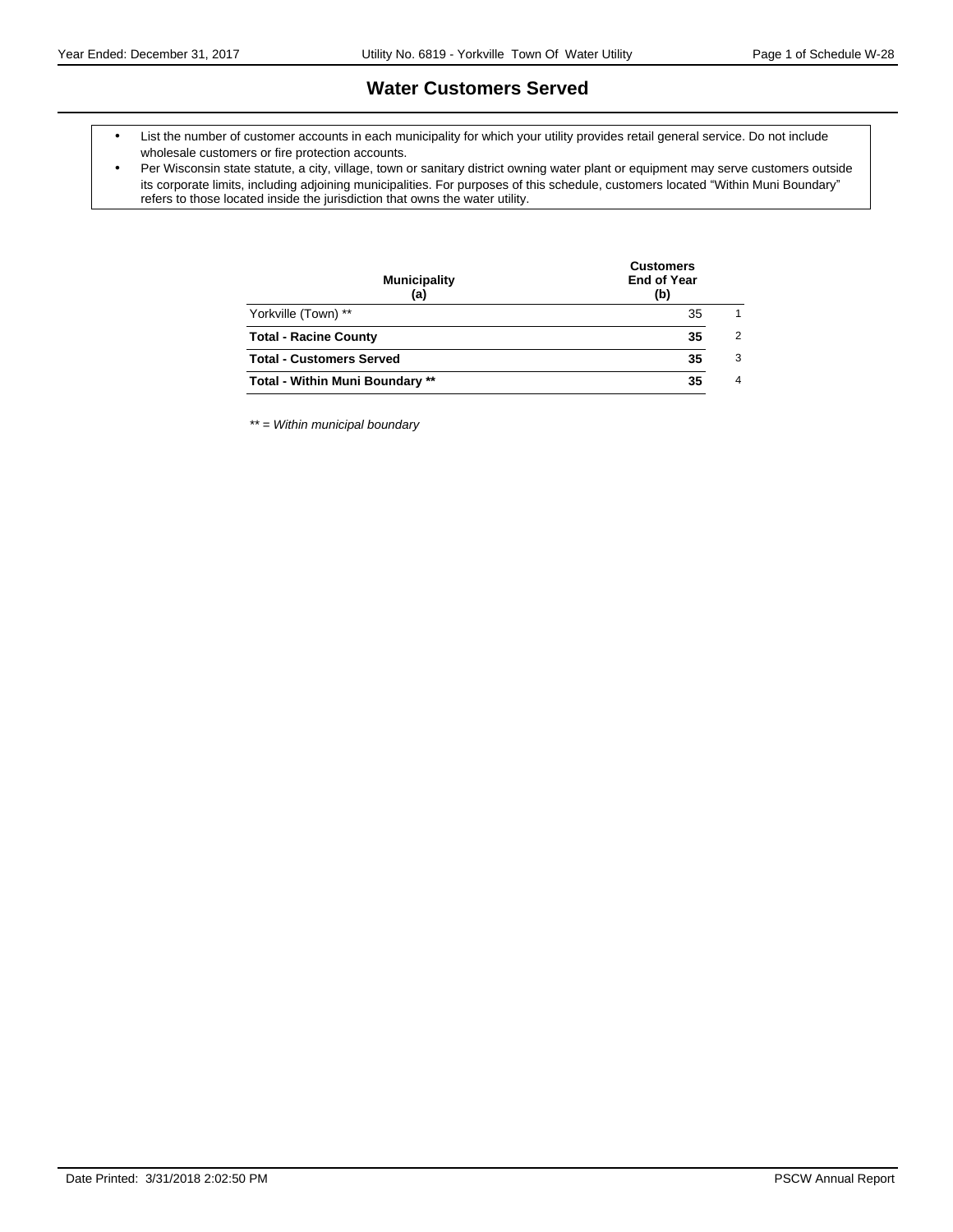### **Privately-Owned Water Service Lines**

- The privately owned service line is the pipe from the curb stop to the meter.
- Explain all reported adjustments in columns(f) as a schedule footnote.
- Report in column (h) the number of privately-owned service lines included in columns (g) which are temporarily shut off at the curb box or otherwise not in use at end of year.
- Separate reporting of service lines by diameter and pipe material.

| <b>Pipe Material</b><br>(a) | <b>Diameter</b><br>(inches)<br>(b) | <b>First of Year</b><br>(c) | Added<br>During Year<br>(d) | Removed or<br>Permanently<br>Disconnected Increase or<br><b>During Year</b><br>(e) | Adjustments<br>(Decrease) | End of Year<br>(g) | <b>NOT</b><br>in Use at<br><b>End of Year</b><br>(h) |   |
|-----------------------------|------------------------------------|-----------------------------|-----------------------------|------------------------------------------------------------------------------------|---------------------------|--------------------|------------------------------------------------------|---|
| Concrete                    | 0.250                              |                             |                             |                                                                                    |                           |                    |                                                      |   |
| <b>Utility Total</b>        |                                    |                             |                             |                                                                                    | (1)                       |                    |                                                      | 2 |